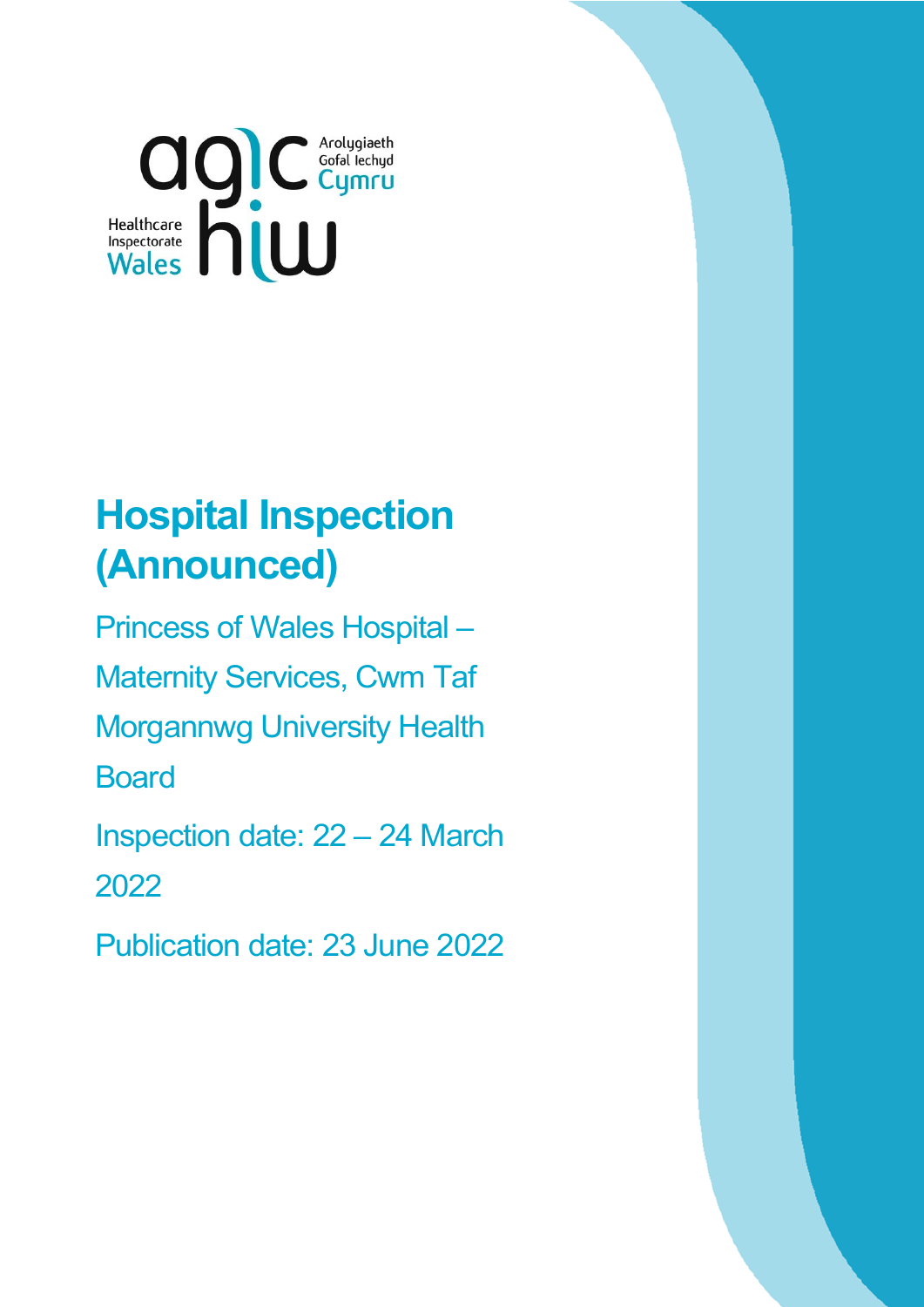This publication and other HIW information can be provided in alternative formats or languages on request. There will be a short delay as alternative languages and formats are produced when requested to meet individual needs. Please contact us for assistance.

Copies of all reports, when published, will be available on our website or by contacting us:

In writing:

**Communications Manager Healthcare Inspectorate Wales Welsh Government Rhydycar Business Park Merthyr Tydfil CF48 1UZ**

Or via

**Phone: 0300 062 8163 Email: [hiw@gov.wales](mailto:hiw@gov.wales) Website: [www.hiw.org.uk](http://www.hiw.org.uk/)**

Digital ISBN 978-1-80364-405-9

© Crown copyright 2022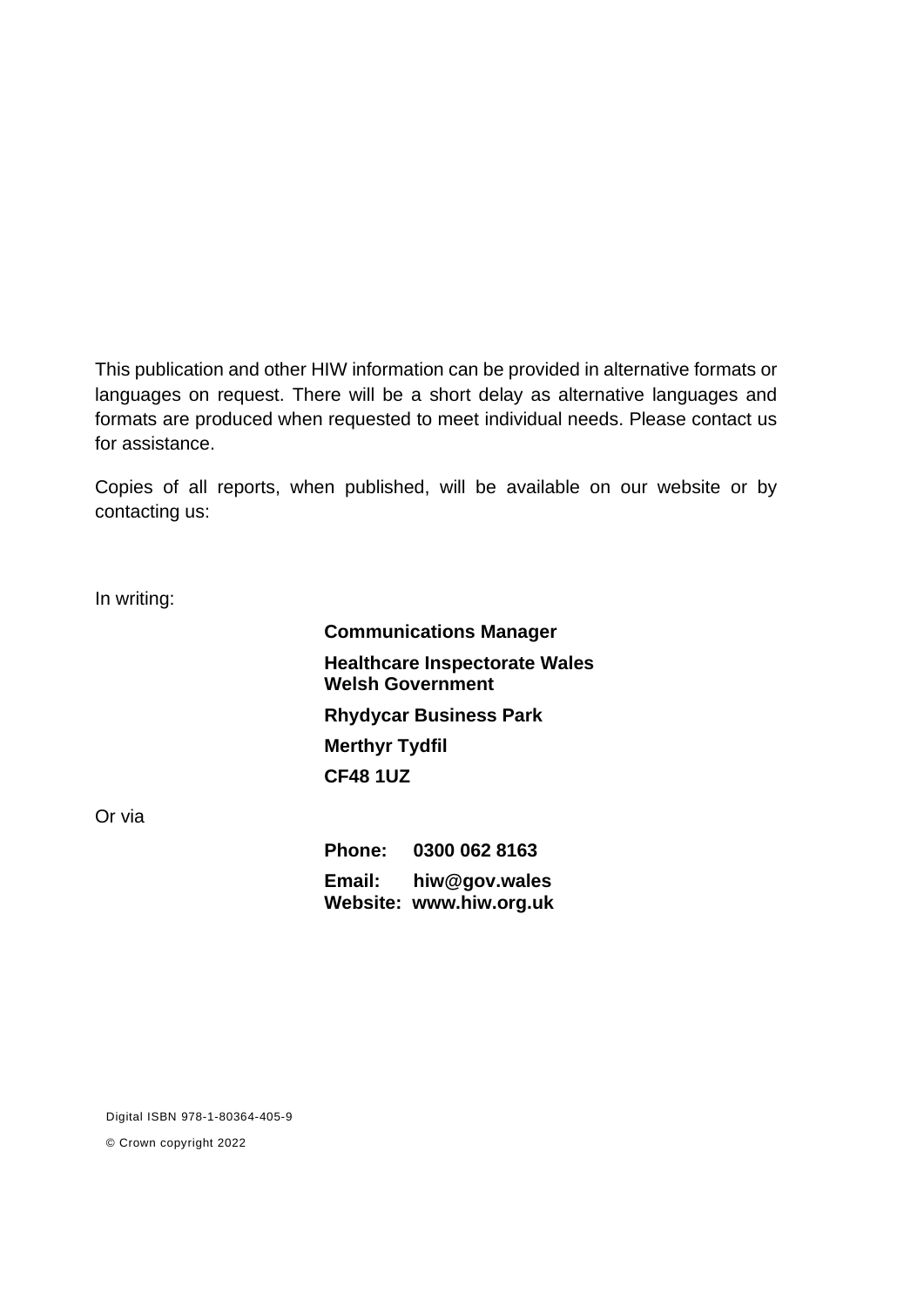## **Contents**

| 2. |                                                                    |
|----|--------------------------------------------------------------------|
| 3. |                                                                    |
|    |                                                                    |
|    |                                                                    |
|    |                                                                    |
| 4. |                                                                    |
| 5. |                                                                    |
|    | Appendix A – Summary of concerns resolved during the inspection 36 |
|    |                                                                    |
|    |                                                                    |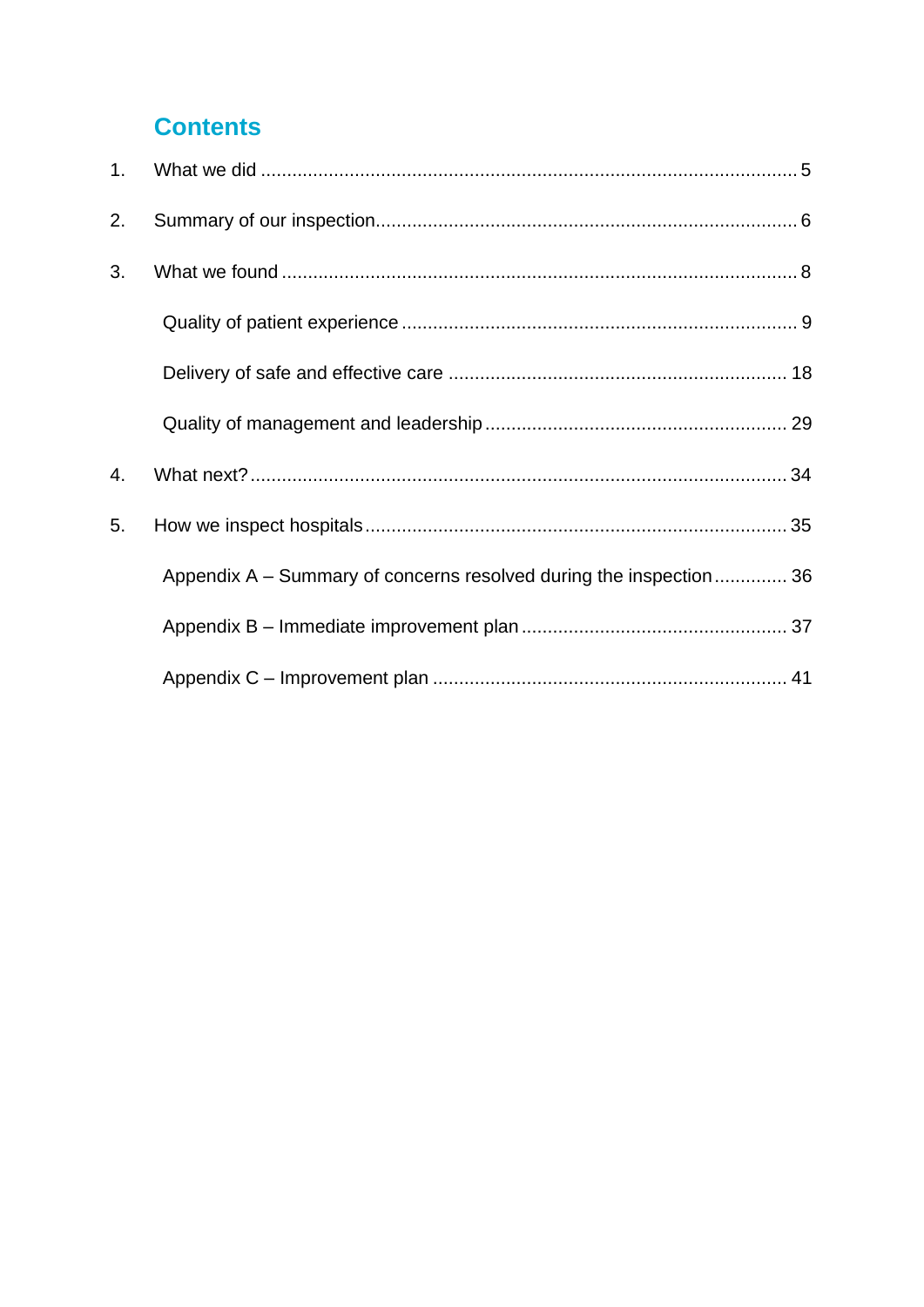**Healthcare Inspectorate Wales (HIW) is the independent inspectorate and regulator of healthcare in Wales** 

## **Our purpose**

**To check that people in Wales receive good quality healthcare**

## **Our values**

**We place patients at the heart of what we do. We are:**

- **Independent**
- **Objective**
- **Caring**
- **Collaborative**
- **Authoritative**

## **Our priorities**

**Through our work we aim to:** 

| <b>Provide assurance:</b>       | Provide an independent view on the<br>quality of care                                |  |
|---------------------------------|--------------------------------------------------------------------------------------|--|
| <b>Promote improvement:</b>     | improvement through<br><b>Encourage</b><br>reporting and sharing of good<br>practice |  |
| Influence policy and standards: | Use what we find to influence policy,<br>standards and practice                      |  |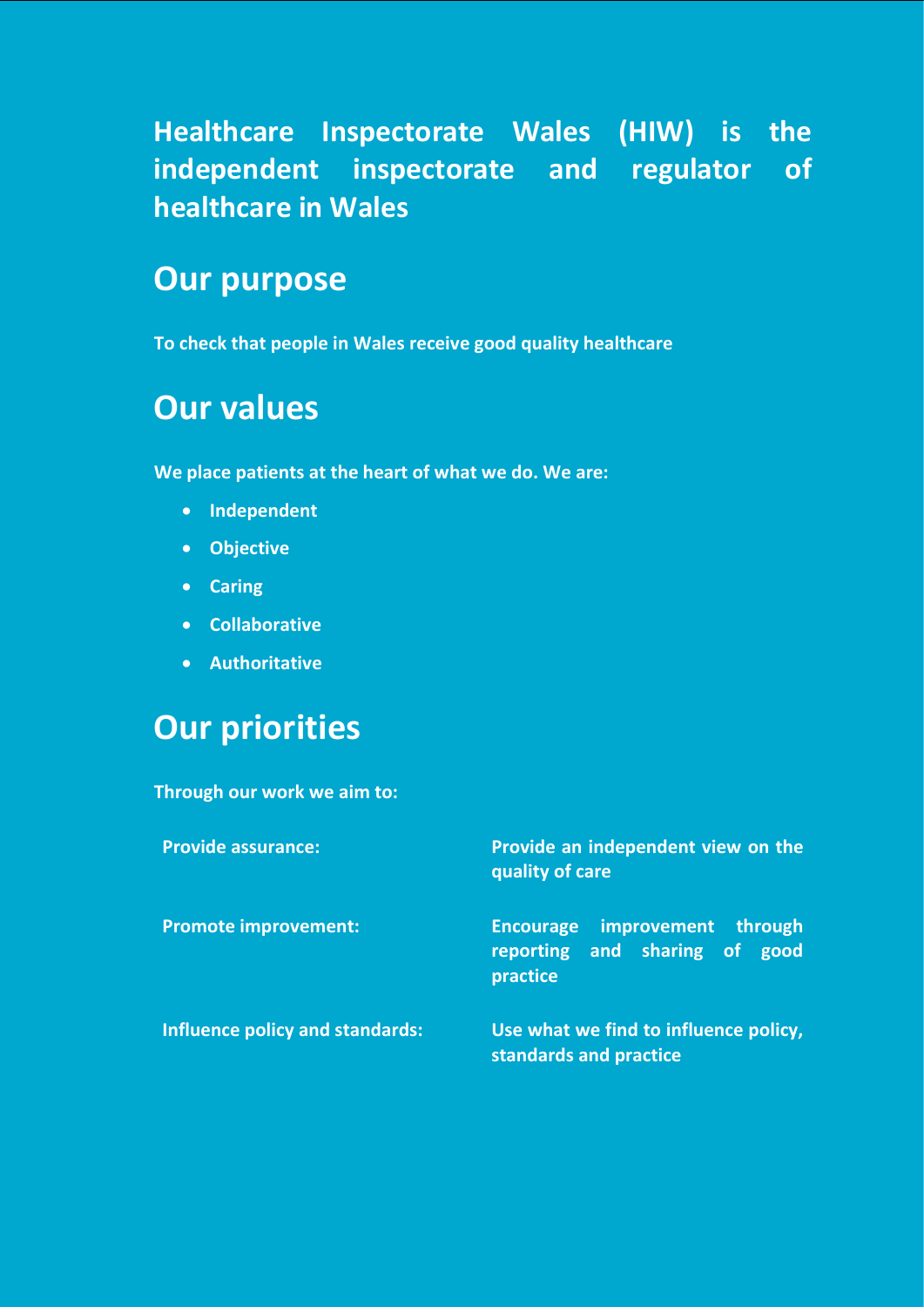## <span id="page-4-0"></span>**1. What we did**

Healthcare Inspectorate Wales (HIW) completed an announced inspection of Princess of Wales Hospital within Cwm Taf Morgannwg University Health Board on the evening of 22 March, and the following days of 23, and 24 March 2022. We announced the inspection 24 hours before our attendance due to health board COVID-19 regulations. The following hospital sites and wards were visited during this inspection:

- Ward 12 antenatal ward (before delivery) with a capacity of 12 beds and postnatal ward (following delivery) with a capacity of 14 beds
- Midwifery led unit with a capacity of two delivery rooms and one birthing pool
- Labour ward (during labour) with a capacity of six delivery rooms and one birthing pool
- Triage assessment area
- Two operating theatres.

Our team, for the inspection comprised of two HIW inspectors, three clinical peer reviewers (one consultant obstetrician and two midwives) and one lay reviewer. A HIW inspector led the inspection.

HIW explored how the service met the Health and Care Standards (2015).

Further details about how we conduct hospital inspections can be found in Section 5 and on our website.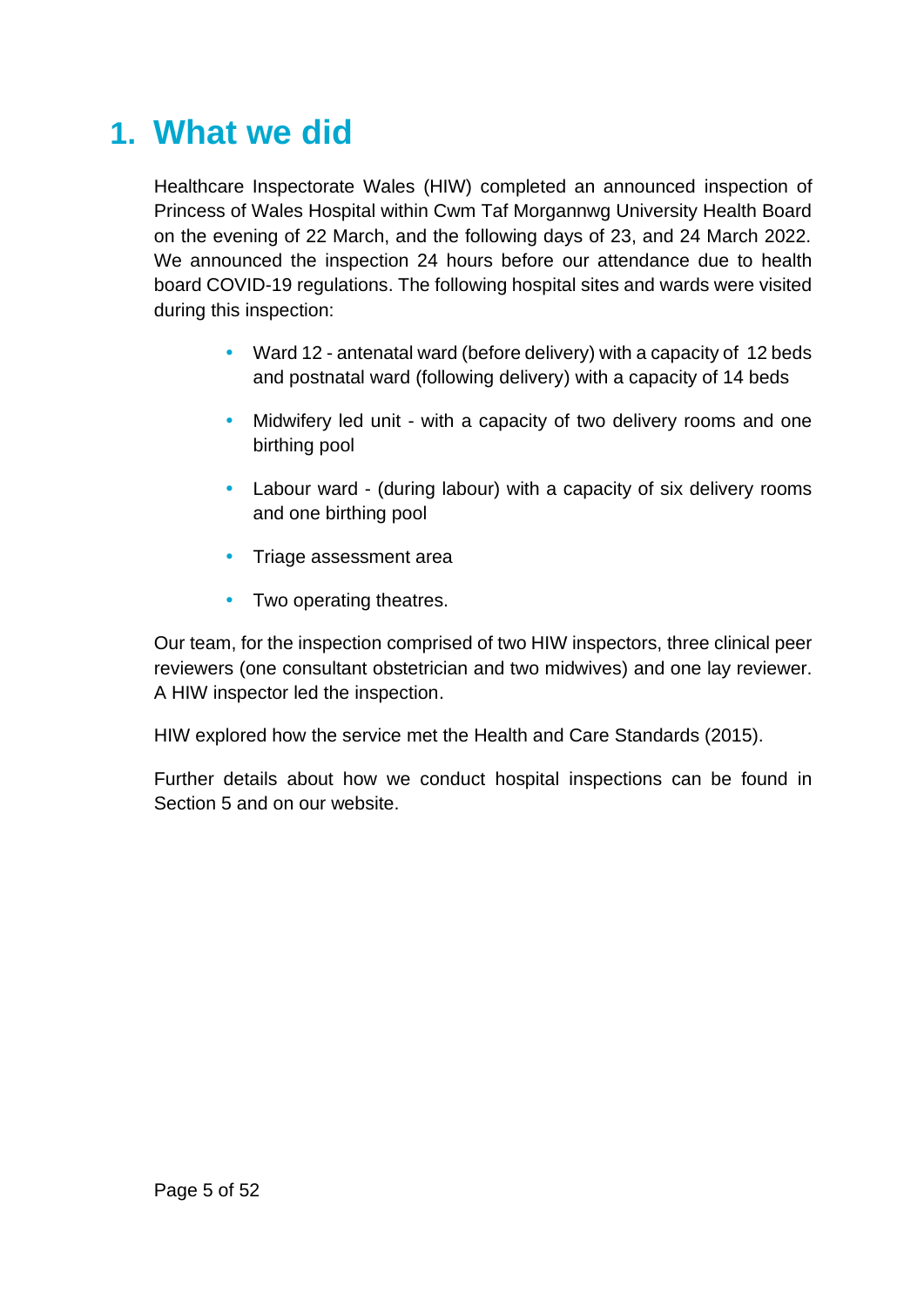## <span id="page-5-0"></span>**2. Summary of our inspection**

We found a dedicated staff team that were committed to providing a high standard of care to patients.

We observed staff interacting with patients respectfully throughout the inspection. Patients we spoke to told us they were receiving good care. Staff were positive about the support and leadership they received.

We identified concerns regarding the prescribing of labour induction medication and some areas of patient records required improvements.

Further improvements in management of information and governance compliance are required.

This is what we found the service did well:

- Patients were positive about the care and treatment provided during their time in the unit
- We observed professional, kind and dignified interactions between staff and patients
- There was a good range of health promotion information displayed
- There were good arrangements in place to provide patients and families with bereavement support
- Good governance of daily clinical activities
- Staff reported they felt supported by management and felt confident to raise any issues or concerns
- Strong midwifery and medical leadership was evident and there was good support offered to staff.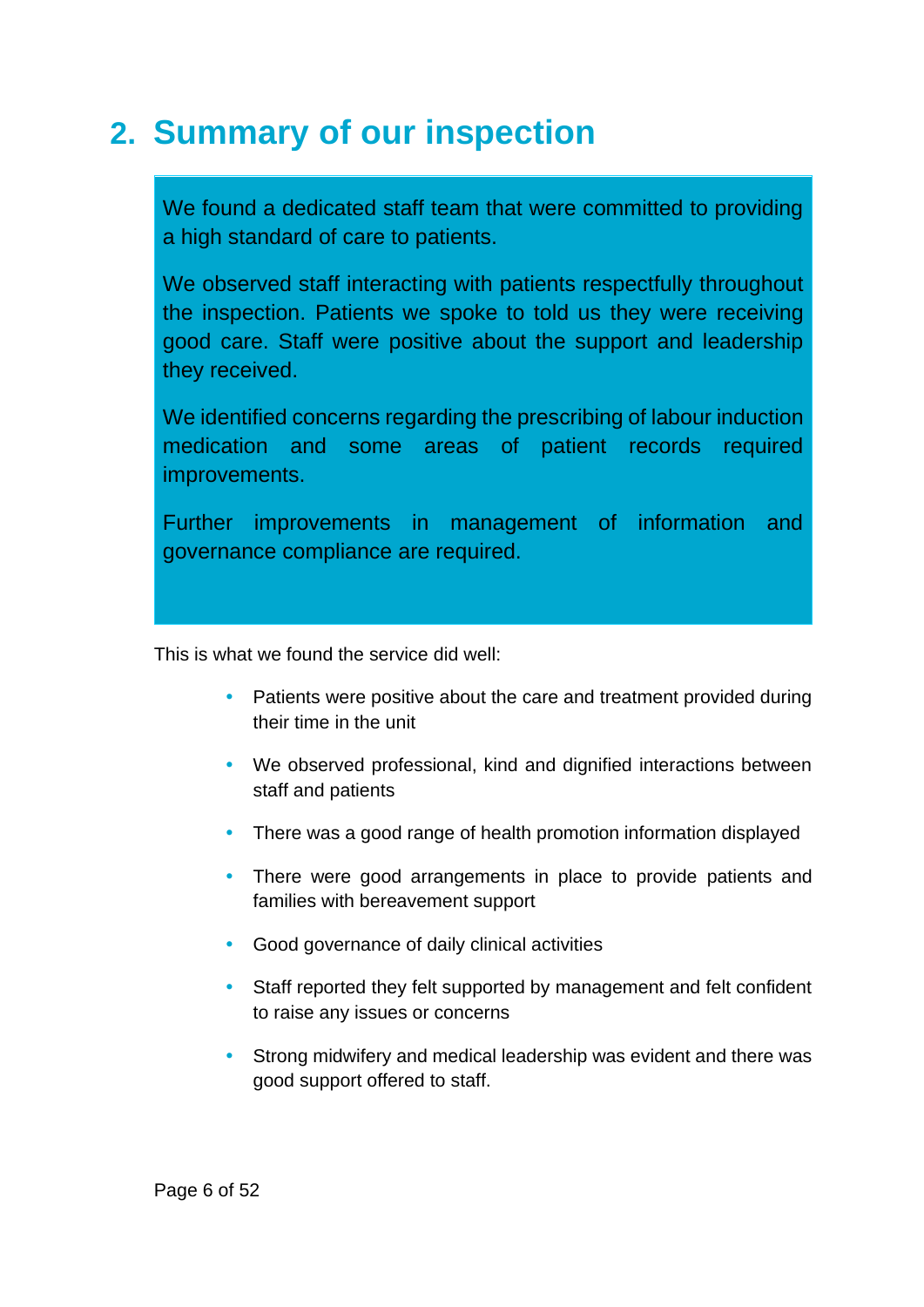This is what we recommend the service could improve:

- Mitigation of risks around baby abduction
- Review prescribing of induction of labour medication
- Storage and security of medicines
- Some areas of patient record keeping
- Management of Information Governance compliance.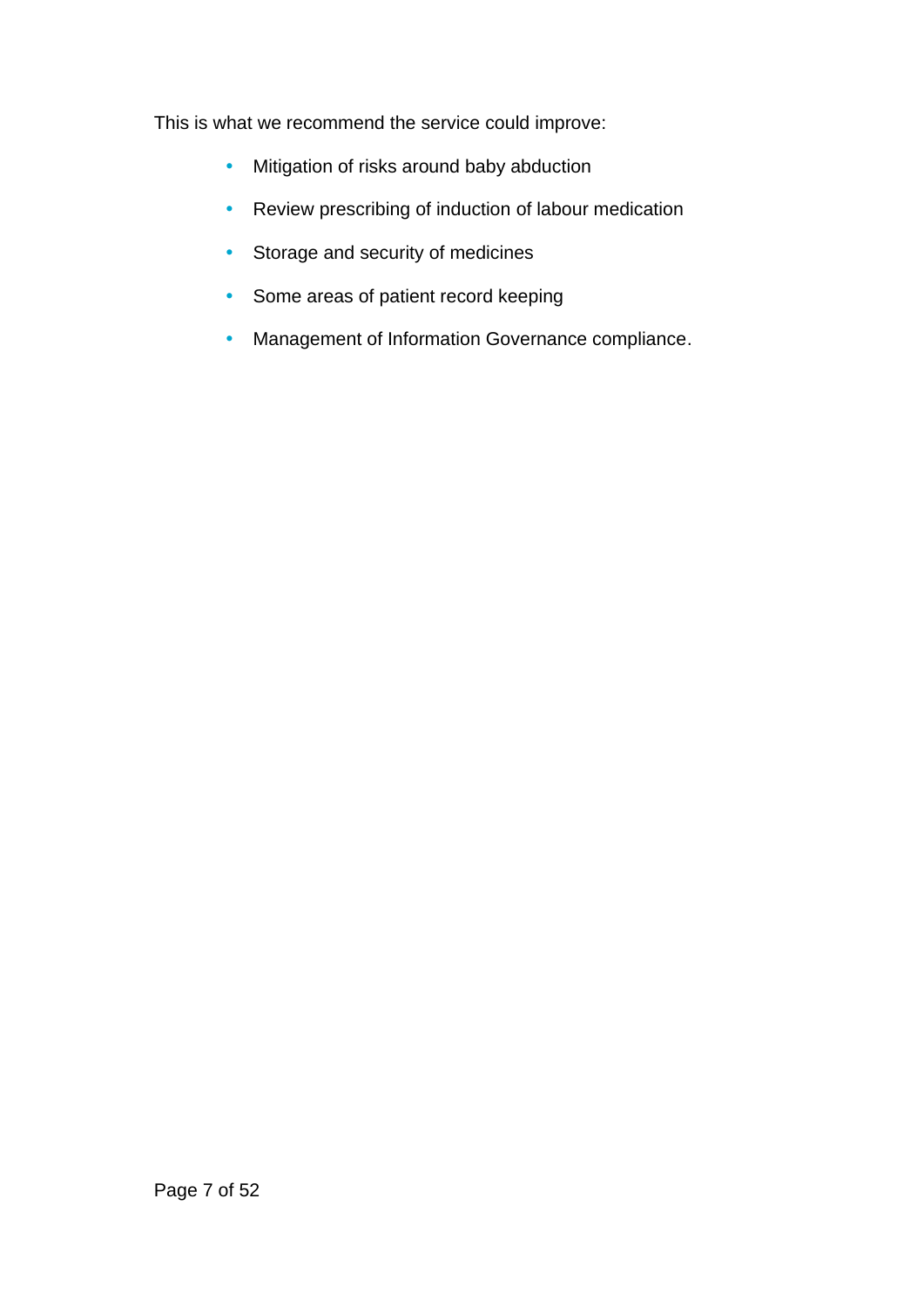## <span id="page-7-0"></span>**3. What we found**

### **Background of the service**

The Princess of Wales Hospital is located in Bridgend and forms part of services provided by Cwm Taf Morgannwg University Health Board. The health board was formed on the 1 April 2019 and covers the areas of Bridgend, Merthyr Tydfil and Rhondda Cynon Taf.

The health board has a catchment area for healthcare services containing a population of approximately 450,000. Acute, intermediate, primary, community and mental health services are all provided. Services are delivered in a variety of settings, including three hospitals: Royal Glamorgan, Prince Charles and Princess of Wales Hospitals.

Maternity services are offered to all patients within the geographical boundary of the health board. Patients have the choice of a number of birth settings. These include homebirths, a free-standing midwifery-led unit, midwife-led care, alongside midwifery units and obstetric units.

In April 2019, the health board's maternity services (based at Royal Glamorgan and Prince Charles Hospitals) were placed into special measures<sup>1</sup> by the Minister for Health and Social Services. This followed an independent review<sup>2</sup> of maternity services conducted by the Royal Colleges of Midwifery and Obstetrics and Gynaecology.

<sup>1</sup>[https://gov.wales/cwm-taf-morgannwg-maternity-services-put-special-measures-report](https://gov.wales/cwm-taf-morgannwg-maternity-services-put-special-measures-report-identifies-serious-failings)[identifies-serious-failings](https://gov.wales/cwm-taf-morgannwg-maternity-services-put-special-measures-report-identifies-serious-failings)

<sup>2</sup> <https://gov.wales/review-maternity-services-former-cwm-taf-university-health-board>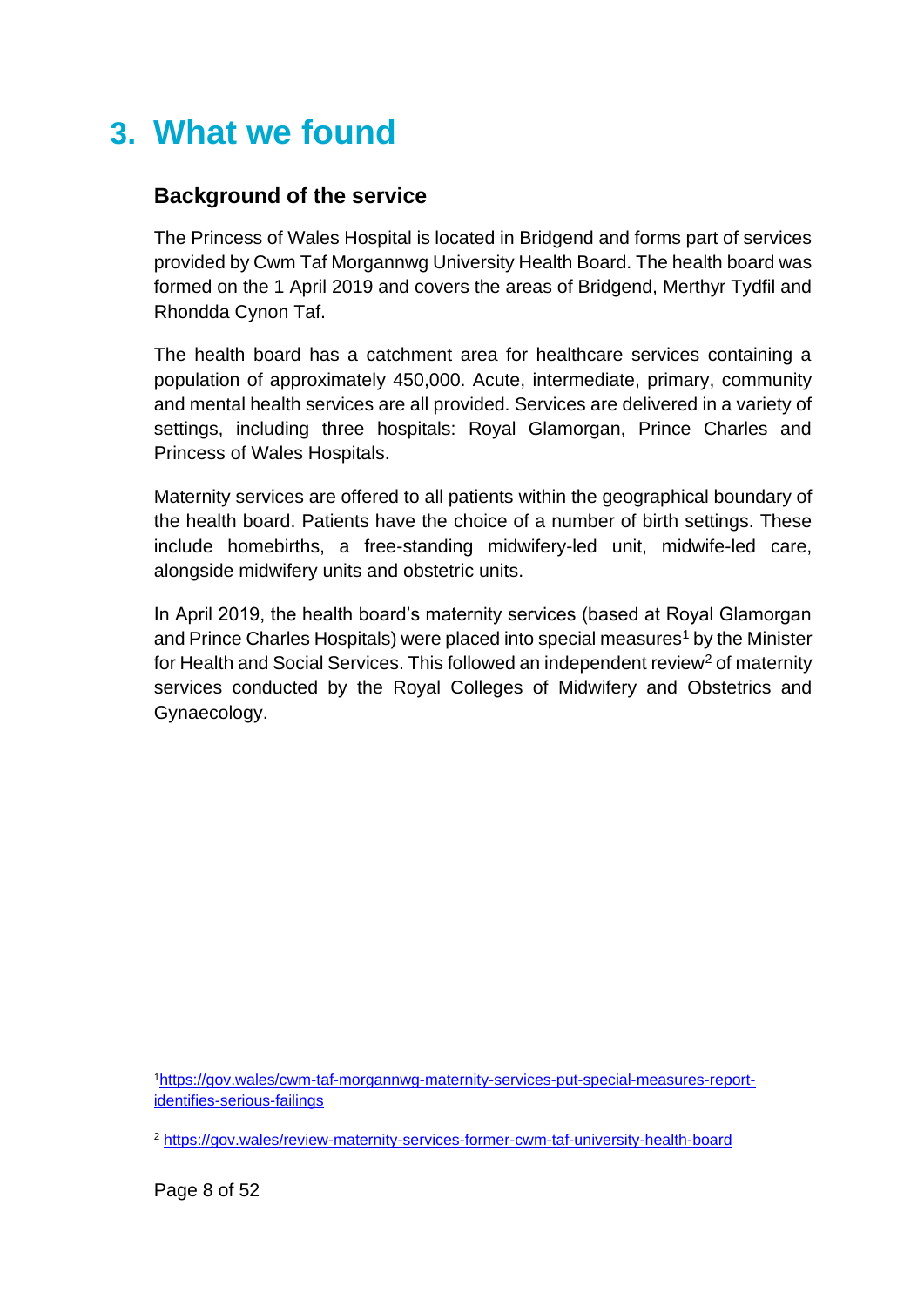## <span id="page-8-0"></span>**Quality of patient experience**

*We spoke with patients, their relatives, representatives and/or advocates (where appropriate) to ensure that the patients' perspective is at the centre of our approach to inspection.*

We observed staff interacting and engaging with patients appropriately and we observed staff treating patients with dignity and respect.

Patients we spoke to told us they were receiving good care at the hospital.

However, some patients indicated that a review around visiting restrictions should take place.

The health board must address the environmental issues on the wards to improve the quality of patient experience.

During the inspection we distributed HIW questionnaires to patients and carers to obtain their views on the services provided. A total of 12 were completed. The majority of responses indicate a positive patient experience for this setting.

Questions about prenatal support, and infection prevention and control attracted the highest number of positive responses. Respondents were particularly positive about the care received from maternity staff, with all respondents stating that staff treated them with dignity and respect, were always polite, listened and provided information and support.

Patient comments included:

*"Everyone I met was so lovely and caring. I will be forever grateful."*

*"Every staff member was exceptional. Given the best care."*

*"Visit at Princess of Wales was a fantastic experience. Look forward to giving birth here."*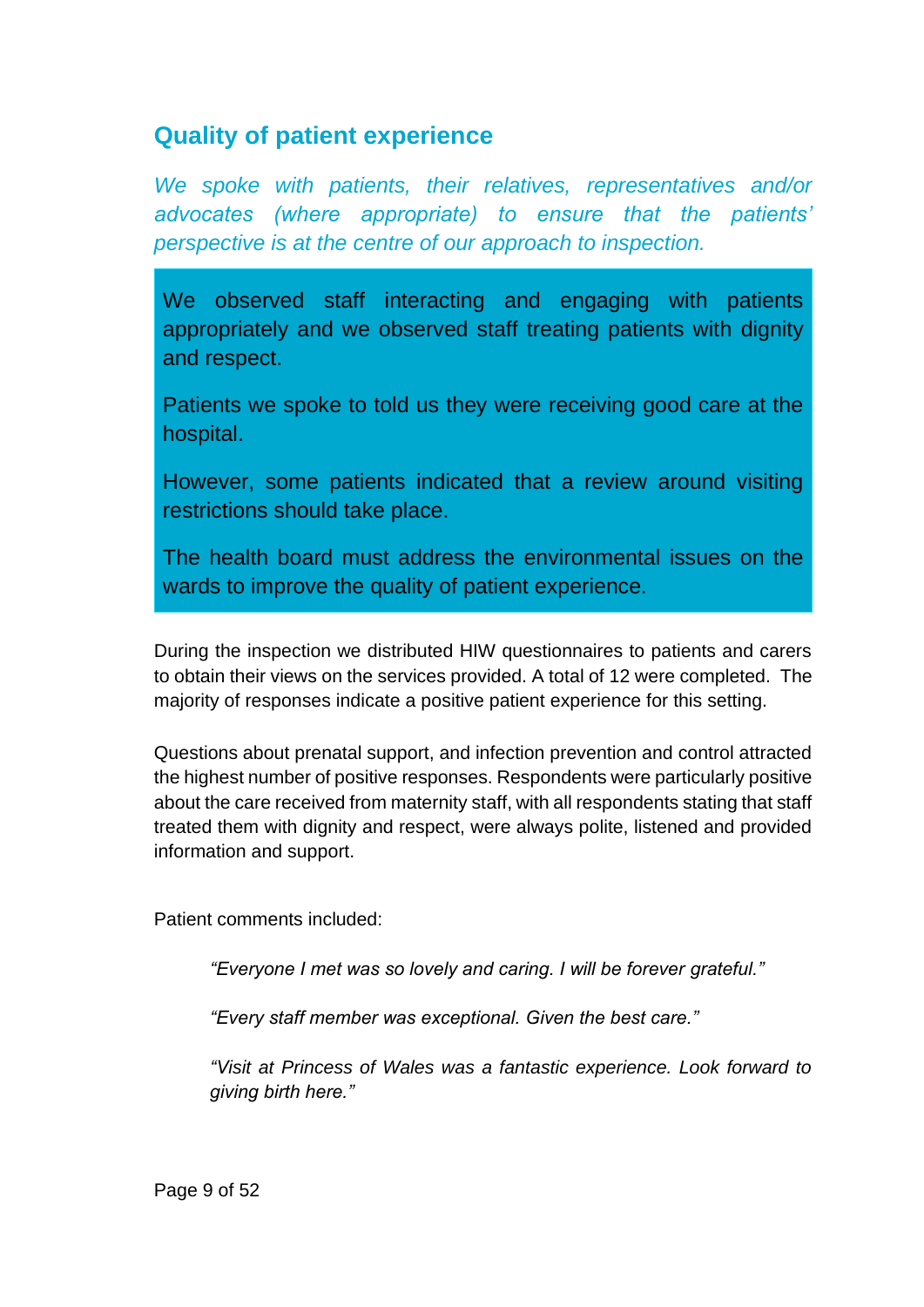Questions about support during labour/birth and postnatal care attracted some negative responses, however, these were in the minority. Main concerns from patients were not having their preferences for the birth considered and restrictive visiting for partners.

All respondents agreed that staff treat them with dignity and respect, are always polite and listen to them and their family/friends, and have explained their birth options, any risks related to their pregnancy and the support offered.

All agreed that they were given enough information by the midwives after the birth for what was happening at the time, what they could expect, where they could go in an emergency and where they could get more support.

All felt able to share their concerns about their health, emotions, home life, beliefs and experience of the birth.

### **Staying healthy**

We found there were good amounts of health promotion information displayed about breastfeeding, skin to skin advice, post-natal mental health and general advice on keeping healthy before, during and after pregnancy.

The hospital was a designated no smoking zone, which extended to the use of vapour/e-cigarettes. We saw information about smoking cessation throughout the unit.

We saw a plaque on the wall stating the unit was UNICEF<sup>3</sup> baby friendly accredited in 2020. Accreditations reviewed every three years confirming compliance.

Hand hygiene posters and hand washing guides are on display in patient toilets and above sink areas.

<sup>3</sup> <https://www.unicef.org.uk/babyfriendly/> - The Baby Friendly Initiative is transforming healthcare for babies, their mothers and families in the UK, as part of a wider global partnership between the World Health Organization (WHO) and Unicef.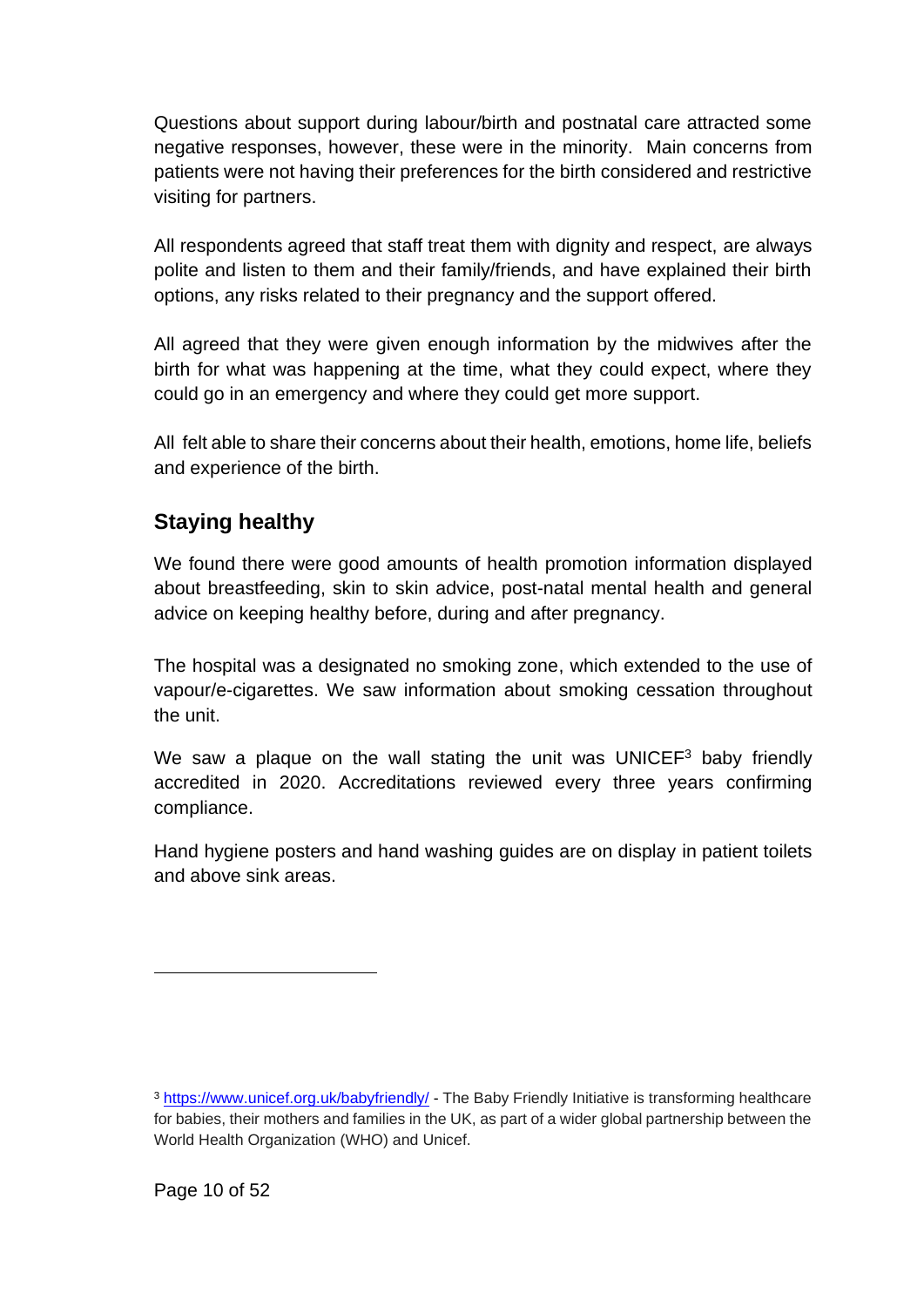### **Dignified care**

During the course of our inspection, we witnessed many examples of staff being compassionate, kind and friendly to patients and their families. We saw staff treating patients with respect, courtesy and politeness at all times. The majority of patients who completed our questionnaires were very positive about their experience of care.

There were en-suite facilities within some of the birthing and postnatal rooms which helped promote patients' comfort and dignity during their stay. Where ensuites facilities were not available, shared toilet facilities were available nearby.

There was a private feeding room for new mothers on the postnatal ward which allowed for private personal time for mothers and their babies.

The majority of the patients who completed questionnaires said they saw the same midwife in the birthing unit as they did at their antenatal appointments. The majority of the patients also told us that they were 6 to 12 weeks pregnant when they had their booking appointment. Patients commented positively on choices offered about where to have their baby, with most strongly agreeing or agreeing to this taking place.

The majority of the staff we spoke to said that they had received training in bereavement and would feel confident in accessing the correct policies to enable them to appropriately care for any recently bereaved parents.

There was a dedicated bereavement room within the unit. Improvement works were ongoing at the time of the inspection. Staff told us that the improvements were almost done and an alternative room was available. A lead bereavement midwife worked across the health board to offer support and advice during core working hours.

The hospital also provided a chaplaincy service and there was a multi-faith hospital chapel for the use of patients and their families. Staff told us about arrangements to enable patients from different faiths to access the prayer rooms to meet their spiritual needs.

#### **Patient information**

Directions to the maternity unit are clearly displayed throughout the hospital. This made it easily accessible for people to locate the appropriate place to attend for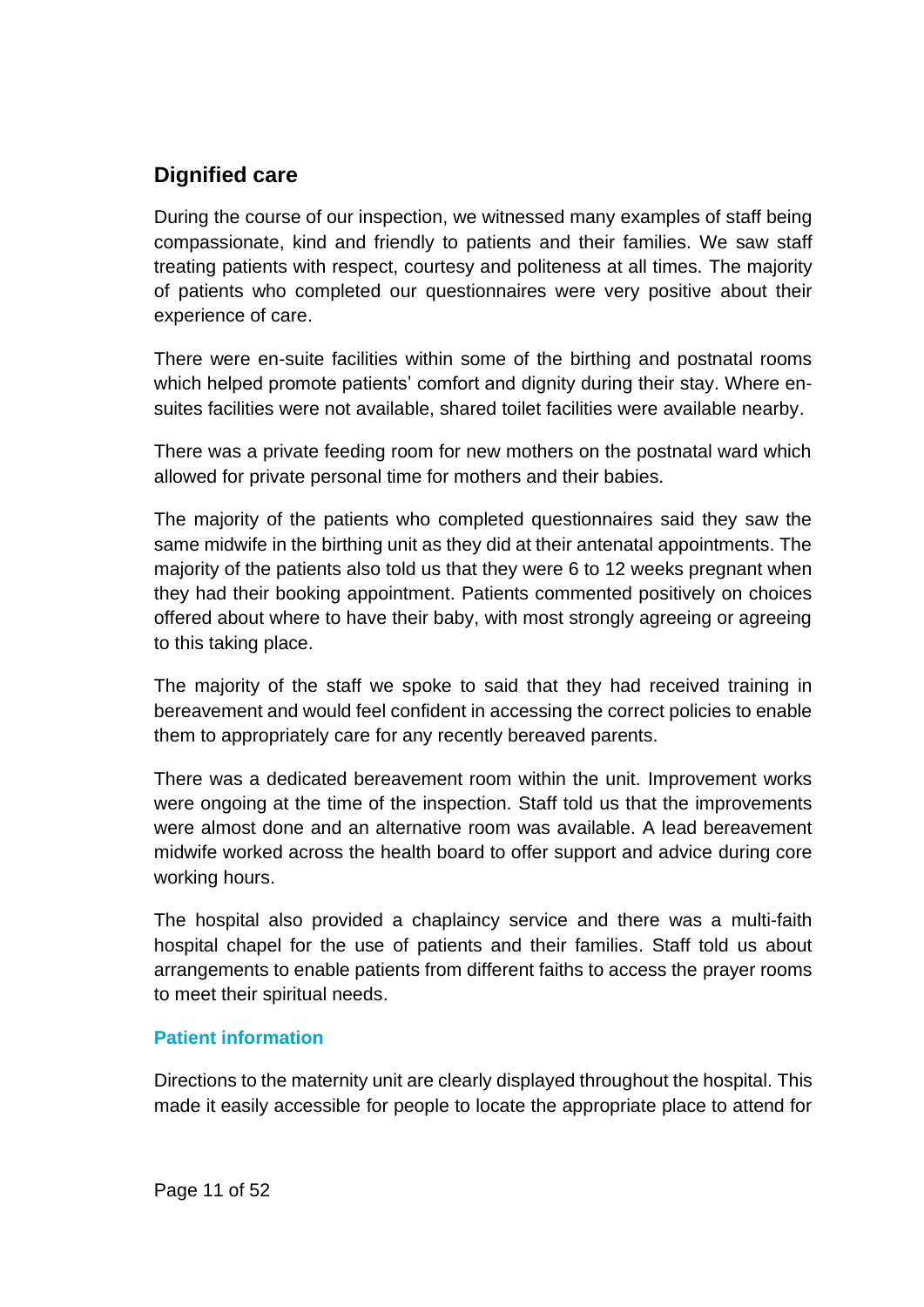care. However, we did not see any signage on the main corridor and entrance to the ward to indicate to visitors that it was Ward 12.

Daily staffing details displayed in the unit informed patients of who would be caring for them. The boards are informative and contain photographs identifying staff and their roles and responsibilities. The inspection team highlighted the boards as an area of noteworthy practice and was an informative addition to the unit since our last inspection. The board contained relevant and appropriate information for service users and visitors and is a practice worth sharing across the health board.

We saw bilingual posters, leaflets and signs throughout the unit.

All patients who completed questionnaires said they were given support about how they may feel emotionally after the birth.

Staff we spoke with were aware of the translation services within the health board and how they were able to access these. Welsh speaking midwives were identifiable by the Welsh speaker logo<sup>4</sup> on uniform or lanyard. Staff were also aware of language line facility.

Each ward had a patient status at a glance board<sup>5</sup>, used on a daily basis by multidisciplinary teams. These boards clearly communicated patient safety issues and daily care requirements or plans, as well as individual support required and discharge arrangements. These boards had improved since our last inspection and were now digital.

During the inspection, the door to the staff office on Ward 12 was open. The patient safety at a glance board could be clearly seen by anyone walking past this office. The health board must ensure that staff protect patient confidentiality by closing the door to the office.

<sup>4</sup> The Iaith Gwaith brand is an easy way of promoting Welsh services by identifying the Welsh speakers on your team. If someone is wearing a badge, or lanyard, this shows that they can have a conversation in Welsh.

<sup>5</sup> The patient status at a glance Board (PSAG) is used in hospital wards for displaying important patient information such as; the infection risk levels, mobility, admission and discharge flow, occupied number of beds, nursing and medical teams, amongst others.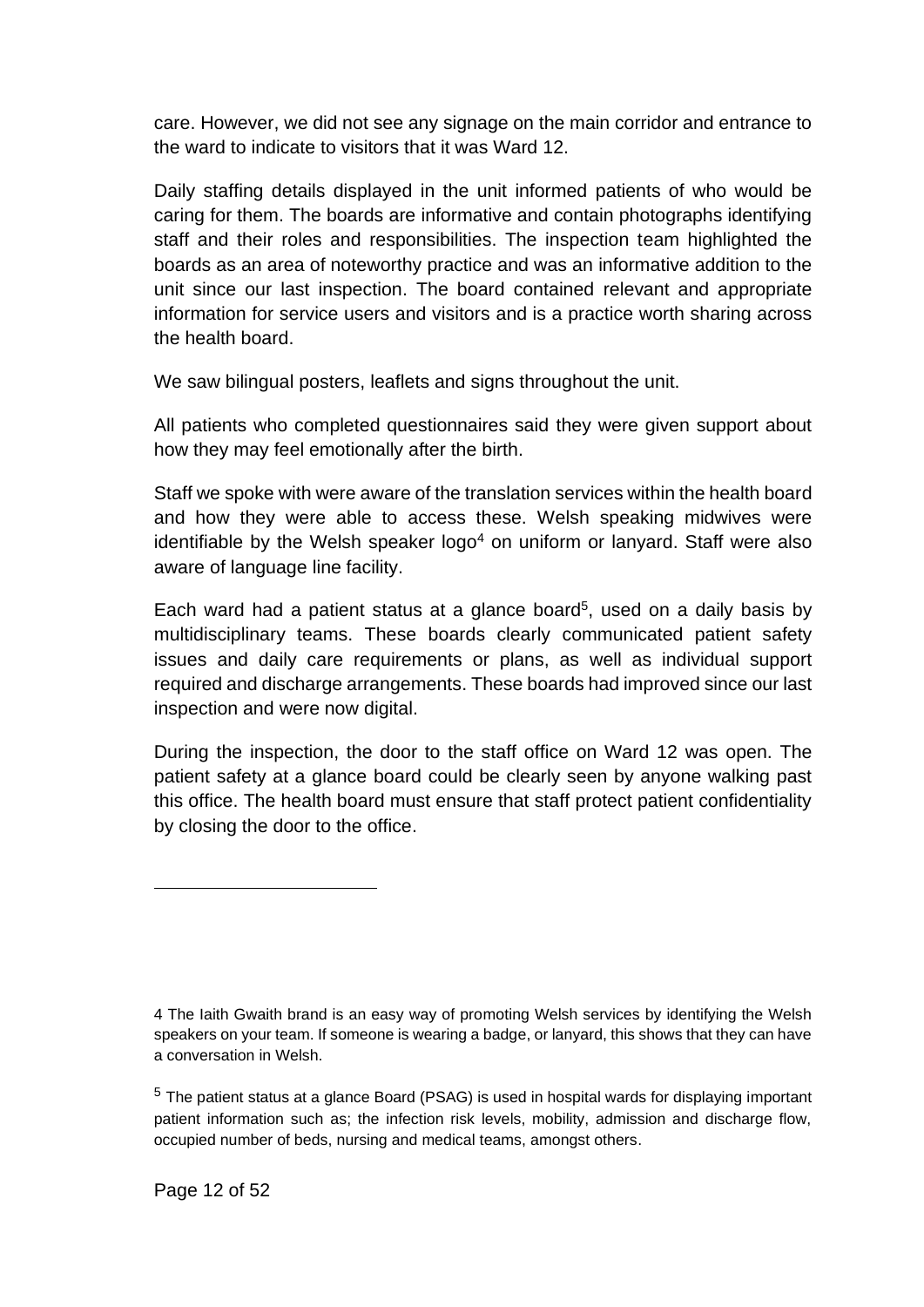#### Improvement needed

The health board must ensure that:

- There is signage above the entrance to Ward 12
- Staff maintain patient information confidentially in the ward offices.

#### **Communicating effectively**

Overall, patients seemed to be positive about their interactions with staff during their time in the unit. Most patients who completed a questionnaire said they felt confident to ask for help or advice when help was required. The majority of patients also said they had been listened to by midwifery and medical staff during their stay. Most patients told us that staff had always spoken with them about their birth choices.

We saw that staff tried to maintain patient privacy throughout the unit when communicating information. However, we saw there was limited privacy within the antenatal six bed bay due to the small size and curtains, which gave no privacy when having confidential conversations. Staff told us that they would try and keep the middle bay bed free for confidential conversations and privacy to take place.

We did notice that it was usual practice for staff to close doors of consultation rooms when providing care to protect patients' privacy and dignity.

We saw that staff within the unit met twice daily, at shift change-over time. Midwifery and medical handovers are held separately due to midwifery and medical shifts not following the same working pattern.

The handover meetings we were able to attend, displayed effective communication in discussing patient needs and plans with the intention of maintaining continuity of care. These meetings were well-structured and evidence based which the inspection team felt to be of noteworthy practice.

Staff spoke positively about the health board's baby talk Facebook social media page, created to allow new mothers to communicate, share experience and provide feedback. Staff we interviewed told us that the feedback from the Facebook group was very meaningful and beneficial to them.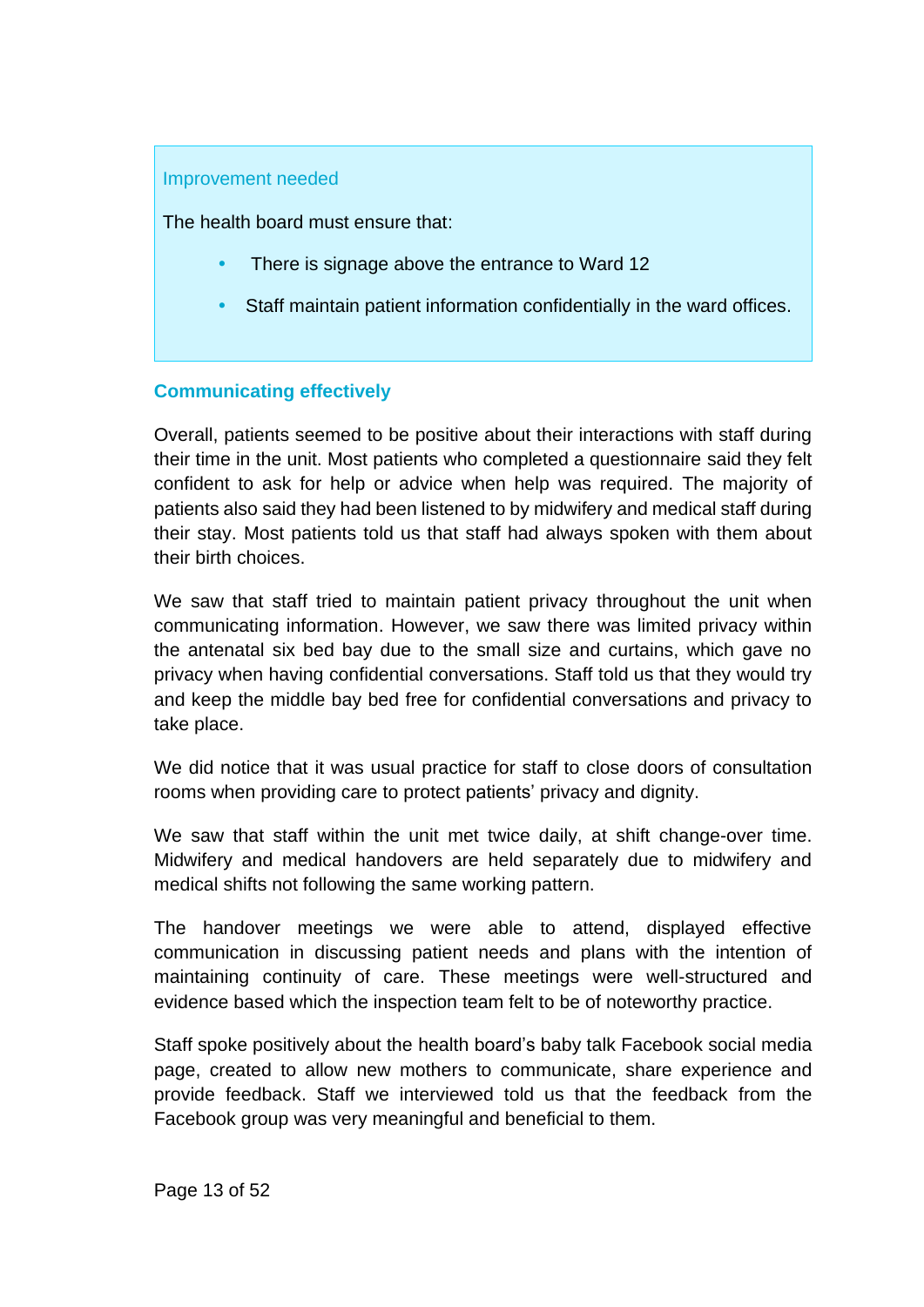### **Timely care**

Patients told us that staff were very helpful and would attend to their needs in a timely manner. Staff also told us that they would do their best to ensure patients checks on personal, nutritional and comfort needs are met. Patients' records demonstrated that this took place. Patients told us and we saw that call bells were easily accessible and answered promptly.

We saw that patient observations were recorded on a recognised national chart to identify patients who may become unwell or developing sepsis<sup>6</sup>. Staff were aware of the screening tool and reporting system for sepsis, which allowed for appropriate and timely action.

Staff we spoke to told us that because there is no designated theatre staff team, this can lead to delays for patients and causes undue stress on staff. Elective caesarean sections may be scheduled for each day but there is no dedicated obstetric consultant for these cases.

The same consultant covers the labour ward, antenatal ward and gynaecology emergencies. This represents a potential risk if more than one emergency then happens at once; there are often other consultants in the hospital during working hours, but no formal back-up cover and this is not consistent with long term safe practice.

The unit should consider consultant job plans that formally allocate a separate consultant to supervise the caesarean section lists and gynaecology work. A business case has been submitted to enable this to happen and we would recommend that the health board supports this.

 $6$  Sepsis is a life-threatening reaction to an infection. It happens when the immune system overreacts to an infection and starts to damage the body's own tissues and organs.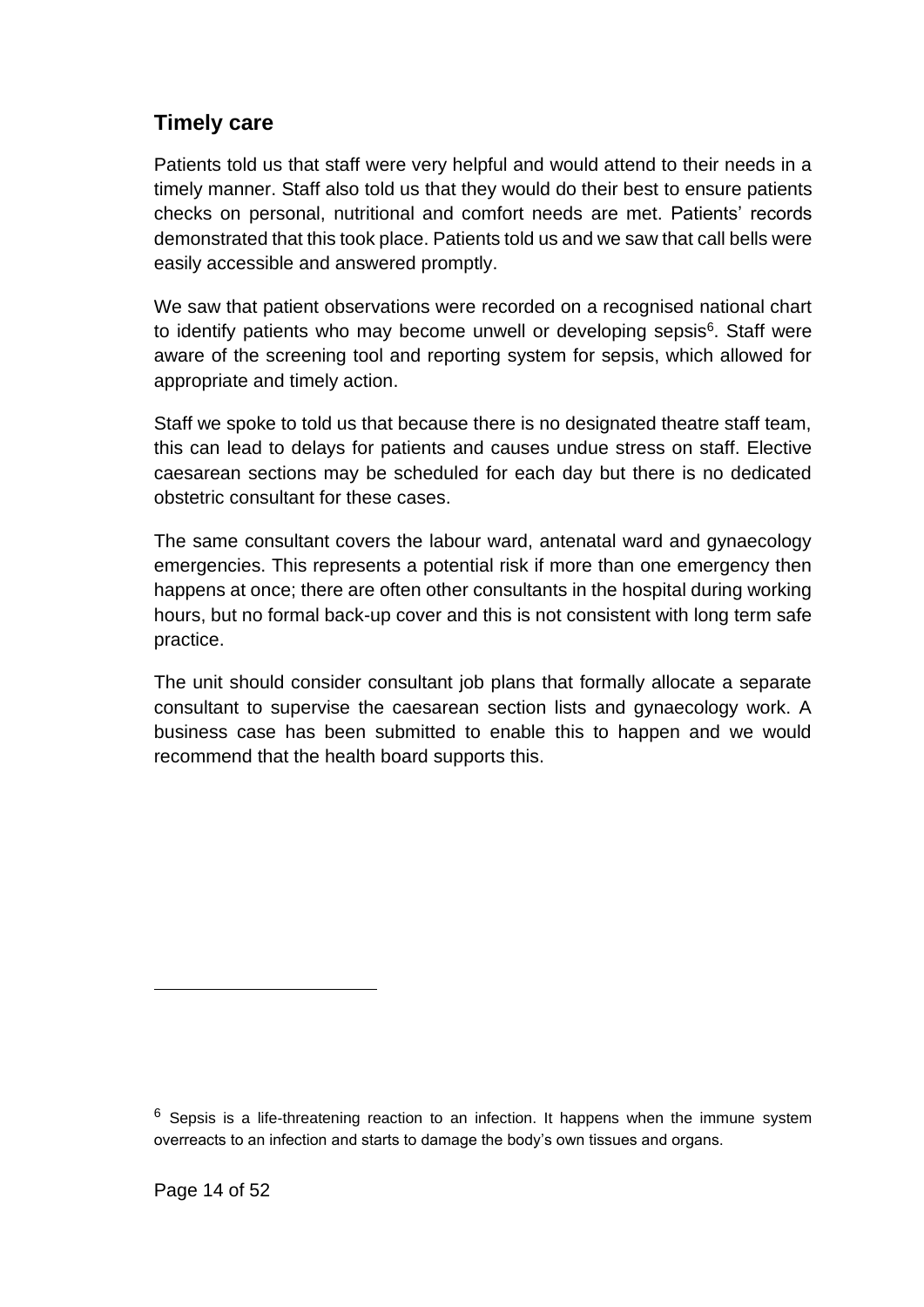#### Improvement needed

The health board should consider consultant job plans that formally allocate a separate consultant to supervise the caesarean section lists and gynaecology work.

### **Individual care**

#### **Planning care to promote independence**

Facilities were easily accessible for all throughout the unit.

We looked at a sample of patient records and found evidence that patient's personal beliefs and religious choices were captured during antenatal appointments. This was to help ensure they were upheld throughout their pregnancy, labour and postnatal care. We saw that care plans also promoted people's independence based on their assessed abilities.

Promotion of birthing partner support takes place, however the questionnaire asked patients how the setting could improve the service it provides. Patients who completed the questionnaires and those spoken to during the inspection commented:

*"Partner to be with you at all times. If not, perhaps a suitable room for them to wait."*

The health board told us that a review around visiting restrictions was due to take place.

The birthing pool was currently not in use as a crack was identified when it was being installed. As a result there was nowhere for patients to have some water relief. This was also highlighted in the patient's questionnaire with one patient commenting:

*"I really could have done with a long soak… bath was not in use."*

We also saw that assessments for interpreters or information to be available in other languages took place in antenatal appointments. The use of language line was also available for those patients whose first language was not English, meaning they were able to access care appropriate to their needs.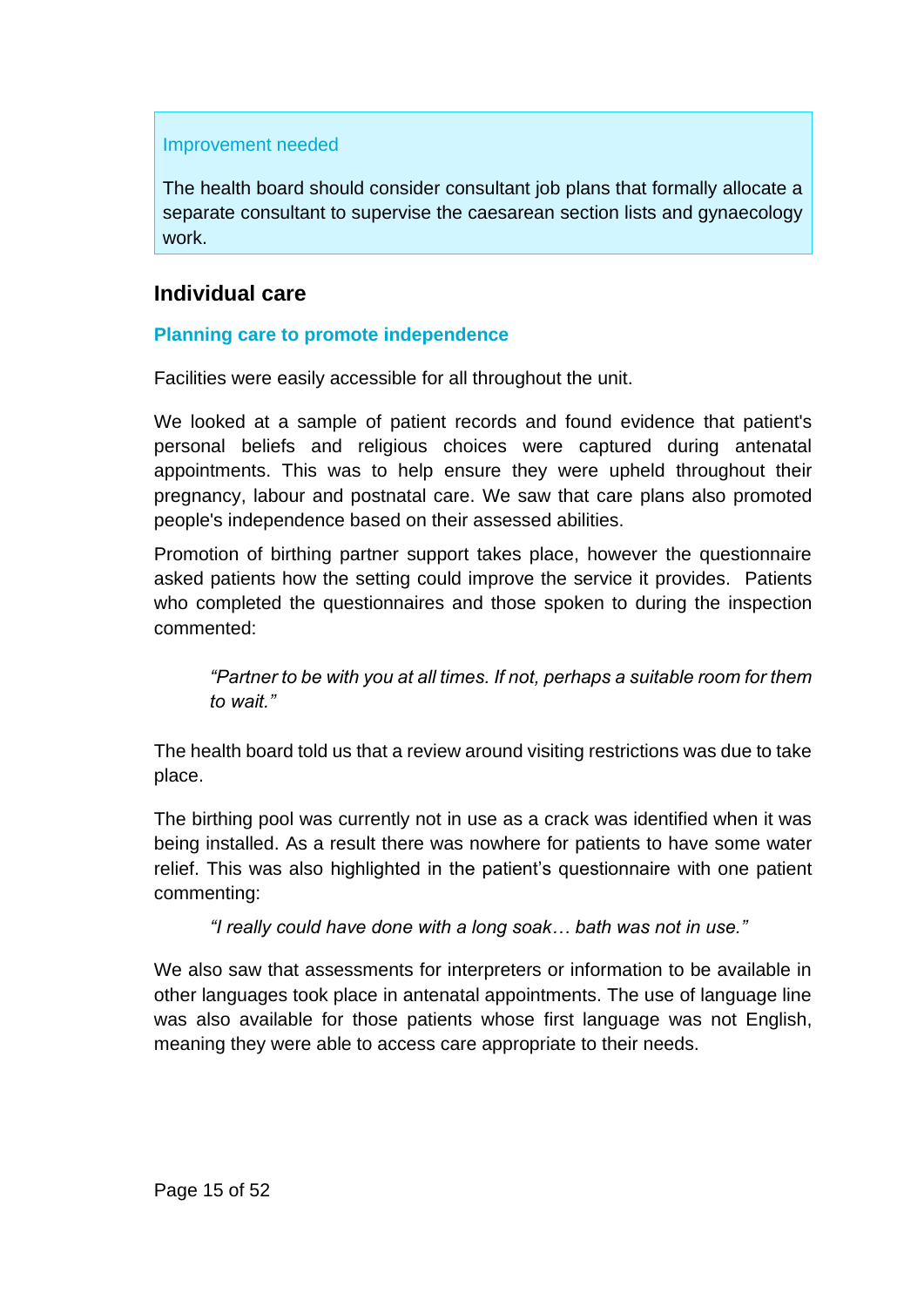#### Improvement needed

The health board must ensure that the bath is replaced and available for patients use.

#### **People's rights**

We found that birthing partners could be involved in care in accordance with patients' wishes and preferences. Patient's records reflected that this took place, ensuring that all members of the team know patient preferences.

Visiting restriction were currently in place on the ward due to COVID–19 restrictions and there was no longer opportunities for partners and family to visit freely.

All respondents to the questionnaires said they felt they can access the right healthcare at the right time (regardless of protected characteristics), one said they could not and one answered 'prefer not to say'.

No respondents reported discrimination when accessing or using this health service (on the grounds of any of the protected characteristics).

#### **Listening and learning from feedback**

Information was available on the health board's website relating to the procedure for patients to follow should they have concerns they wish to raise. The senior management team told us that the ward managers within the unit were fully aware of the Putting Things Right regulations<sup>7</sup> and how to deal with complaints. Staff confirmed that they were aware of how to deal with complaints and provide patients with details of the Community Health Council  $(CHC)^8$ , who could provide advocacy and support to raise a concern about their care.

<sup>7</sup> <http://www.wales.nhs.uk/sites3/home.cfm?orgid=932>

<sup>8</sup> <http://www.wales.nhs.uk/sitesplus/899/home>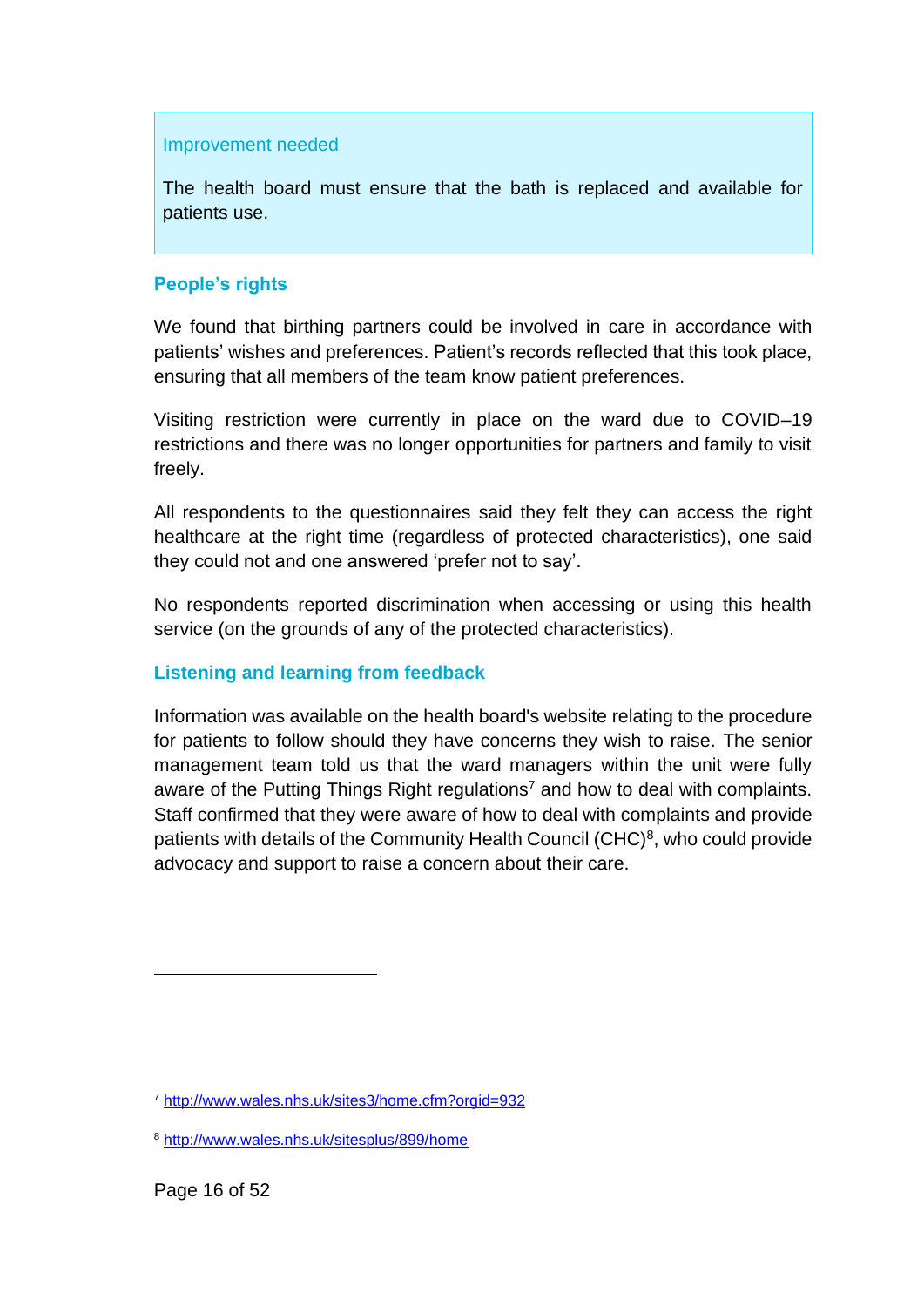Following an informal complaint, lead matrons would contact the patient offering to discuss their issues, as well as promoting the formal complaint procedure should they wish to follow this route. Staff explained that this is a way of addressing concerns, but also to highlight any practice issues that may need resolving. Staff told us that communication with patients and families is kept throughout any concern received, and families are given the opportunity to meet with senior members of staff to discuss concerns.

We spoke to the Patient Advice and Liaison Services (PALS) team based in the hospital. Their role was to ensure there was an emphasis on obtaining views on the care and services provided. The team explained that any information is shared relating to the maternity unit with the ward teams.

Staff told us that they regularly seek patient feedback through feedback cards or questionnaires one of which is the Have Your Say comments card which is given to all patients. These are acted upon by the senior management team and shared with staff during lessons learnt meetings and appraisals.

The health board's maternity services directorate had recently set up a monthly governance meeting. Feedback from patients is discussed as part of a standing agenda meeting and documents reviewed confirmed this. This helped to share learning from patient feedback across maternity departments in the health board.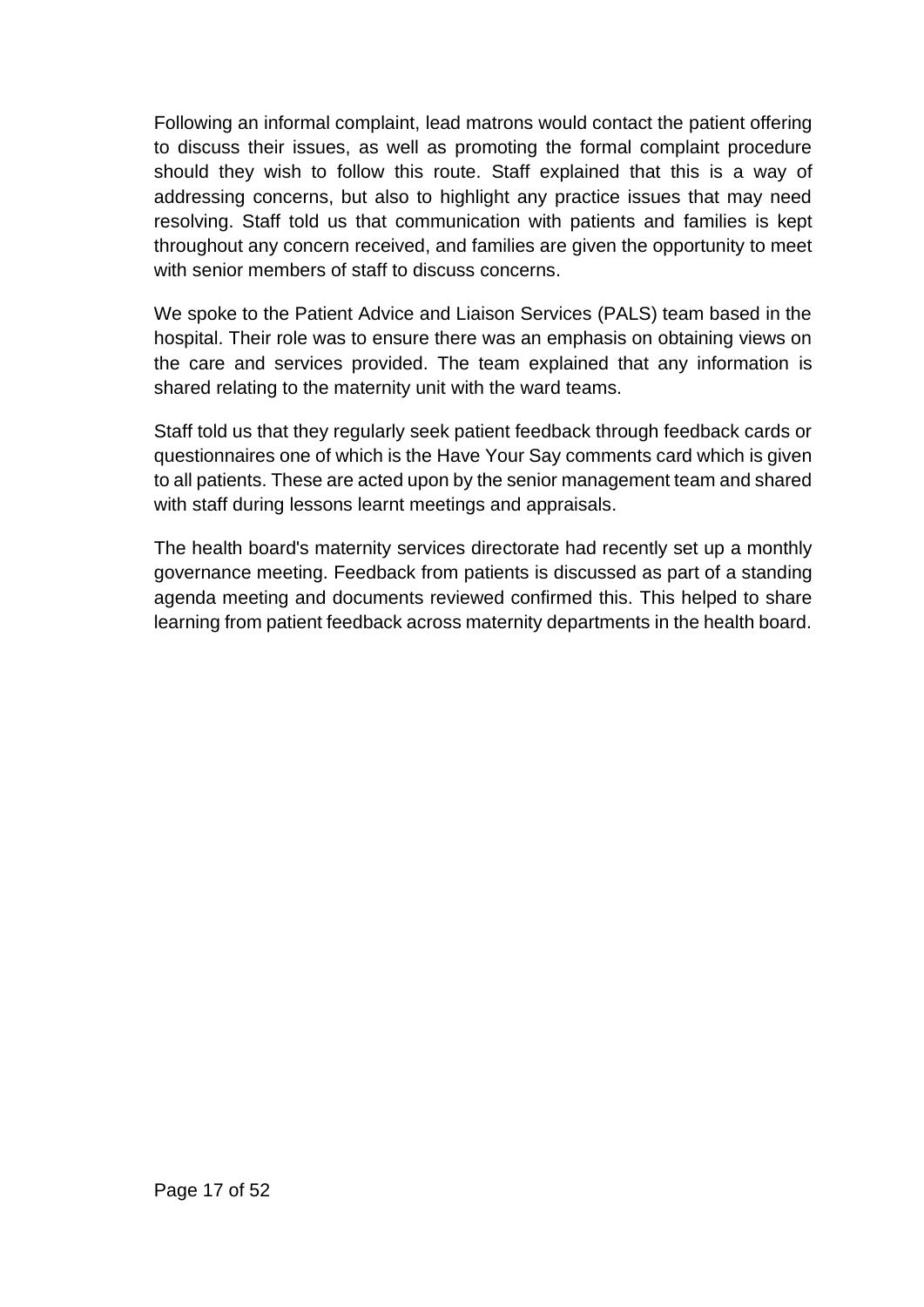## <span id="page-17-0"></span>**Delivery of safe and effective care**

*We considered the extent to which services provide high quality, safe and reliable care centred on individual patients.*

There were established processes and audits in place to manage risk, health and safety and infection control. This enabled staff to continue to provide safe and clinically effective care.

Daily care planning promoted patient safety and care provided to patients. Patient's records we reviewed reflected this.

Patient records must be secure and out of public view at all times.

#### **Safe care**

Our concerns regarding medication management and management of highly sensitive patient information were dealt with under our immediate assurance process. This meant that we wrote to the service immediately following the inspection requiring that urgent remedial actions were taken. Details of the immediate improvements we identified are provided in Appendix B.

#### **Managing risk and promoting health and safety**

The unit appeared to be clean, appropriately lit and well ventilated. We found most areas to be clutter free and well organised. There were also some ongoing environmental changes taking place during the inspections, the bereavement unit and assessment unit was in the process of a refurbishment. There were notable environmental changes since HIW last inspection, which helped to improve the patient experience, however further changes are still required.

During the environmental tour of the hospital we identified that the entrance doors and internal doors on the wards had temporary repairs making the doors look worn and untidy. We identified trip hazards where tape on the floors was covering damage, this was highlighted as an area of improvement during our last inspection. It is important that the health board remedy this to prevent any falls or incidents. Also some ceiling tiles on the corridors leading to the wards were missing and wiring was exposed. The wards would also benefit from a re-painting to make the areas more pleasant. The health board told us that these areas would form part of the ongoing improvements.

Page 18 of 52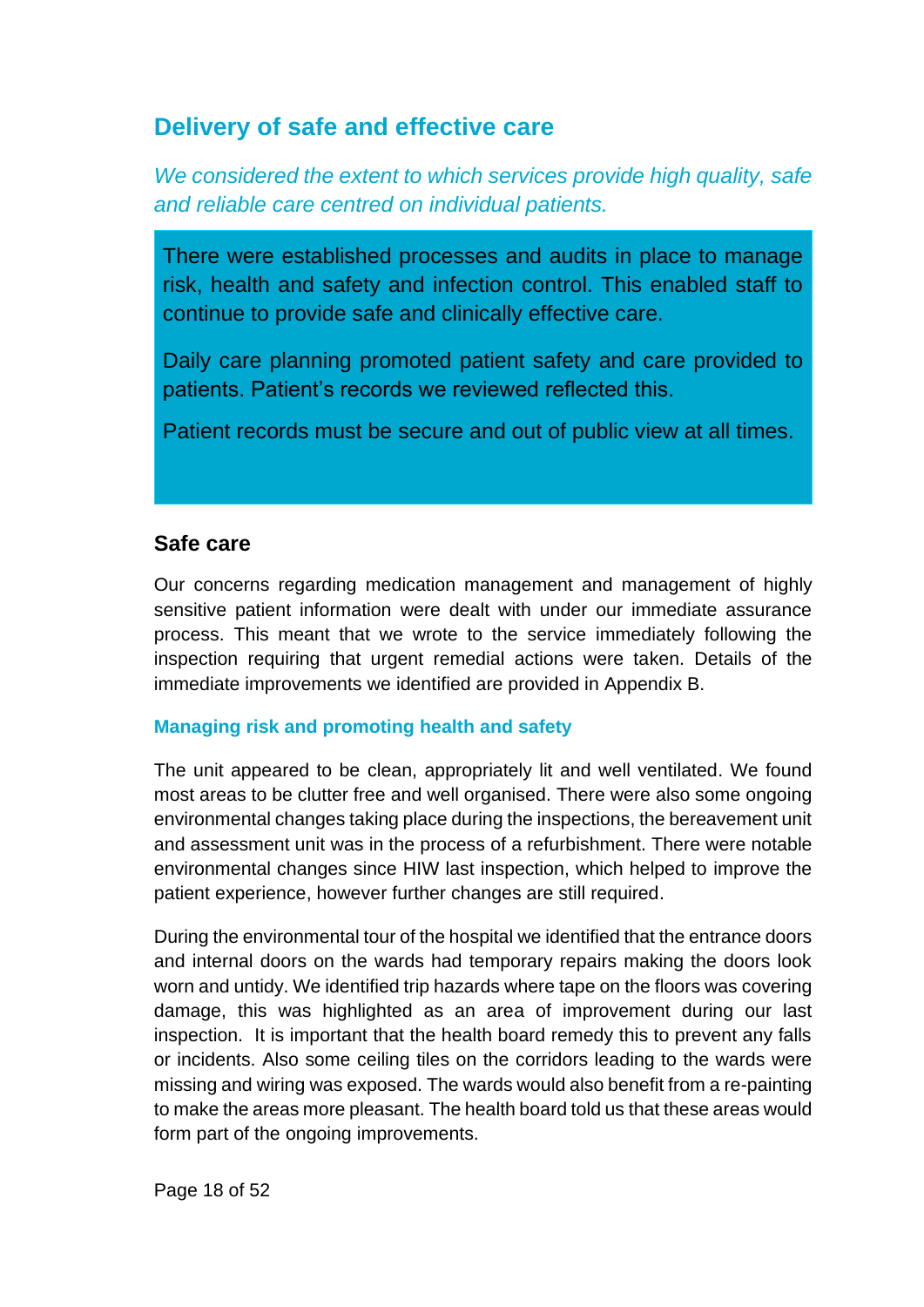We observed clean utility and ward areas, and saw medication cupboards left unlocked during our initial tour of the unit. It was felt that this could pose a potential risk to both the safety of patients and also a risk to patient identifiable information. We raised this at the time of the inspection and where possible, this was rectified. We have included further details around safe medicines storage and patient information under the Medicines Management and Information Governance and Communications Technology sections of this report.

The inspection team considered the security of new born babies on both the delivery suite and Ward 12. Improvements are still required regarding security measures currently in place to ensure that babies were safe and fully protected at all times. The health board used a cot security alarm system activated by a key mechanism (for the parent or midwife). When switched on, if a baby was lifted from the cot, an alarm would activate. However, although closed circuit television cameras were in place, monitoring of the exits is not always possible and could allow patients and visitors to easily exit at any time.

Since the last inspection, there have been improvements, however the inspection team still had some concerns over the security of the entry and exit points on the wards, particularly when the desk area is unsupervised and without 24 hour coverage.

There was evidence that baby abduction drills had taken place, however it is important that the health board look at extra safety measures around the entry and exit points to ensure that security of babies is maximised on the ward.

#### Improvement needed

The health board must ensure that :

- The flooring area is fixed
- Missing ceiling tiles are replaced
- **Entrance and internal doors are replaced**
- Ward and corridor areas are re-painted
- Ongoing environmental improvements continue to reflect modern day maternity care
- Ward 12 utility room lock is fixed and remains locked
- Consideration for further security measures at entry and exit points to the ward to enhance security.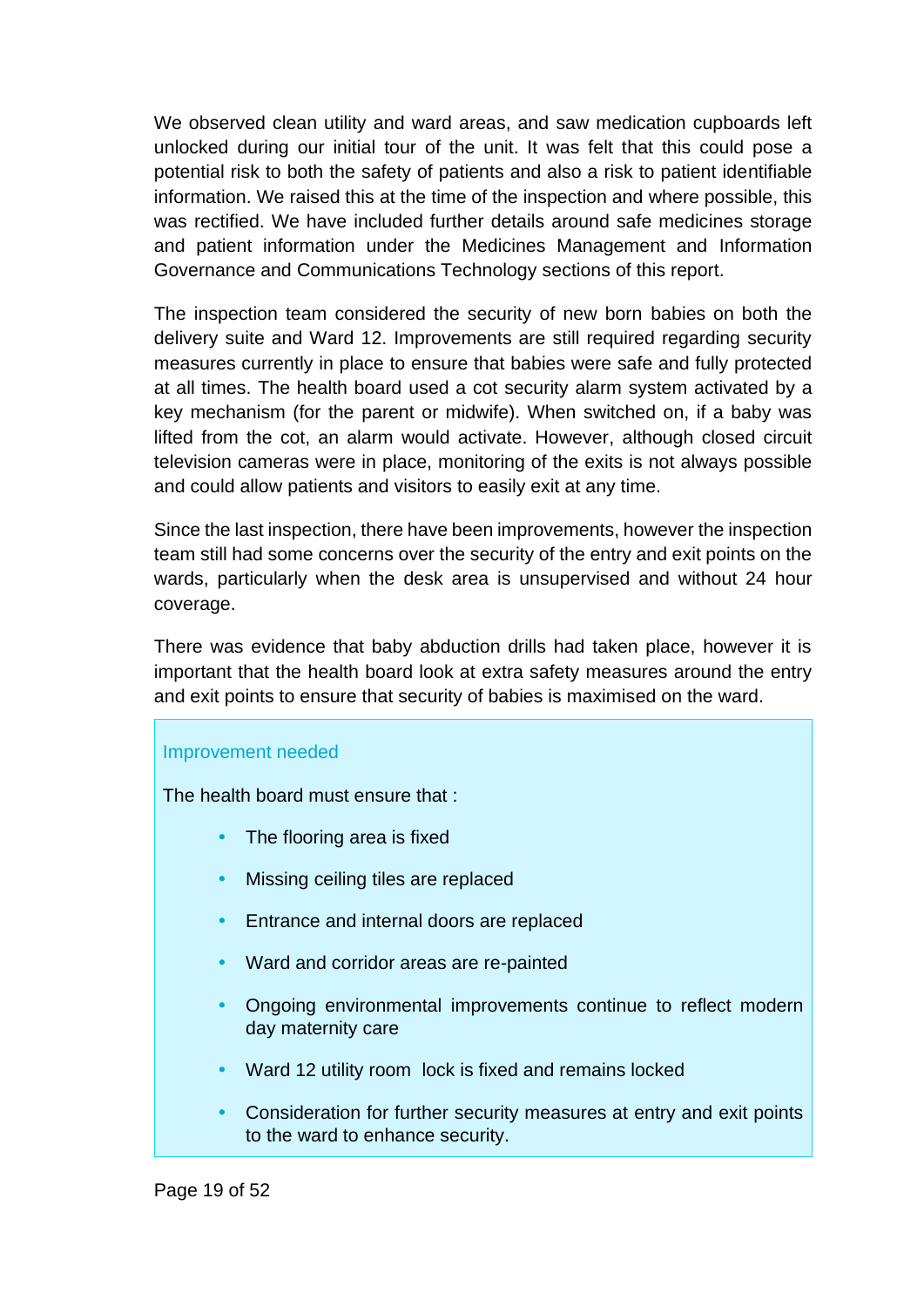#### **Falls prevention**

We saw there was a risk assessment in place for patients admitted onto the unit and those using birthing pools. Staff explained that reports of falls are recorded on the health board's electronic incident recording system. Staff explained that the incident reporting system ensures lessons learnt are acted on appropriately.

#### **Infection prevention and control**

We found that the clinical areas of the unit were clean and tidy and we saw that personal protective equipment was available in all areas and used by all healthcare professionals. Patients who completed a questionnaire and patients we spoke with said they thought the unit was well organised, clean and tidy.

During the inspection, we observed all staff adhering to the standards of being Bare Below the Elbow<sup>9</sup> and saw good hand hygiene techniques. Hand washing and drying facilities were available, together with posters displaying the correct hand washing procedure to follow as a visual prompt for staff. Hand hygiene gels were available throughout the unit.

Documentation reviewed confirmed that infection prevention and control training compliance was high. Any concerns raised regarding infection prevention and control are escalated to senior members of staff.

<sup>9</sup> Best practice is for staff involved in direct patient care to be bare below the elbow, this includes wearing short sleeved clothing, not wearing jewellery (with the exception of a plain wedding band), wrist watches, nail polish or false nails.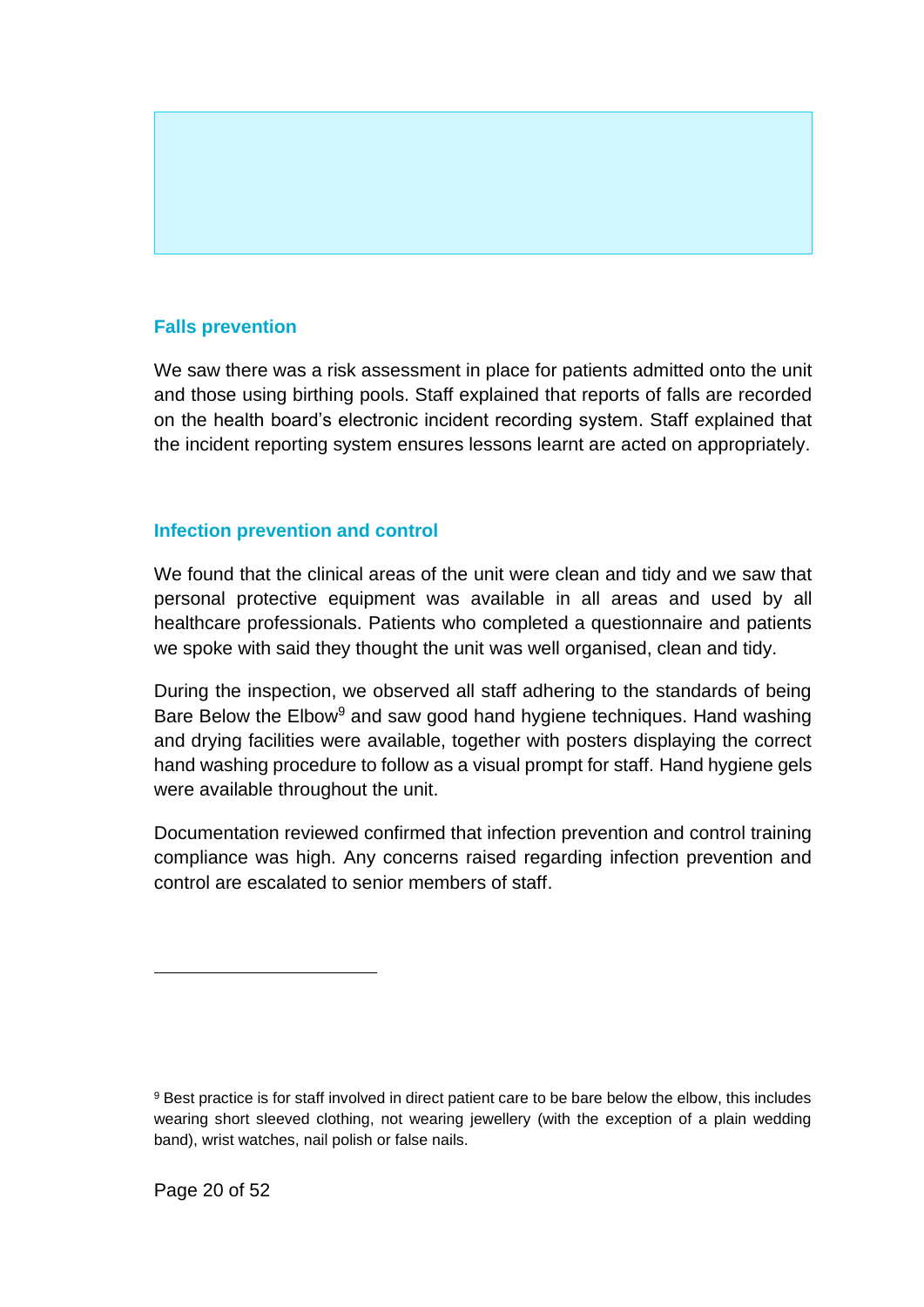We saw results from an infection control audit which has recently had been carried out by the health board. This audit showed that compliance with infection control was high and any work required was appropriately dealt with in a timely manner. Although cleaning checklists were available for staff to fill in, the forms did not have an area to document and record any errors, problems or extra information.

We saw evidence to confirm that the health board had updated relevant policies and procedures to meet the additional demands of the COVID-19 pandemic. Hand sanitiser and face masks are available and staff and visitors throughout the hospital wear these.

Staff told us they had access to appropriate personal protective equipment (PPE) and cleaning equipment. Regular communication via meetings and emails ensured everyone has up to date advice and guidance on COVID-19.

#### Improvement needed

The health board must ensure that cleaning checklists allow staff to record extra information.

#### **Nutrition and hydration**

During the day and night patients are provided with hot and cold drinks, and facilities are also available to purchase drinks. Staff on the unit had access to facilities to make toast and drinks for patients outside of core hours.

Patients told us that the food and drinks available were of a good standard. Patient care records documented their nutritional requirements.

There is a nursery nurse on duty seven days a week with 24 hour coverage. We saw information on supporting breastfeeding on boards in the postnatal and antenatal area. Packs are also available to support women on discharge.

Staff also told us that due to visiting restrictions, there were more opportunities for them to promote breastfeeding and provide extra support to patients. Staff told us that patients seemed more comfortable in feeding their babies without others being present on the ward.

#### **Medicines management**

We looked at the arrangements for the storage of medicines within the birthing units and temperatures are consistently checked.

Page 21 of 52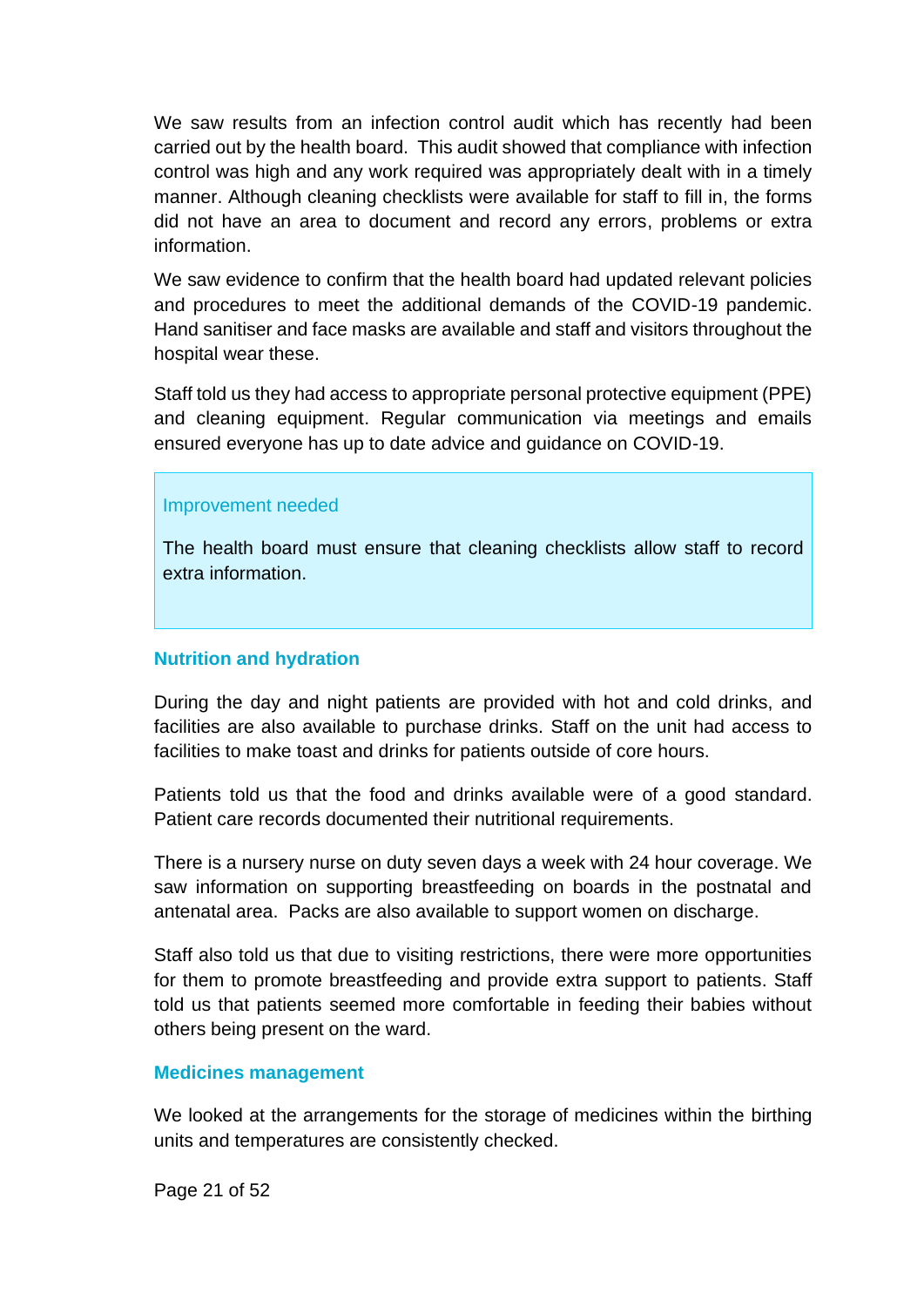The inspection team considered the arrangements for the safe storage of medications throughout the unit and found there were two areas where medication was not being securely stored to prevent unauthorised access and to uphold patient safety**.** The utility room door on Ward 12 was unlocked on the first night of the inspection and the following day, and the medication fridge on Ward 12 in the utility room was also unlocked on the first day of inspection and the following day.

The inspection team reviewed the process regarding induction of labour, and found that doctors were prescribing both Propess and Prostaglandins (hormones used in induction of labour to open cervix), with ambiguity about indication or instruction for administration requirements.

Staff told us that midwives caring for the labouring woman, presumed when to use which medication. The inspection team felt that this had the potential to increase the risk of unsafe practice, due to the risk of incorrect or inappropriate administration. Multiple courses of prostaglandins were observed to be given routinely. The inspection team observed that women were not given clear information about what their options were if they were being induced but had not gone into labour**.**

Our concerns regarding these were dealt with under our immediate assurance process. Details of the immediate improvements we identified are provided in Appendix B.

There were discrepancies in the way that the controlled drugs book are used. The log book on Ward 12 was untidy with crossings out and entries seen did not always keep to the policy on disposal of unused controlled drugs. Also on Ward 12 there were inconsistent practices around checking, documenting and signing the controlled drugs book at the start and end of each shift. There were no signatures against who had checked the controlled drugs each shift, which demonstrated poor practice and non-compliance with the controlled drug policy.

We observed one staff member looking for ordered theatre drugs. This staff member checked an unlocked draw when searching for these drugs. It is important that all drugs are stored appropriately on the ward and that compliance checks are routinely carried out, ensuring that all drugs are stored correctly.

The health board medicines management policy was available electronically and also stored in a file within the unit areas. Staff confirmed that they knew where to locate this when required.

Pharmacy support was available to the unit and an out-of-hours computerised process was available for staff to check stock and availability of drugs across the

Page 22 of 52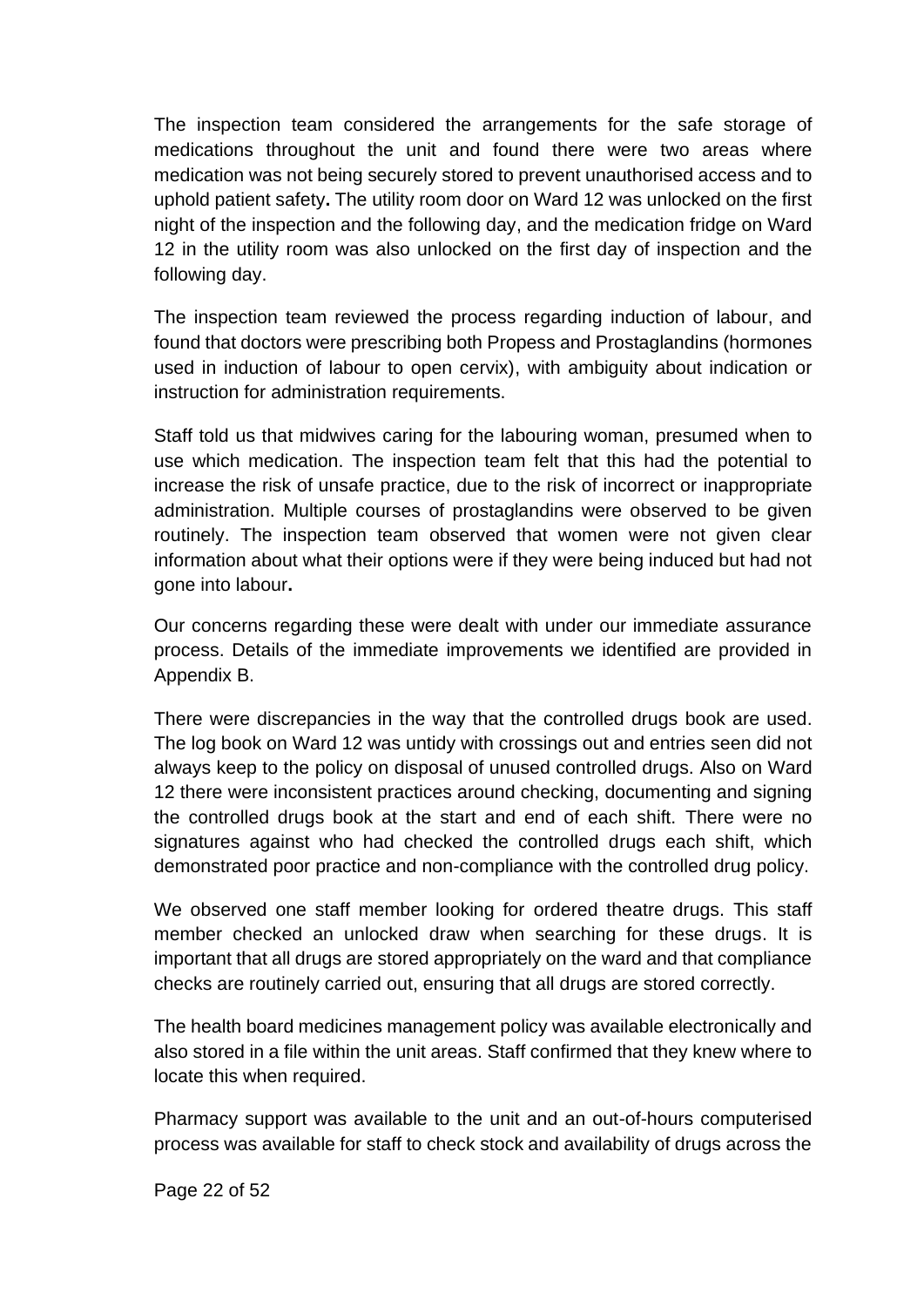hospital during these times, to ensure there were no delays in patients receiving medication. The unit also had access to a stock of take home medication, allowing discharge of patients in a timely manner.

Improvement needed

The health board must ensure that:

- All medication is stored appropriately and securely
- The medication fridge is locked when not in use
- The controlled drugs book is accurately completed and entries comply with health board policies.

#### **Safeguarding children and adults at risk**

The health board had policies and procedures in place to promote and protect the welfare of children and adults who may be at risk. Safeguarding training was mandatory, and all staff we spoke with confirmed they had received training within the past 12 months.

There was an appointed lead safeguarding midwife for the health board who provided support and training to staff. All staff receive safeguarding training that includes guidance regarding female genital mutilation, domestic abuse, sexual exploitation and bruises on babies, as well as the procedures to follow for a safeguarding concern.

Formal safeguarding supervision sessions, recently introduced, encouraged staff to discuss issues in a group supervision session. It is mandatory for staff to attend two sessions per year. Staff we spoke to demonstrated good knowledge and understanding of safeguarding protocols.

There were appropriate procedures in place to alert staff to safeguarding concerns with regards to patients admitted onto the unit. This ensured that care and treatment provided is appropriate. All staff spoken to were aware of the procedures and processes to follow relating to patients with safeguarding concerns.

#### **Medical devices, equipment and diagnostic systems**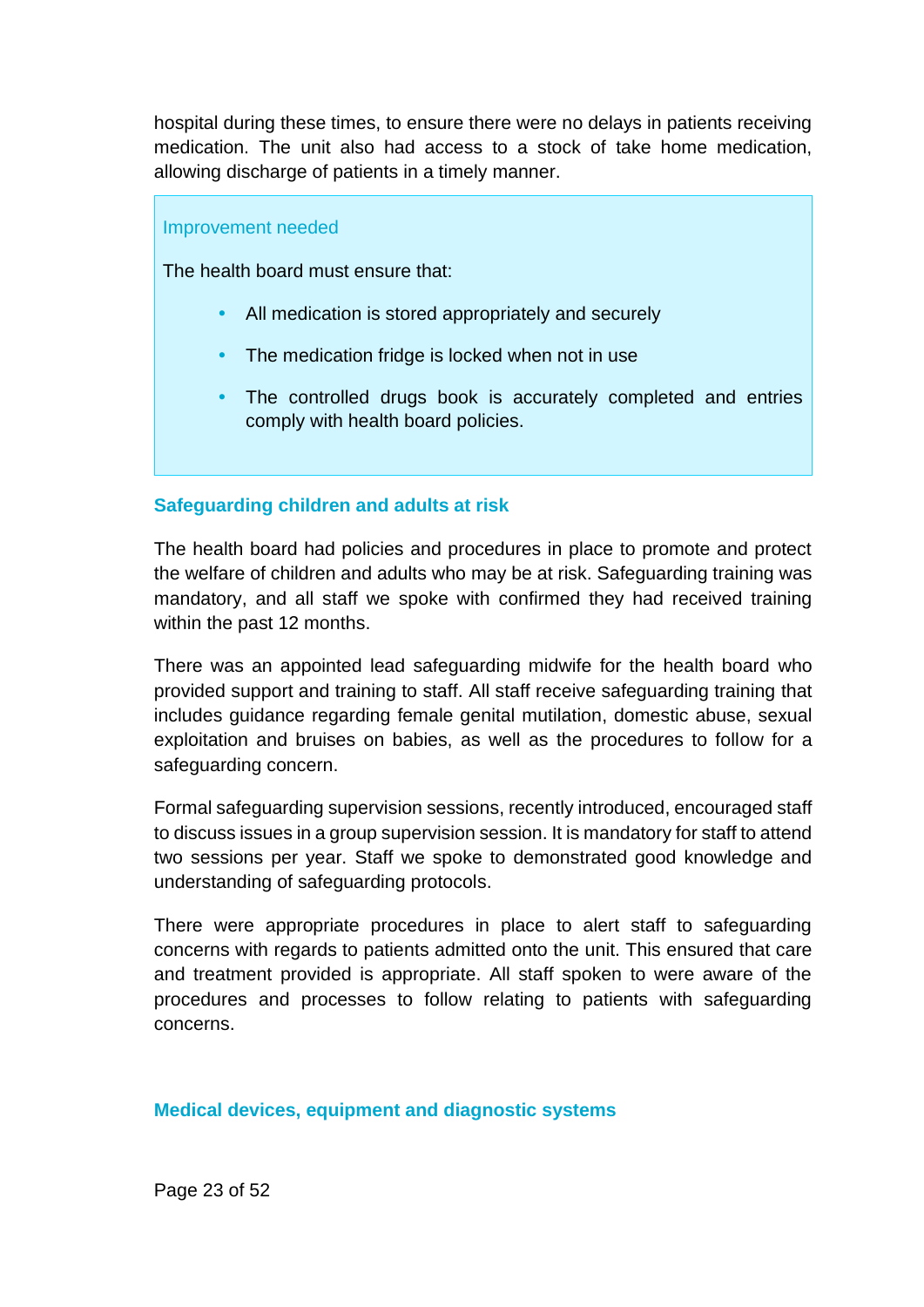We considered the arrangements for the checking of resuscitation equipment within both the birthing unit and the antenatal clinic. Documentation reviewed confirmed that regular checks on equipment ensured that equipment was suitable for use.

Resuscitaire<sup>10</sup> checks take place twice daily and whenever a patient uses a room. Checklists for drawer contents were present, however there is no checklist for the process of checking suction, air flow, heater, or the gas bottles. There were no areas on the checklist form to highlight if there were any concerns or missing equipment. Staff told us that these checks do take place, however the forms we viewed were unable to reflect this.

We also noted that air and oxygen bottles are not checked for independent use or for the amount left in the bottles. The health board must ensure that all checklists document missing items or have spaces to record concerns.

The reviewers found that the oxygen masks on labour ward that were placed in case of emergencies did not utilise a non-rebreathing reservoir bag of the type used in other hospitals and multi-professional PROMPT training. The labour ward multi-disciplinary team should assure itself that appropriate oxygen masks can deliver high flow high concentration oxygen for the rare instances when this may matter. We would recommend standardisation of oxygen mask for use in obstetric emergencies across Wales.

We found that regular checks on other pieces of equipment such as blood pressure machines are undertaken regularly. However, staff were unable to find a thermometer for the delivery suite pool. We were told that the current thermometer is cleaned after use. The health board should consider single use thermometers which would be readily available and easy to locate.

#### Improvement needed

The health board must ensure that:

<sup>&</sup>lt;sup>10</sup> Device to have during labour and delivery procedures, combining an effective warming therapy platform along with the components needed for clinical emergency and resuscitation.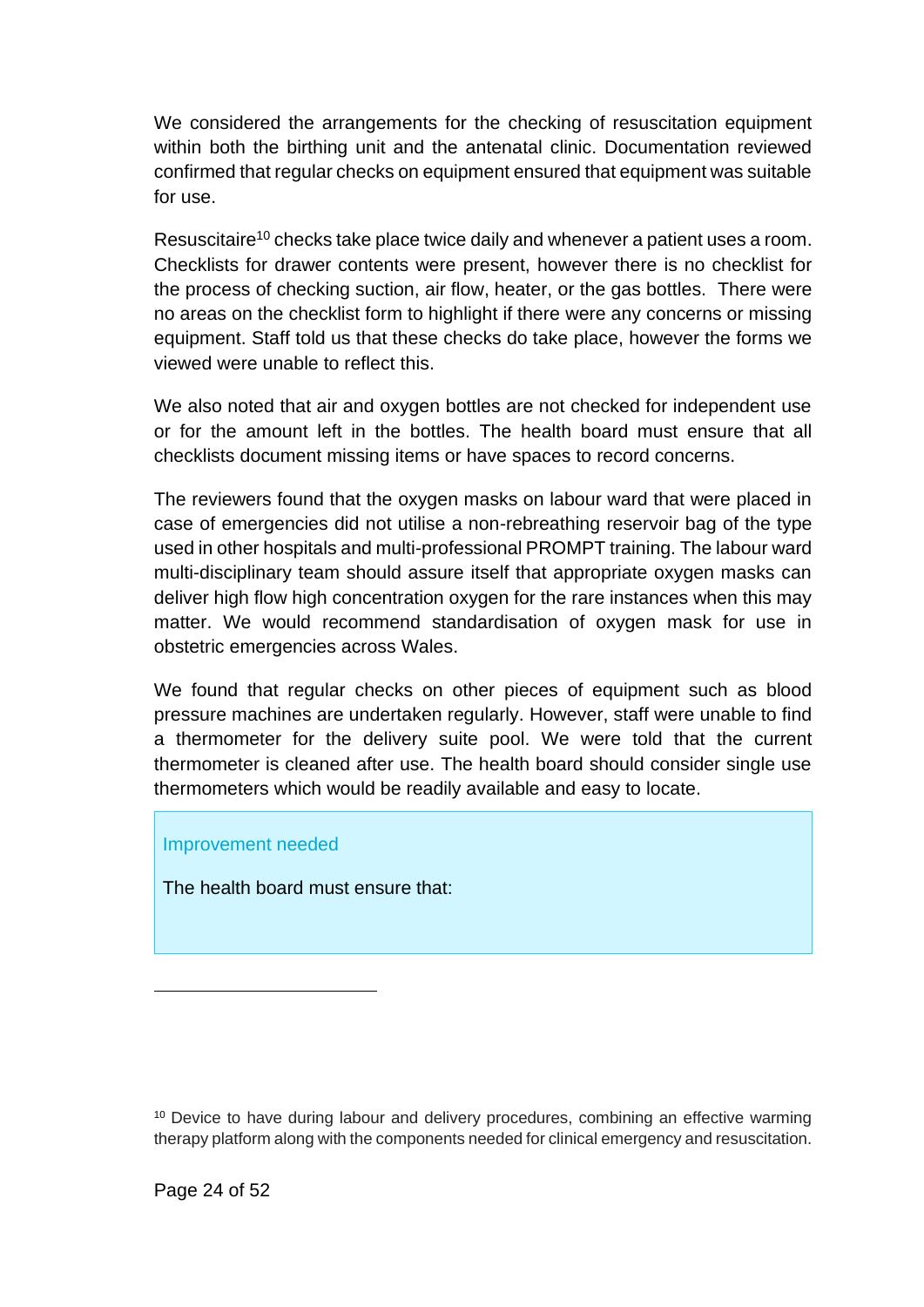- Checklist forms are reviewed and contain all relevant checks and spaces for extra information
- Alternative thermometers are considered for checking birth pool temperatures.
- Oxygen masks are high flow masks and comply with national standards for obstetric care.

#### **Effective care**

#### **Safe and clinically effective care**

Staff told us, and patients confirmed, that they are comfortable and well cared for. Pain relief would be available to patients during labour.

We observed staff effectively prioritising clinical need and patient care within the unit, and from the patient records reviewed, it was evident that clinical need prioritisation was at the forefront in care planning.

Staff who we spoke with told us that they were happy with the quality of care they were able to give to their patients. However some staff we spoke with said that they felt continuity of care was sometimes missing. Staff described moving across wards and felt like this did not help to build relationships with patients.

#### **Quality improvement, research and innovation**

A lead clinical research and improvement midwife was in place, who covered maternity services across the health board.

Senior management described projects to support education in growth assessment protocol and gestational related optimal weight (GAP and GROW) $^{11}$ , epilepsy in patients, and the full review of documentation and creation of care

<sup>&</sup>lt;sup>11</sup> GAP – Growth assessment protocol - GROW – Gestation related optimal weight (A procedure designed to monitor potential problems during gestation, specifically for women who have previously delivered small babies)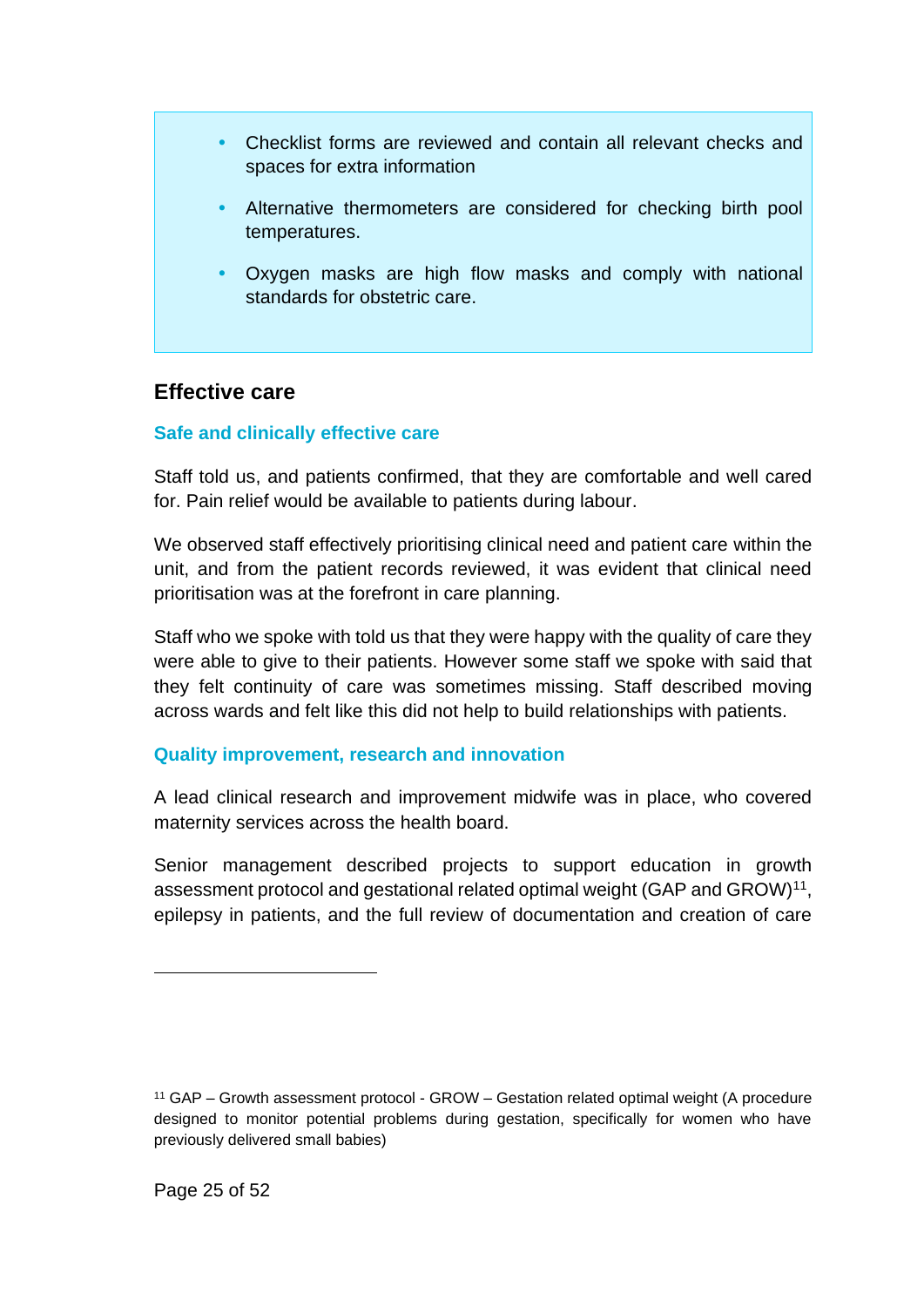pathways across the unit had been recent projects completed. The health board maternity practice development midwife successfully carried out continued promotion of practical obstetric and multi-professional training (PROMPT)<sup>12</sup>, within the maternity services across the health board.

#### **Information governance and communications technology**

The inspection team considered the arrangements for patient confidentiality and adherence to Information Governance and General Data Protection Regulations 2018 within the unit and we did note some improvements since our last visit with locked cupboards installed to keep notes confidential. However, during the inspection there were notes left unattended in the staff office on Ward 12, the door to this office was wide open with no staff present.

The patient trolleys containing confidential notes in the staff office were unlocked. Also, staff personal belongings were visible and accessible and the computer screen left in 'live' status allowing others to have access. This meant that any visitors or patients could enter this area and access personal and confidential information.

We were told that all staff within the unit had their own computer access login ensuring information governance was maintained. However, we did note some post it notes attached to the walls with log in and password details recorded.

The inspection team identified a safeguarding folder which was being stored on a bookshelf on the Ward 12, service users and potentially members of the public could access this. This contained highly sensitive information regarding vulnerable service users.

Our concerns regarding the location of the safeguarding folder were dealt with under our immediate assurance process. Details of the immediate improvements we identified are provided in Appendix B.

<sup>12</sup> PROMPT - Practical Obstetric and Multi-Professional Training. Its importance is to train teams to be teams within their working environment.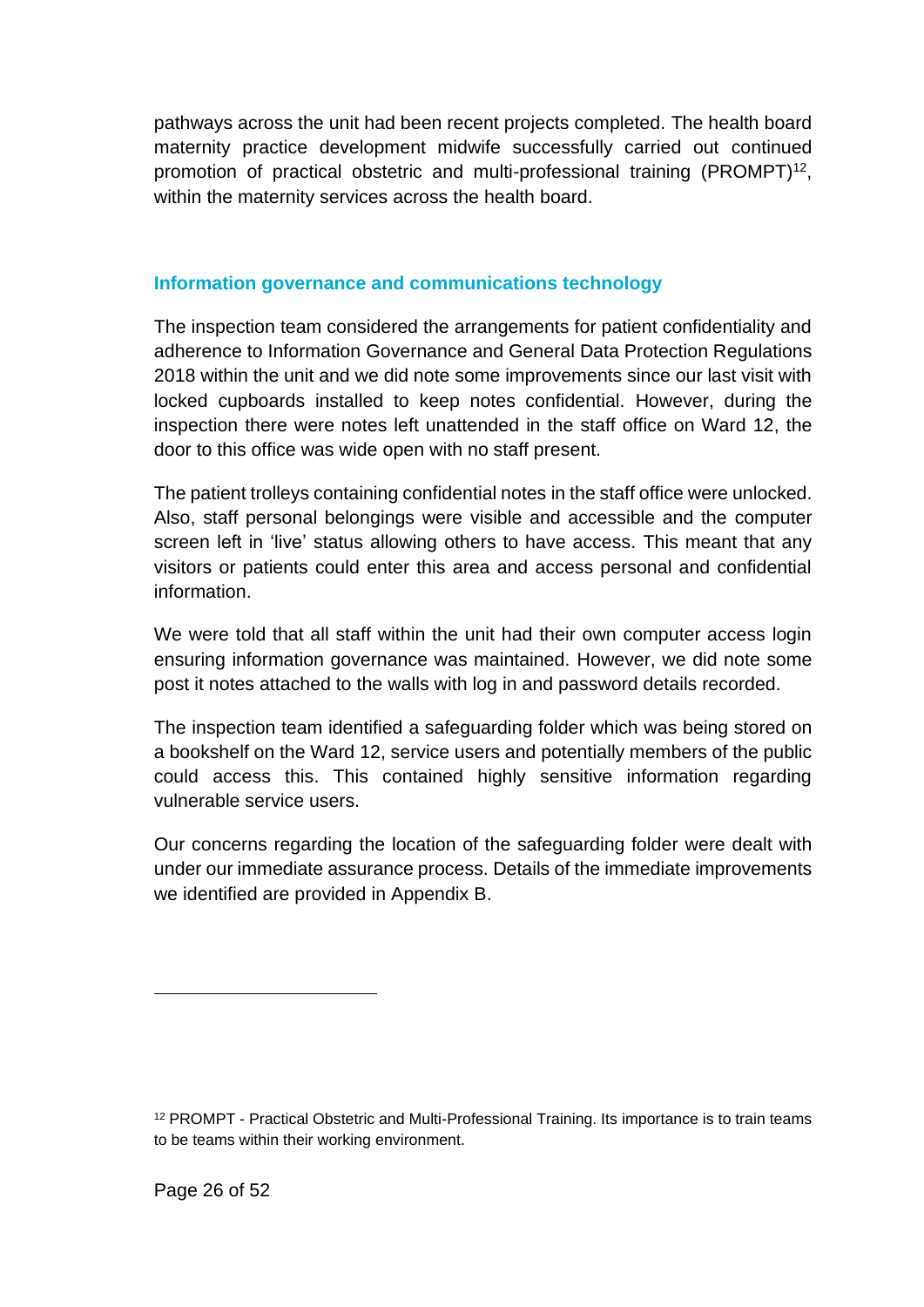The internal intranet was informative for staff, with a wide range of accessible midwifery and medical clinical policies and procedures.

We found that the unit was using a maternity dashboard. This is an electronic tool to monitor the clinical performance and governance of their services. This also helps to identify patient safety issues so that timely and appropriate actions taken to ensure high quality care.

#### Improvement needed

The health board must ensure that:

- Patient records are secure and kept out of view at all times to maintain patient confidentiality
- Computer screens are locked when not in use
- Computer log ins and passwords are not on display
- Doors are locked to prevent unauthorised access.

#### **Record keeping**

Overall, we found the standard of record keeping to be adequate with care plans well documented between multidisciplinary teams. However, some patient records we reviewed were disorganised and difficult to navigate.

We saw appropriate observations charts and care pathway bundles. However, we also saw inconsistencies across the medical health records reviewed, with gaps in areas such as signature, unidentifiable signatures and General Medical Council registration number and names not documented.

Risk assessments did not always clearly document clinical decision making. In one record viewed an on-call consultant in obstetrics and anaesthetic developed an anaesthetic plan. This patient was a high risk patient with a complex medical history and should have had a risk assessment and care plan in place to help meet the needs of the patient. This assessment should have been completed via an antenatal anaesthetic clinic appointment. It was unclear why this did not take place.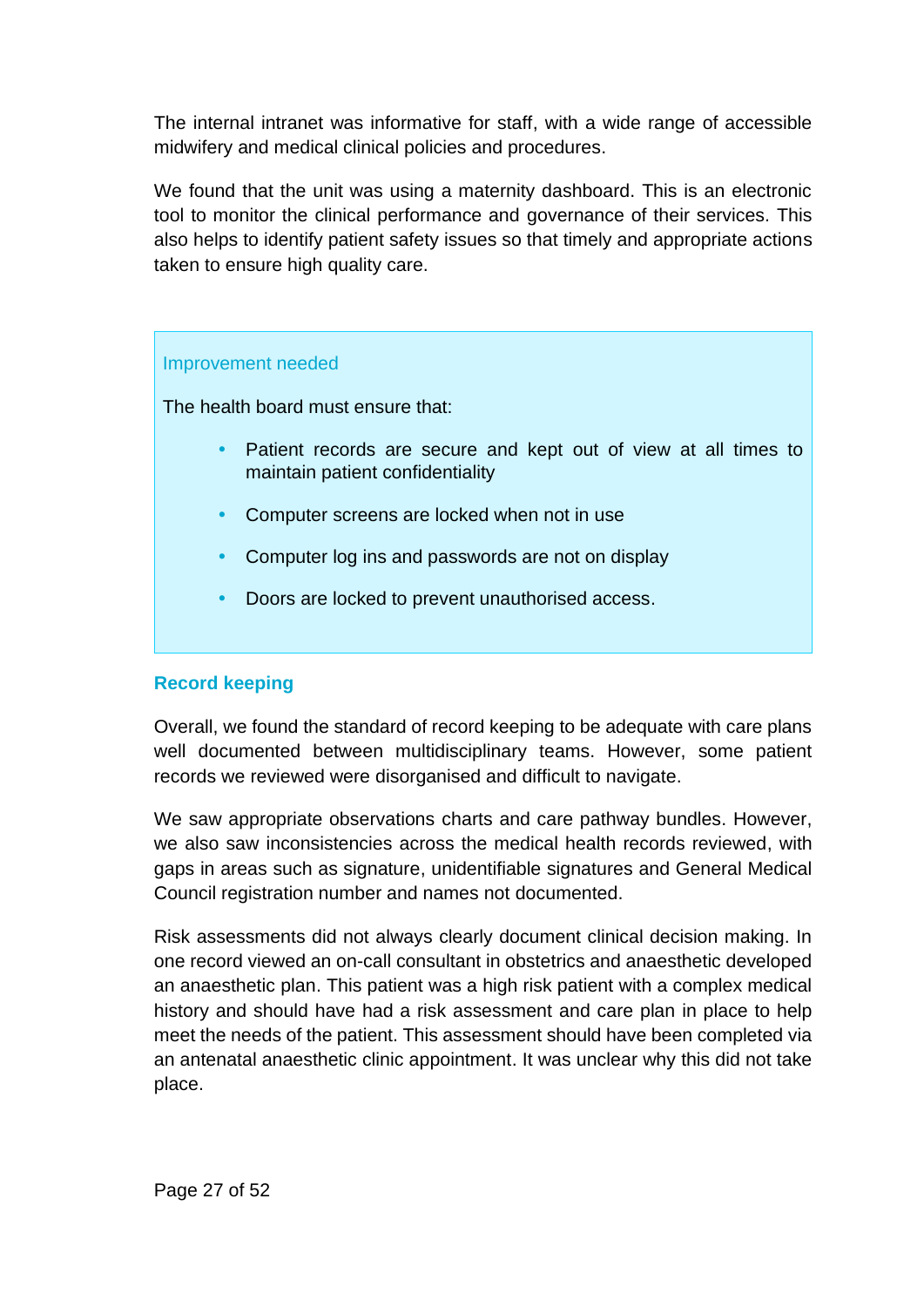Also, further antenatal notes reviewed had sections missing, such as screening results, and did not always clearly document patient choices. It is important that risk assessments are accurately completed and in a timely manner to help plan risk - appropriate care throughout a patient's perinatal journey.

In three sets of notes we reviewed, we noted management decisions that were carried across three days with inputs from three consultant ward rounds. From the notes reviewed it was unclear what detailed discussions around risks or benefits had been discussed as there were no detailed recordings in the notes we viewed. Accurate recordings should be made in patients records of any discussions and decisions made.

#### Improvement needed

The health board must ensure that:

- GMC and pin numbers are recorded in patient records
- All staff signatures are identifiable with no gaps in signature sections
- Risk assessments are undertaken and recorded in patient records
- Medical discussions and decisions are accurately recorded in patient records.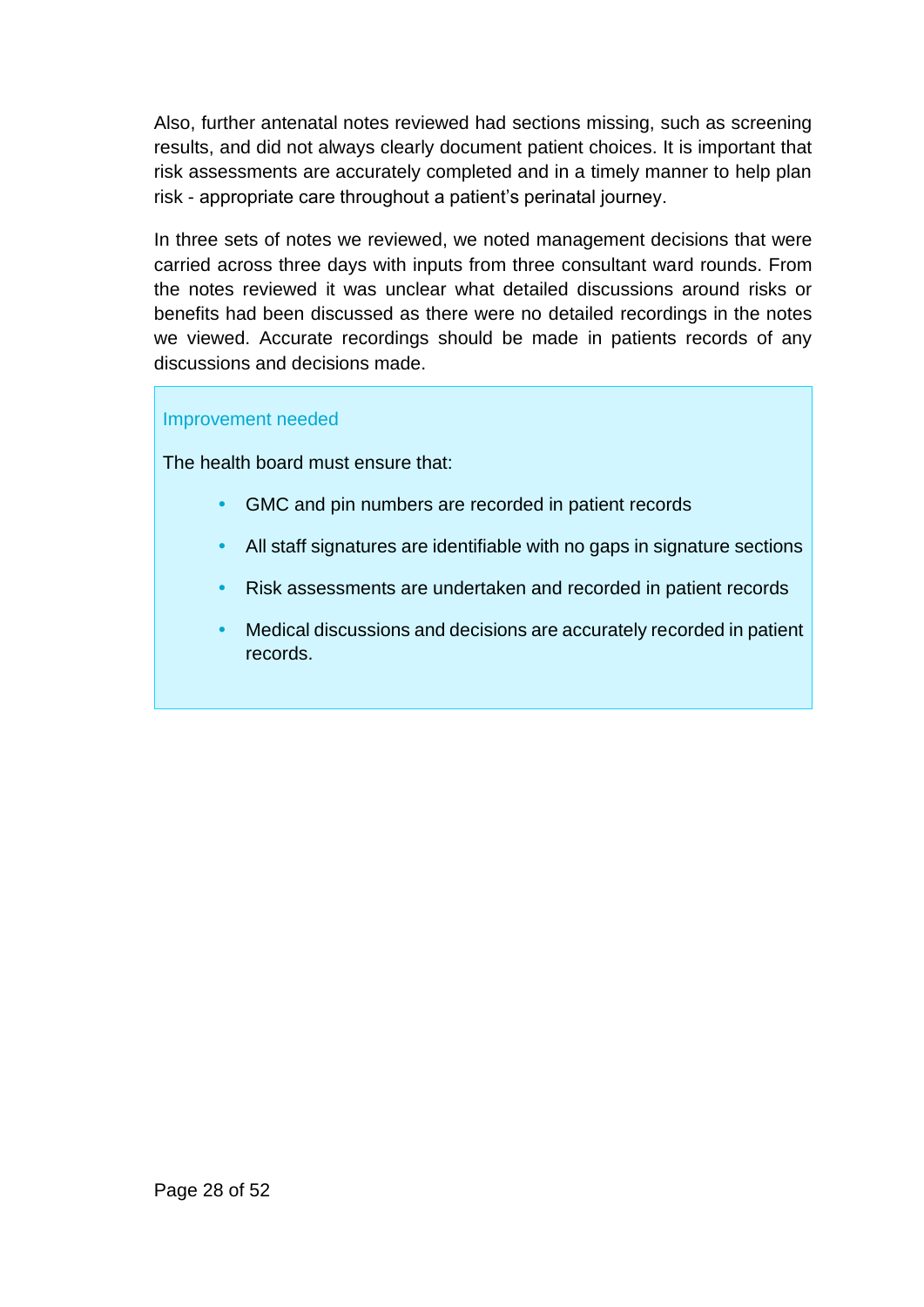## <span id="page-28-0"></span>**Quality of management and leadership**

*We considered how services are managed and led and whether the workplace and organisational culture supports the provision of safe and effective care. We also considered how the service review and monitor their own performance against the Health and Care Standards.*

It was positive to see improvements made since our last inspection.

We found that staff were committed to providing patient care to high standards. Throughout the inspection, staff were receptive to our views, findings and recommendations.

Staff were positive about the support they received from their colleagues and management teams.

There was dedicated and passionate leadership displayed by the head of midwifery supported by a committed multidisciplinary team.

Staff were able to access training to allow them to develop their skills and knowledge appropriate to their roles.

### **Governance, leadership and accountability**

We found that there had been improvements made since our last inspection in 2019. There were well-defined systems and processes in place to ensure that the hospital focussed on continuously improving its services. This was achieved through a rolling programme of audit and its established governance structure, which enabled key/nominated members of staff to meet regularly to discuss clinical outcomes associated with the delivery of patient care.

There was dedicated and passionate leadership displayed by the head of midwifery, supported by committed multidisciplinary teams (MDT). The team was a cohesive group of leaders and interviews with them showed that they valued and cared for the staff and the level of service they provided to patients.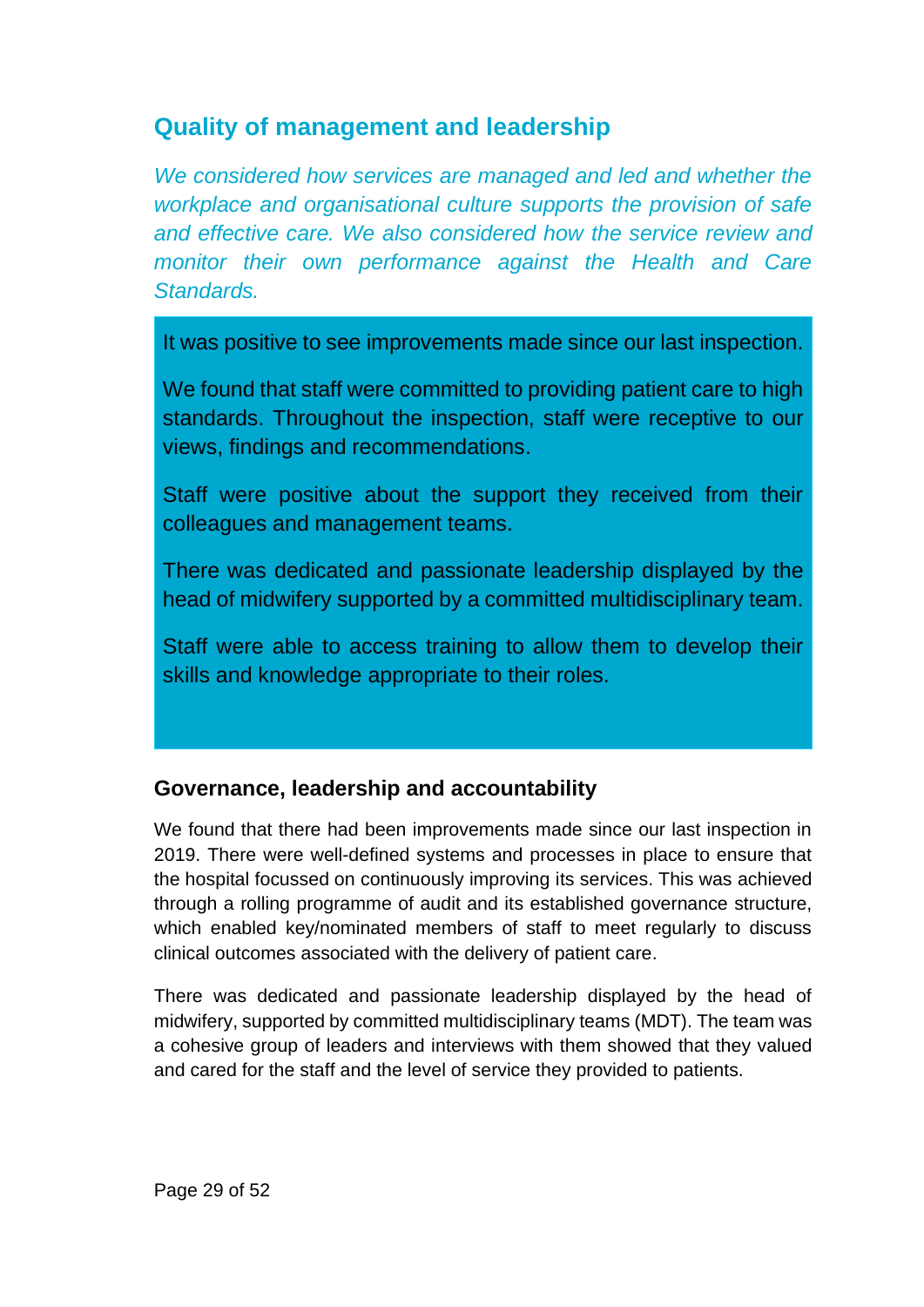We also observed some excellent MDT working, witnessed both in and out of hours for emergencies, between the obstetric and anaesthetic teams during our visit.

We saw the service held a number of regular meetings to improve services and strengthen governance arrangements. Such meetings included a monthly maternity quality and safety group, monthly audit review meeting and obstetric clinical review of incident meeting. Monthly ultrasound screening, labour ward, postnatal and neonatal forums, and a weekly multidisciplinary meeting.

The health board demonstrated a clear and robust process to managing clinical incidents. Strategy meetings held with the MDT to determine who will lead on a serious incident and there is continuous MDT oversight. In the strategy meeting, a Keeping In Touch lead (KIT) is nominated and families updated. The KIT person will contact and speak to the families and ask for them to be fully involved.

Monthly risk and governance meetings occur across all three sites of the health board where reported incidents, investigations and their findings are discussed, in a multidisciplinary format. We saw that minutes were produced, and information/learning is shared across maternity services across the health board to support changes to practice and learning. The lead governance midwife presented themes and trends to this meeting, with the view of highlighting any areas of practice, which were in need of addressing across the heath board.

The senior management team confirmed that actions and recommendations from national maternity audits, such as Mothers and Babies: Reducing Risk through Audits and Confidential Enquiries, MBBRACE<sup>13</sup> and Each Baby Counts<sup>14</sup> information is shared. This is to improve patient care, experience and future reporting of risk reduction and patient safety. Annual external validation received

<sup>13</sup> MBRRACE - Mothers and Babies: Reducing Risk through Audits and Confidential Enquiries across the UK with the aim of providing robust information to support the delivery of safe, equitable, high quality, patient-centred maternal, newborn and infant health services.

<sup>14</sup> Each Baby Counts - the Royal College of Obstetricians and Gynecologists (RCOG)'s national quality improvement programme to reduce the number of babies who die or are left severely disabled as a result of incidents occurring during term labour.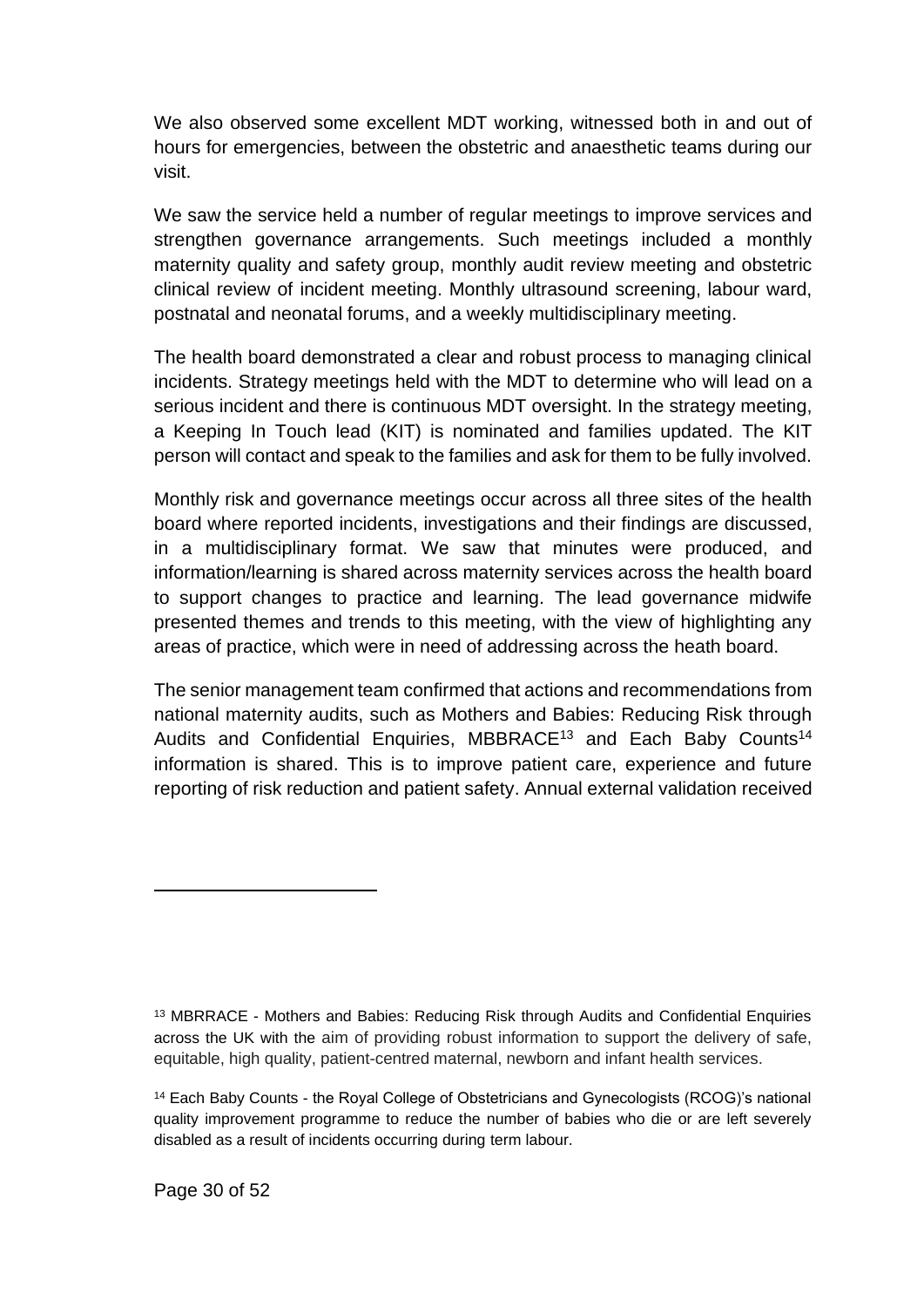from the respective national audit bodies such as MBBRACE, and ongoing work takes place to ensure the unit is in line with the recommendations made.

All staff we spoke with told us that the organisation encourages them to report errors, near misses or incidents and that these were never dealt with in a punitive manner.

Senior management told us about greatix system which provides positive feedback to staff. Greatix are discussed weekly at senior MDT meetings. We were told by senior staff that these were carefully selected, ensuring that it is a meaningful process. Ward staff spoke positively about the greatix system and how rewarding they find it for their practice and ongoing professional development.

We found that there was a process in place for monitoring staff attendance and compliance with mandatory training. Health board mandatory training, such as health and safety, fire safety, infection prevention and safeguarding, predominately completed on-line and monitored centrally through an electronic staff record. Staff receive prompts to inform them when their training is due to expire, to ensure re-training completion within appropriate timescales.

Staff told us that manual handling training currently provided for maternity staff was not fit for purpose. It would be beneficial for the health board to design and develop some bespoke training specifically for staff working the maternity wards, focussing on manual handling in maternity wards, which is a more complex area than the current basic standard delivered.

The service holds three mandatory maternity related study days across the year. One of the days is PROMPT training, which is a multidisciplinary training event, used to encourage multidisciplinary working in emergency situations. All staff we spoke with said they attend this training when they can and find it very useful. Compliance figures for PROMPT training assured us that regular training was taking place.

Staff we spoke with told us that they have regular appraisals and they see them as positive meetings to increase continuous professional development, which was confirmed via compliance data seen.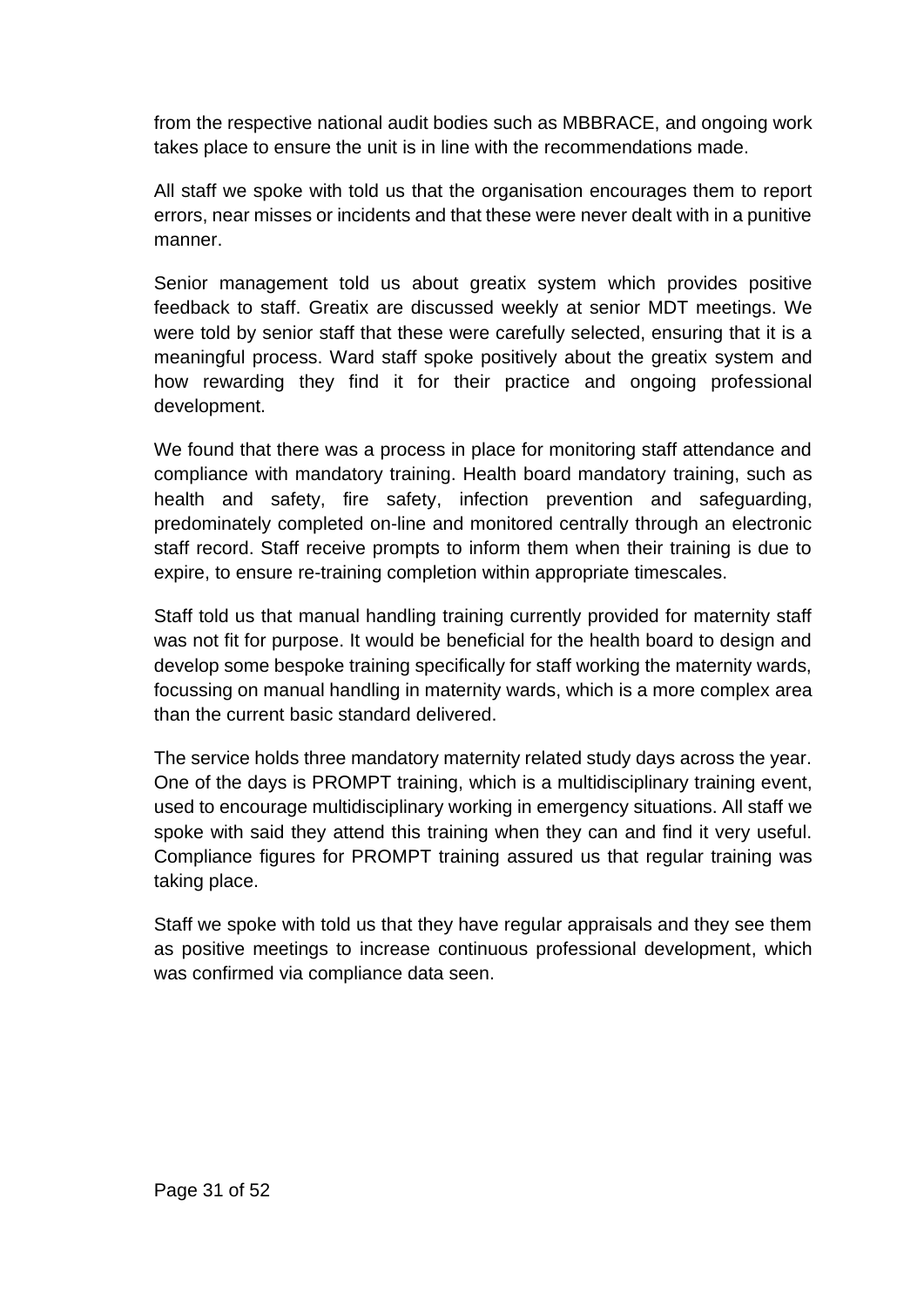#### Improvement needed

The health board designs and delivers a bespoke manual handling course for staff working on the maternity unit.

#### **Staff and resources**

#### **Workforce**

All staff we spoke with told us that the leadership and support, be it personally or in a work perspective, was excellent. Strong team working was encouraged by all senior managers and staff confirmed this in the positive feedback received in face to face interviews.

Senior managers told us that midwifery rotas were well managed within the unit. If there were any shortages of staff cover, staff told us that they call in community midwives. Senior managers would also step in to cover when required. However, some of the staff we spoke to told us they felt that the staffing ratios on their wards were not comparable with other maternity units in the health board and staff felt that numbers on the maternity unit should be increased. Staff told us that a review of birth rate plus<sup>15</sup> was required. This had not been done for a number of years and some staff felt that this needed to be reviewed to provide extra staffing for the unit.

The Staff Associate Specialist Doctor (SAS Doctor) working in theatre had been covering absences in the workplace and as a result they were missing out on valuable experience. It is important that the health board fill current vacancies in the SAS doctor level which would allow the substantive SAS doctors to revert to their pre-COVID job plans. The review team felt that the first on-call rota, staffed by excellent advanced midwifery nurse practitioners was vulnerable to the effects of current and imminent retirement and succession planning needs to be in place

<sup>15</sup> Birthrate Plus® is currently the only midwifery specific, national, tool that gives the intelligence and insights needed to be able to model midwifery numbers, skill mix and deployment and to inform decision making about safe and sustainable services.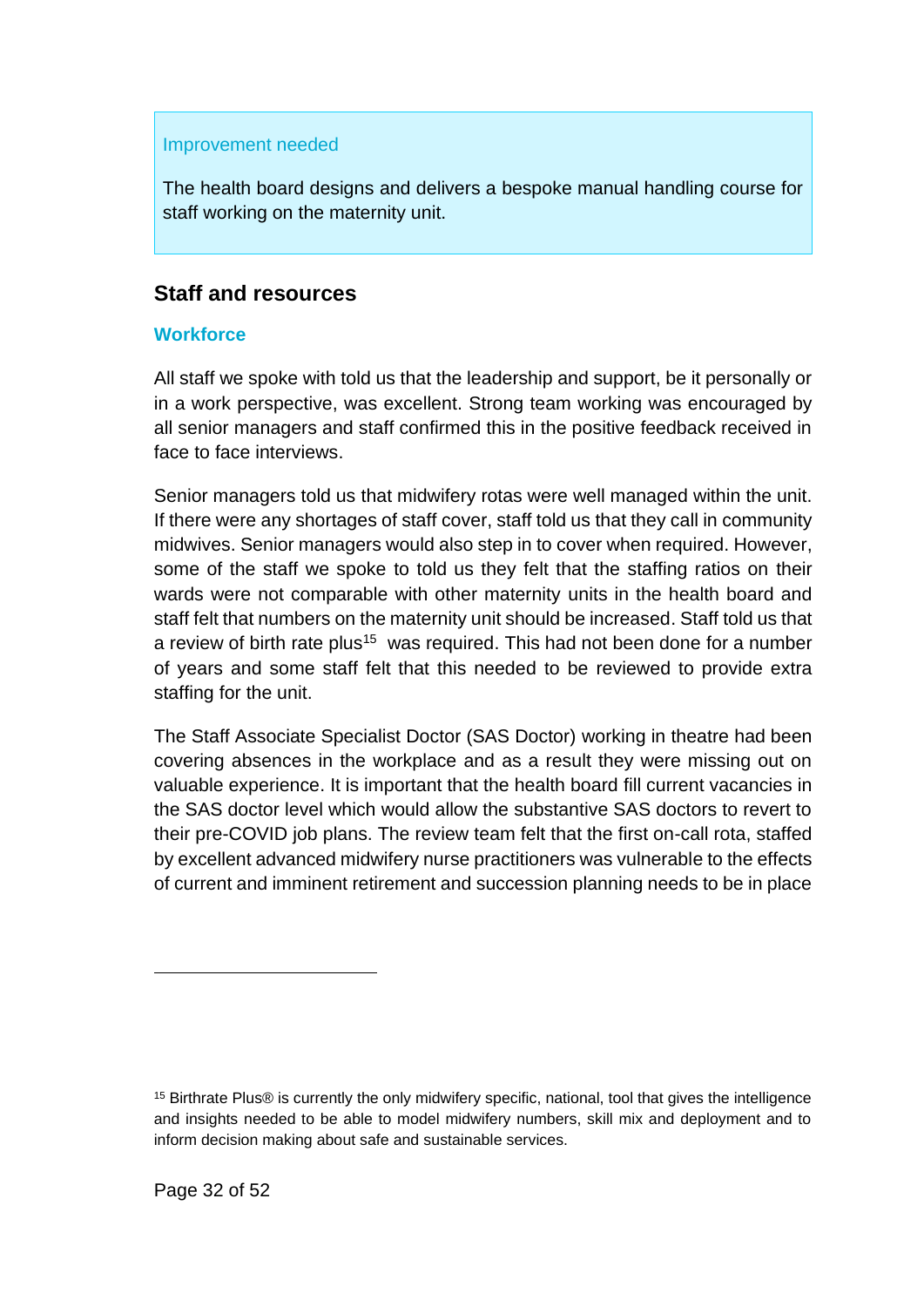to cover this. That said, the reviewers witnessed some excellent patient care being delivered by locum staff.

We saw there were escalation processes in place for use in times of staff shortages, and all staff we spoke with were aware of how to locate the policy and how to escalate issues.

Staff described long delays with occupational health referrals. This was causing delays in staff returning to work and some staff had experienced issues where they had returned without a phased return to work plan. The health board must ensure that occupation health referrals are dealt with in a timely manner to ensure staff return to work at the right time, without any unnecessary delays and with the appropriate support plans in place.

Staff told us that there was good welfare support in place. It is important that the health board closely monitor the keeping in touch staff, ensuring they have additional access to welfare services to assist and support them in undertaking this role.

During the inspection we spoke to a number of student midwives who spoke positively about the support and guidance they have from staff who mentor and support them.

There was some concern relating to the backlog of incidents. Extra staff are in place to deal with the backlog, however funding for the extra staff is due to come to an end. It is important that the funding for staff continues in order to clear the backlog. This will ensure that lessons learnt and recommendations to change care and practice occur in a prompt and timely manner.

#### Improvement needed

The health board must ensure that:

- A review of birth rate plus takes place
- Occupational health referrals are dealt with in a timely manner
- Additional welfare support is available for KIT staff
- The backlog of incidents are cleared and consideration of further funding should continue.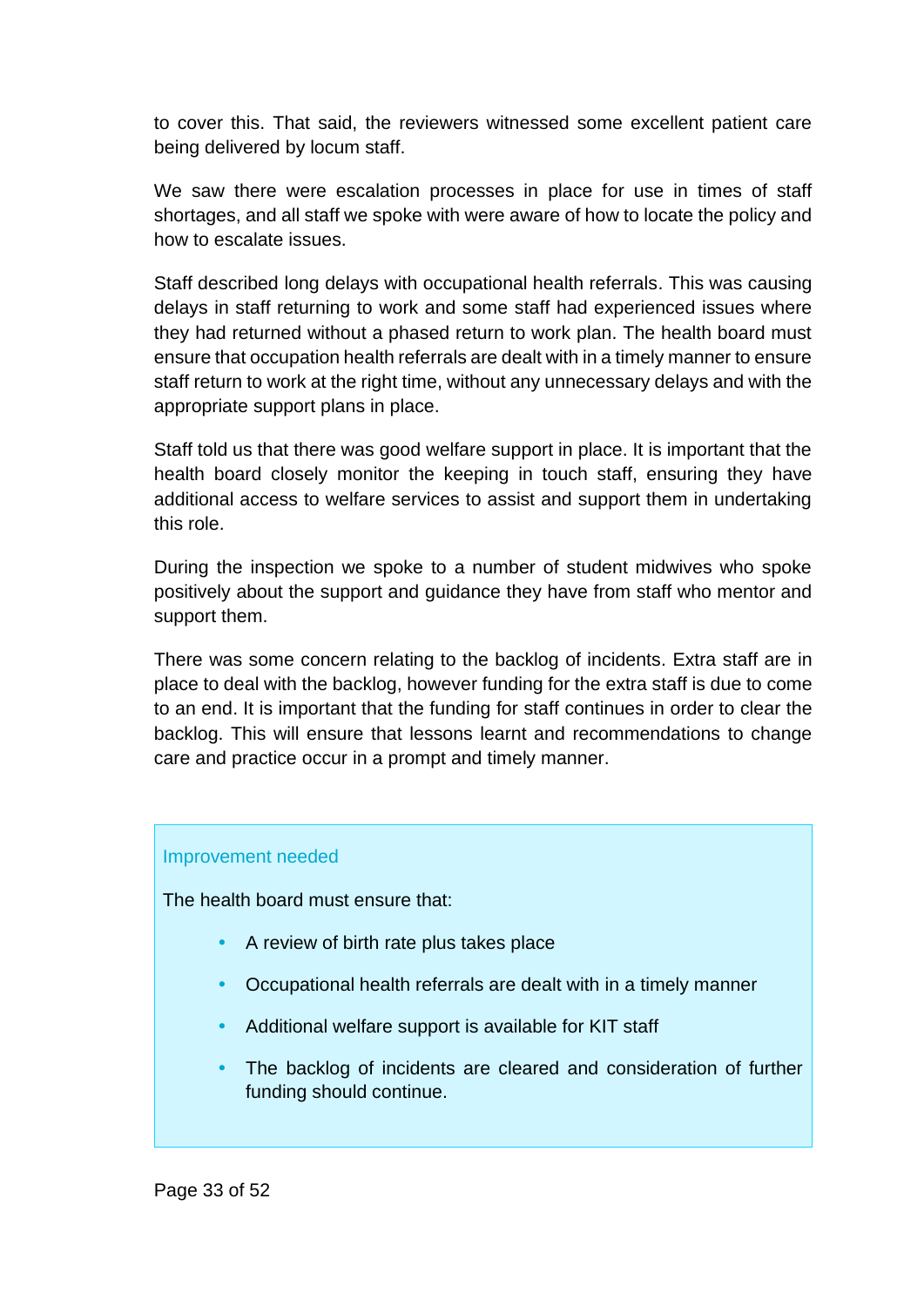## <span id="page-33-0"></span>**4. What next?**

Where we have identified improvements and immediate concerns during our inspection which require the service to take action, these are detailed in the following ways within the appendices of this report (where these apply):

- Appendix A: Includes a summary of any concerns regarding patient safety which were escalated and resolved during the inspection
- Appendix B: Includes any immediate concerns regarding patient safety where we require the service to complete an immediate improvement plan telling us about the urgent actions they are taking
- Appendix C: Includes any other improvements identified during the inspection where we require the service to complete an improvement plan telling us about the actions they are taking to address these areas

The improvement plans should:

- Clearly state when and how the findings identified will be addressed, including timescales
- Ensure actions taken in response to the issues identified are specific, measurable, achievable, realistic and timed
- Include enough detail to provide HIW and the public with assurance that the findings identified will be sufficiently addressed.

As a result of the findings from this inspection the service should:

- Ensure that findings are not systemic across other areas within the wider organisation
- Provide HIW with updates where actions remain outstanding and/or in progress, to confirm when these have been addressed.

The improvement plan, once agreed, will be published on HIW's website.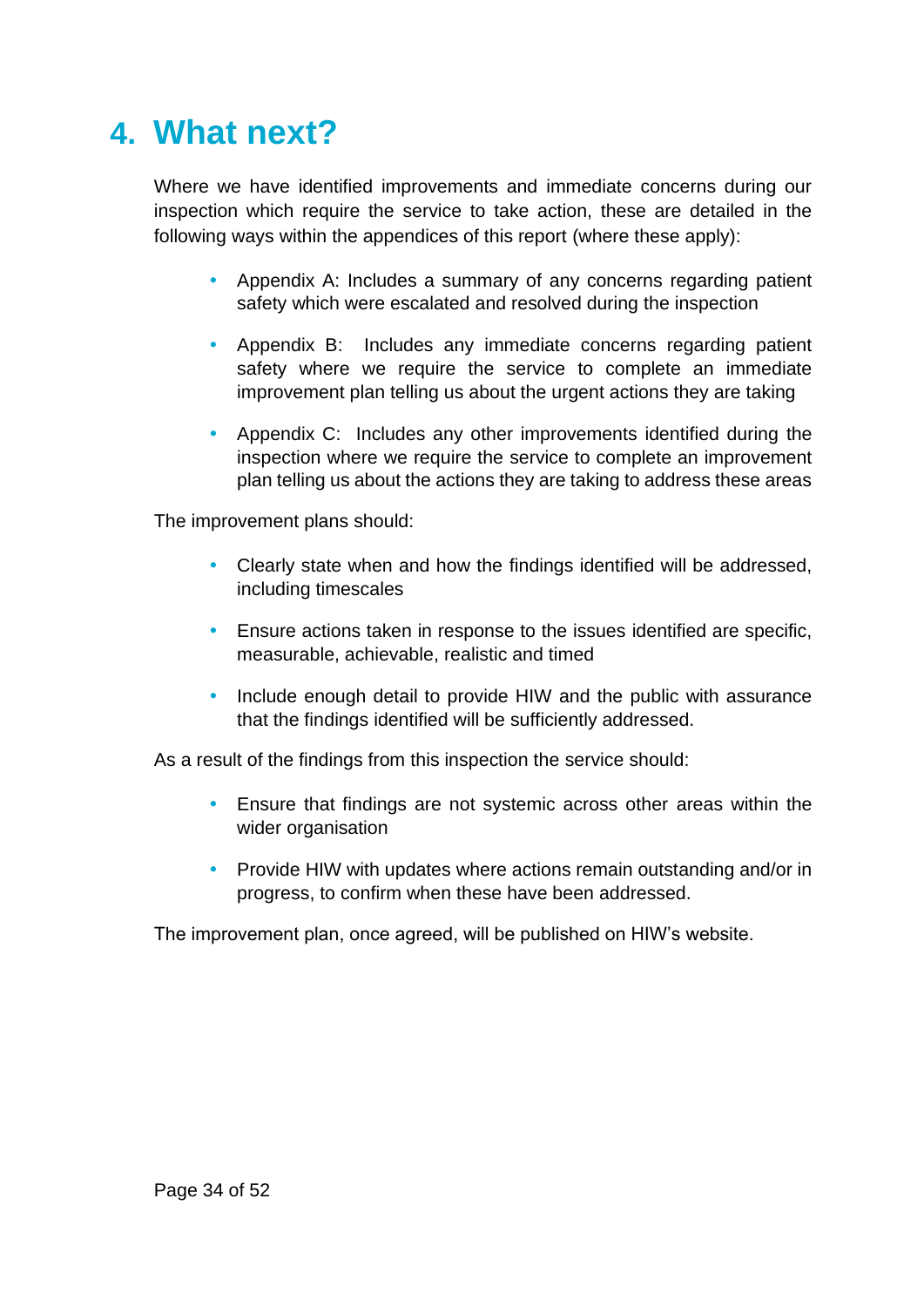## <span id="page-34-0"></span>**5. How we inspect hospitals**

We have a variety of approaches available to us when we inspect NHS hospitals, including:

- In-depth single ward inspection: we undertake a thorough and detailed review of one ward
- Multi ward inspection: we visit a number of wards and departments within one hospital site to identify issues or themes which may apply to the whole hospital
- Multi hospital inspection: we visit a number of hospitals within the same health board to assess the governance and delivery of whole services.

Hospital inspections are usually unannounced. We will always seek to conduct unannounced inspections because this allows us to see services in the way they usually operate. The service does not receive any advance warning of an unannounced inspection.

Feedback is made available to service representatives at the end of the inspection, in a way which supports learning, development and improvement at both operational and strategic levels.

We check how hospitals are meeting the **Health and Care Standards 2015**. We consider other professional standards and guidance as applicable.

These inspections capture a snapshot of the standards of care within hospitals.

Further detail about [how HIW inspects the NHS](https://hiw.org.uk/sites/default/files/2019-05/170328inspectnhsen_0.pdf) can be found on our website.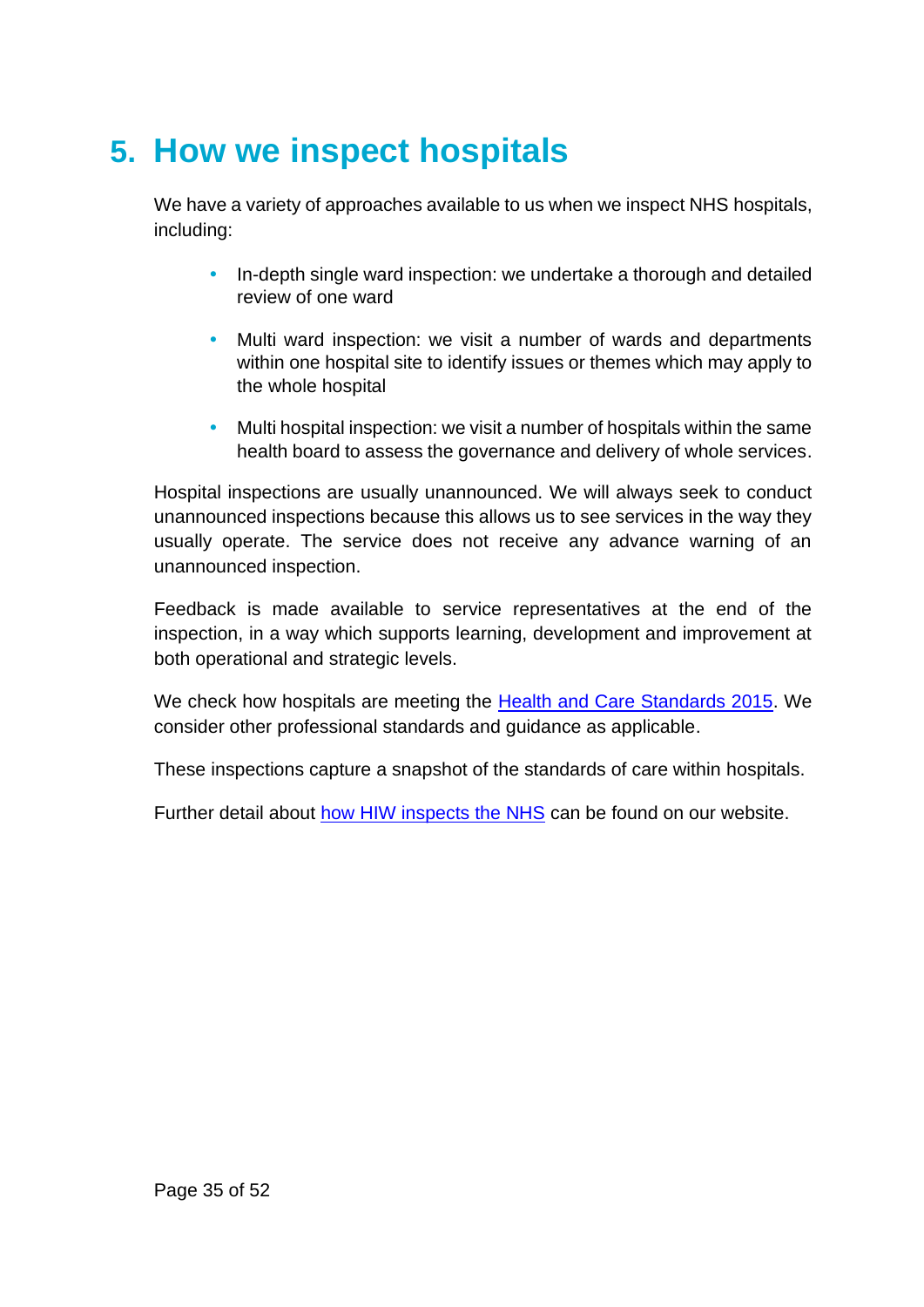## **Appendix A – Summary of concerns resolved during the inspection**

The table below summaries the concerns identified and escalated during our inspection. Due to the impact/potential impact on patient care and treatment these concerns needed to be addressed straight away, during the inspection.

<span id="page-35-0"></span>

| Immediate concerns identified                          | Impact/potential impact   How HIW escalated the<br>on patient care and<br>treatment | concern | How the concern was<br><b>resolved</b> |
|--------------------------------------------------------|-------------------------------------------------------------------------------------|---------|----------------------------------------|
| No immediate concerns identified on this<br>inspection |                                                                                     |         |                                        |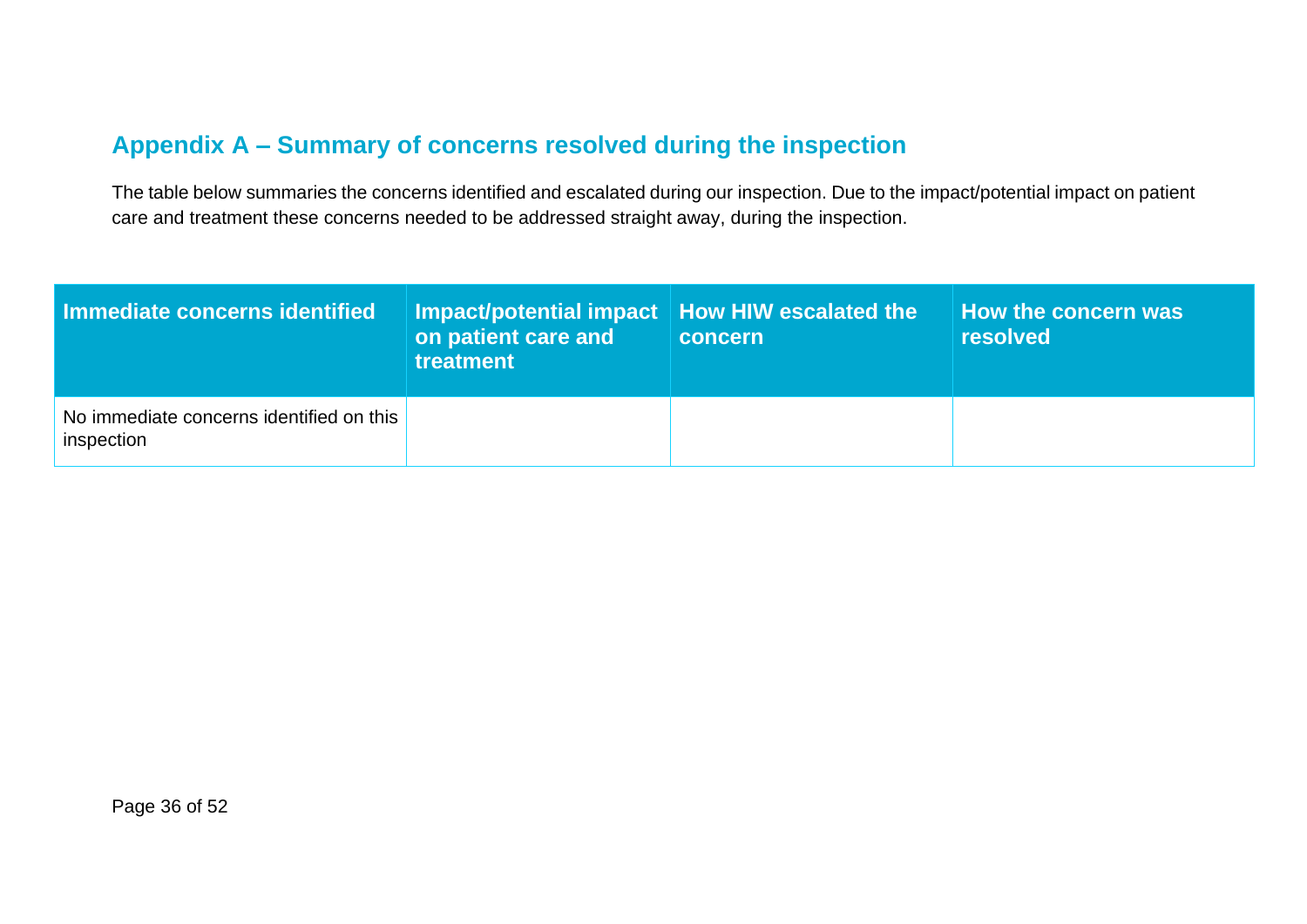## **Appendix B – Immediate improvement plan**

| <b>Hospital:</b>           | <b>Princess of Wales</b> |
|----------------------------|--------------------------|
| <b>Ward/department:</b>    | <b>Maternity Unit</b>    |
| <b>Date of inspection:</b> | 22 - 24 March 2022       |

The table below includes any immediate concerns about patient safety identified during the inspection where we require the service to complete an immediate improvement plan telling us about the urgent actions they are taking.

<span id="page-36-0"></span>

| Immediate improvement needed                                                                                                                                                                                   | <b>Standard</b>                                              | <b>Service action</b>                                                                                                                                                                                                                                                                                                                                      | <b>Responsible</b><br><b>officer</b>                                           | Timescale          |
|----------------------------------------------------------------------------------------------------------------------------------------------------------------------------------------------------------------|--------------------------------------------------------------|------------------------------------------------------------------------------------------------------------------------------------------------------------------------------------------------------------------------------------------------------------------------------------------------------------------------------------------------------------|--------------------------------------------------------------------------------|--------------------|
| The health board must ensure that prescription<br>of induction medication is reviewed to minimise<br>the risk of administration errors. Records of<br>discussions with the patient must also be<br>documented. | 2.6<br>Medication<br>Managemen<br>Record  <br>3.5<br>Keeping | 1. Stickers developed in 2019 to be<br>re-highlighted.<br>2. Inductions of labour not to be<br>"booked" until confirmation that<br>medication sticker has been used<br>on the medication chart.<br>3. Email sent to all medical staff to<br>remind them of the importance of<br>full information giving relating to the<br>process of induction of labour. | Head<br>of<br>Midwifery<br>Head<br>οf<br>Midwifery<br><b>Clinical Director</b> | Completed 07.04.22 |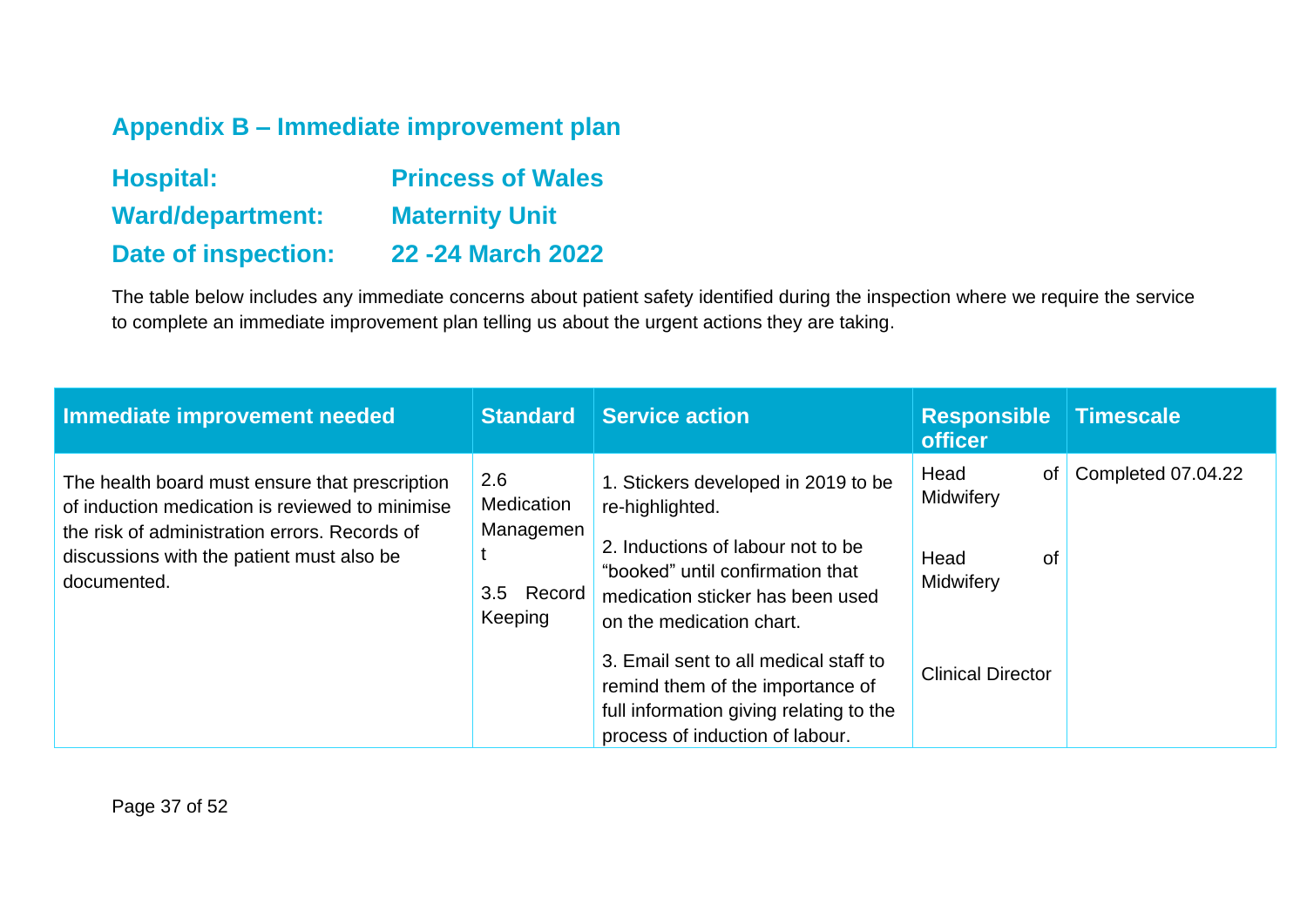| Immediate improvement needed                                                                                                                  | <b>Standard</b> | <b>Service action</b>                                                                                                                                                                                                                   | <b>Responsible</b><br><b>officer</b> | <b>Timescale</b>   |
|-----------------------------------------------------------------------------------------------------------------------------------------------|-----------------|-----------------------------------------------------------------------------------------------------------------------------------------------------------------------------------------------------------------------------------------|--------------------------------------|--------------------|
| The health board must ensure that appropriate<br>systems in place which maintains medications<br>are stored safely and securely at all times. |                 | 4. Lock on medication room has<br>been re-assessed by the Estates<br>Department.                                                                                                                                                        | Head<br>of  <br>Midwifery            | Completed 07.04.22 |
| The health board must also ensure that there is<br>robust supervision to ensure staff are compliant<br>with the systems put in place.         |                 | 5. Spring shut mechanism has been<br>urgently ordered for medication<br>room door to assist closing<br>effectively.<br>6. Lock has been urgently ordered                                                                                |                                      |                    |
|                                                                                                                                               |                 | for fridge.<br>7. Twice daily spot checking<br>commenced to evidence the<br>embedding of security of<br>medications.<br>8. Communication via social media<br>and email, to midwifery teams and<br>support staff to remind them of their |                                      |                    |
|                                                                                                                                               |                 | role to ensure compliance in this<br>area.                                                                                                                                                                                              |                                      |                    |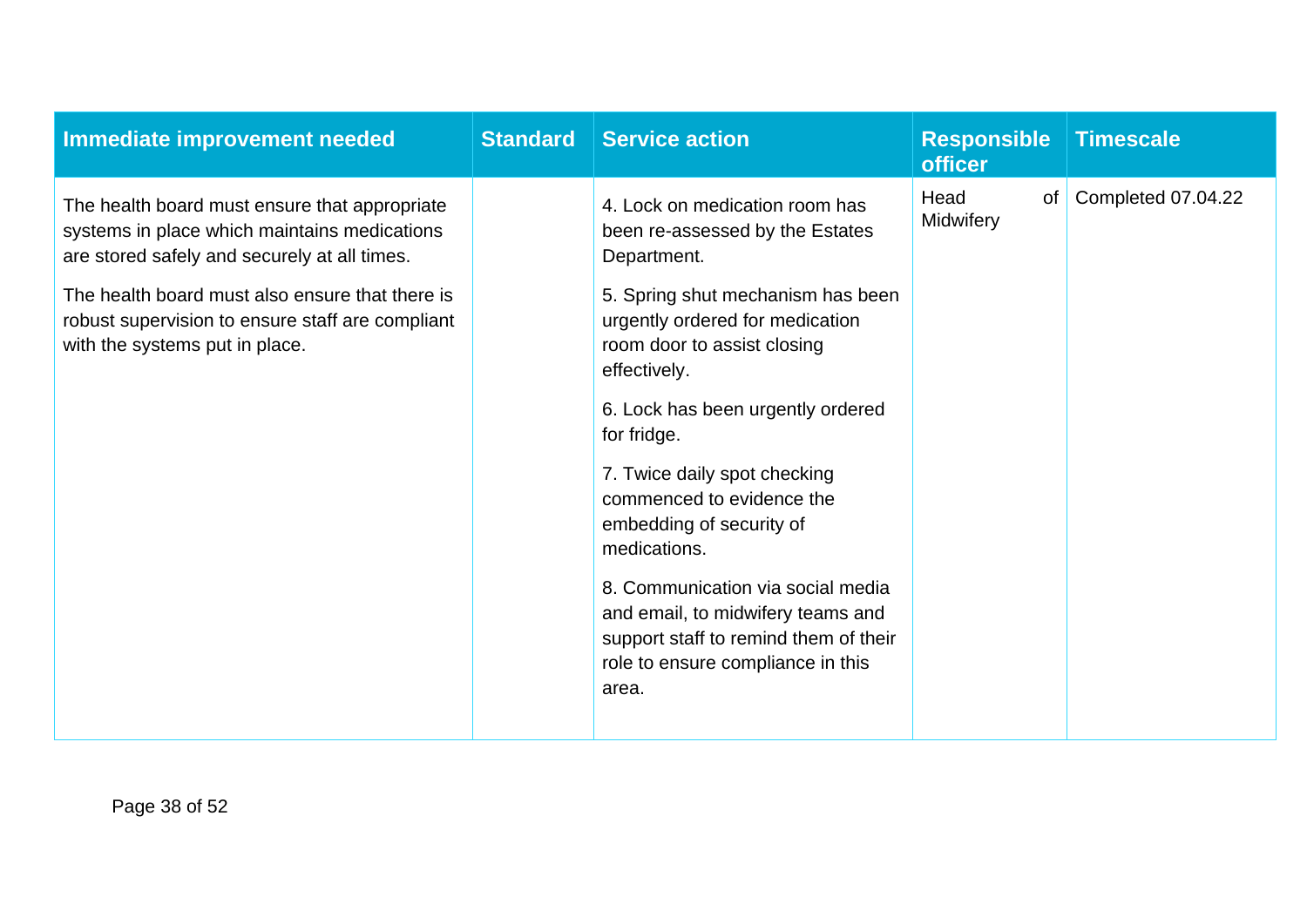| Immediate improvement needed                                                                                                                                                    | <b>Standard</b> | <b>Service action</b>                                                                                                                                                                                                                                                                                         | <b>Responsible</b><br><b>officer</b> | <b>Timescale</b>   |
|---------------------------------------------------------------------------------------------------------------------------------------------------------------------------------|-----------------|---------------------------------------------------------------------------------------------------------------------------------------------------------------------------------------------------------------------------------------------------------------------------------------------------------------|--------------------------------------|--------------------|
| The Health Board must provide HIW with details<br>of actions it will take to ensure that:<br>Highly sensitive service user's records are stored<br>confidentially and securely. |                 | 1. All information with women's<br>identifiable information has been<br>removed from the bookshelf on the<br>Labour Ward.                                                                                                                                                                                     | Head<br>of<br><b>Midwifery</b>       | Completed 07.04.22 |
|                                                                                                                                                                                 |                 | 2. These folders are now housed<br>behind a door with a key pad lock<br>which is spot checked (escalated to<br>twice a day)<br>3. Communication via email to<br>midwifery team and support staff to<br>explain the rationale for this change<br>and their support to maintain this<br>standard going forward. |                                      |                    |

The following section must be completed by a representative of the service who has overall responsibility and accountability for ensuring the improvement plan is actioned.

**Service representative: Sarah Fox**

**Job role: Head of Midwifery**

Page 39 of 52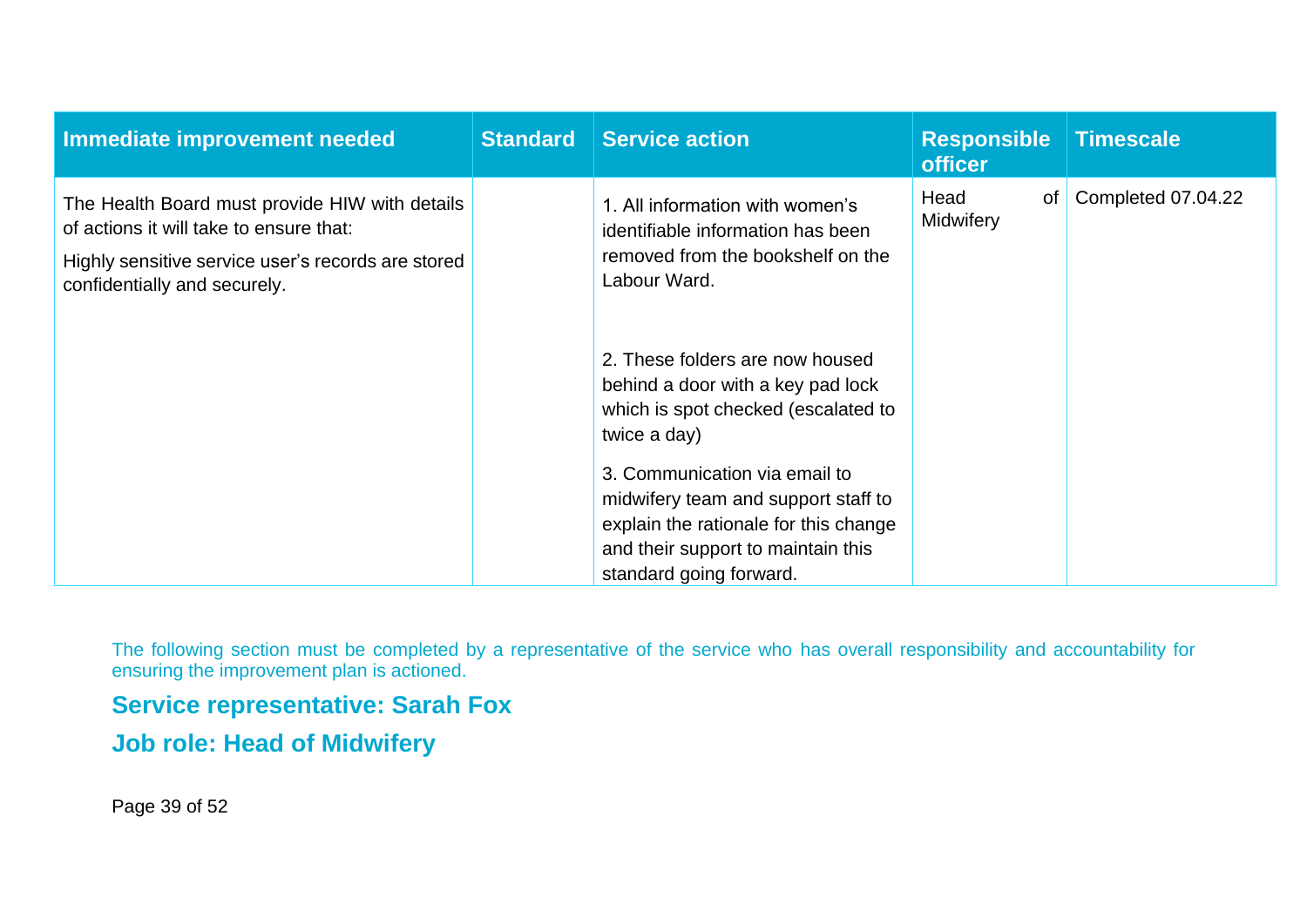**Date: 21.04.2022**

Page 40 of 52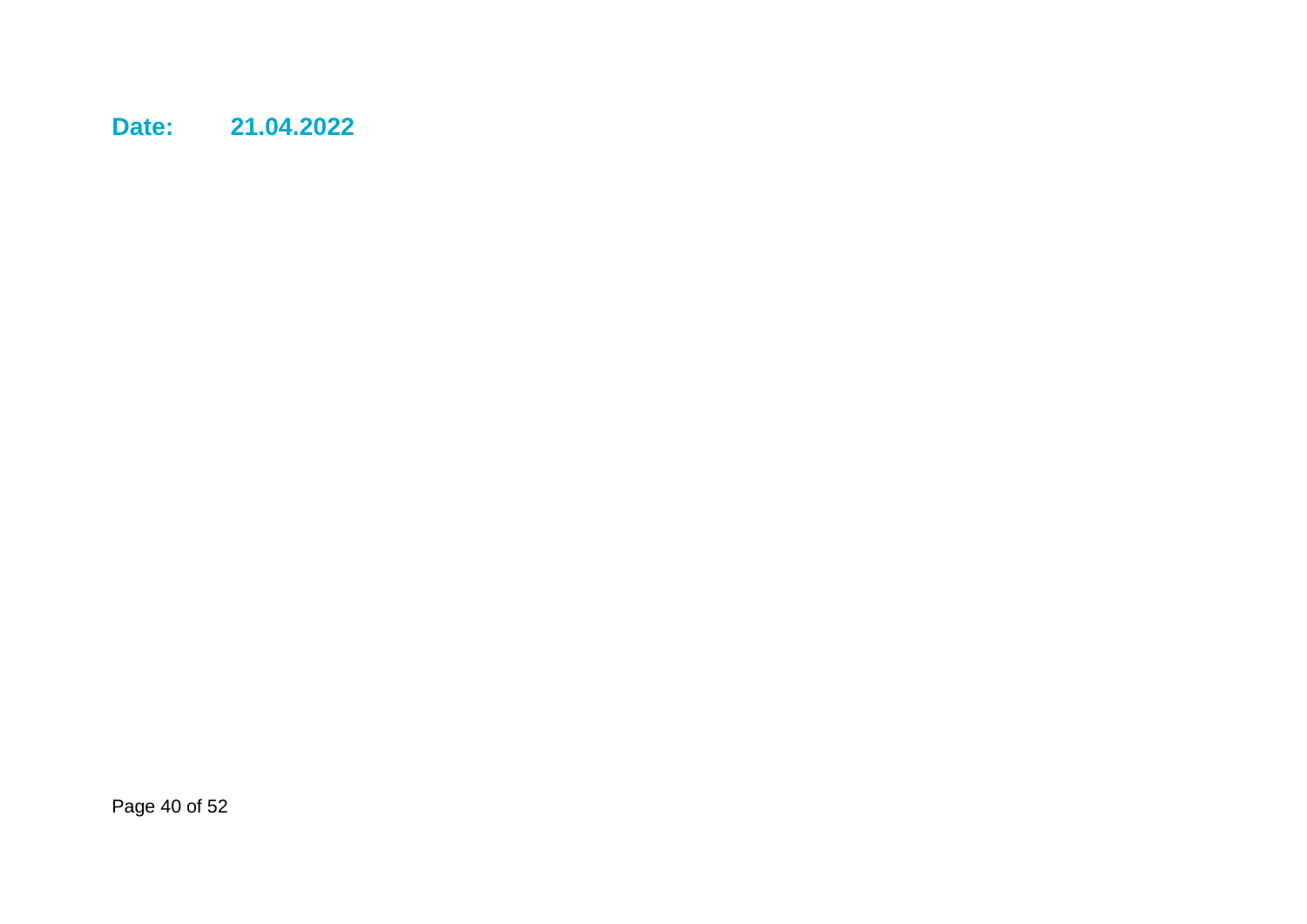## **Appendix C – Improvement plan**

| <b>Hospital:</b>           | <b>Princess of Wales</b> |
|----------------------------|--------------------------|
| <b>Ward/department:</b>    | <b>Maternity Unit</b>    |
| <b>Date of inspection:</b> | 22 - 24 March 2022       |

The table below includes any other improvements identified during the inspection where we require the service to complete an improvement plan telling us about the actions they are taking to address these areas.

<span id="page-40-0"></span>

| <b>Improvement needed</b>                                                                                      | <b>Standard</b>            | <b>Service action</b>                                                                                                                                                                                        | <b>Responsible</b><br><b>officer</b>    | <b>Timescale</b>     |
|----------------------------------------------------------------------------------------------------------------|----------------------------|--------------------------------------------------------------------------------------------------------------------------------------------------------------------------------------------------------------|-----------------------------------------|----------------------|
| <b>Quality of the patient experience</b>                                                                       |                            |                                                                                                                                                                                                              |                                         |                      |
| The health board must ensure that there is<br>signage above the entrance to Ward 12.                           | 4.2 Patient<br>Information | Signage is present above the entrance<br>to Ward 12<br>3 monthly walk around with estates and<br>HOM in calendar from 7.12.21 to<br>continually plan improvements to the<br>area from an estates perspective | Head of<br>Midwifery/Head<br>of Estates | Completed<br>26.5.22 |
| The health board must ensure that staff maintain<br>patient information confidentially in the ward<br>offices. | 4.2 Patient<br>Information | Quote requested for swipe card access<br>to enter and leave Ward 12 office door                                                                                                                              | <b>CSG Manager</b>                      | <b>June 2022</b>     |

Page 41 of 52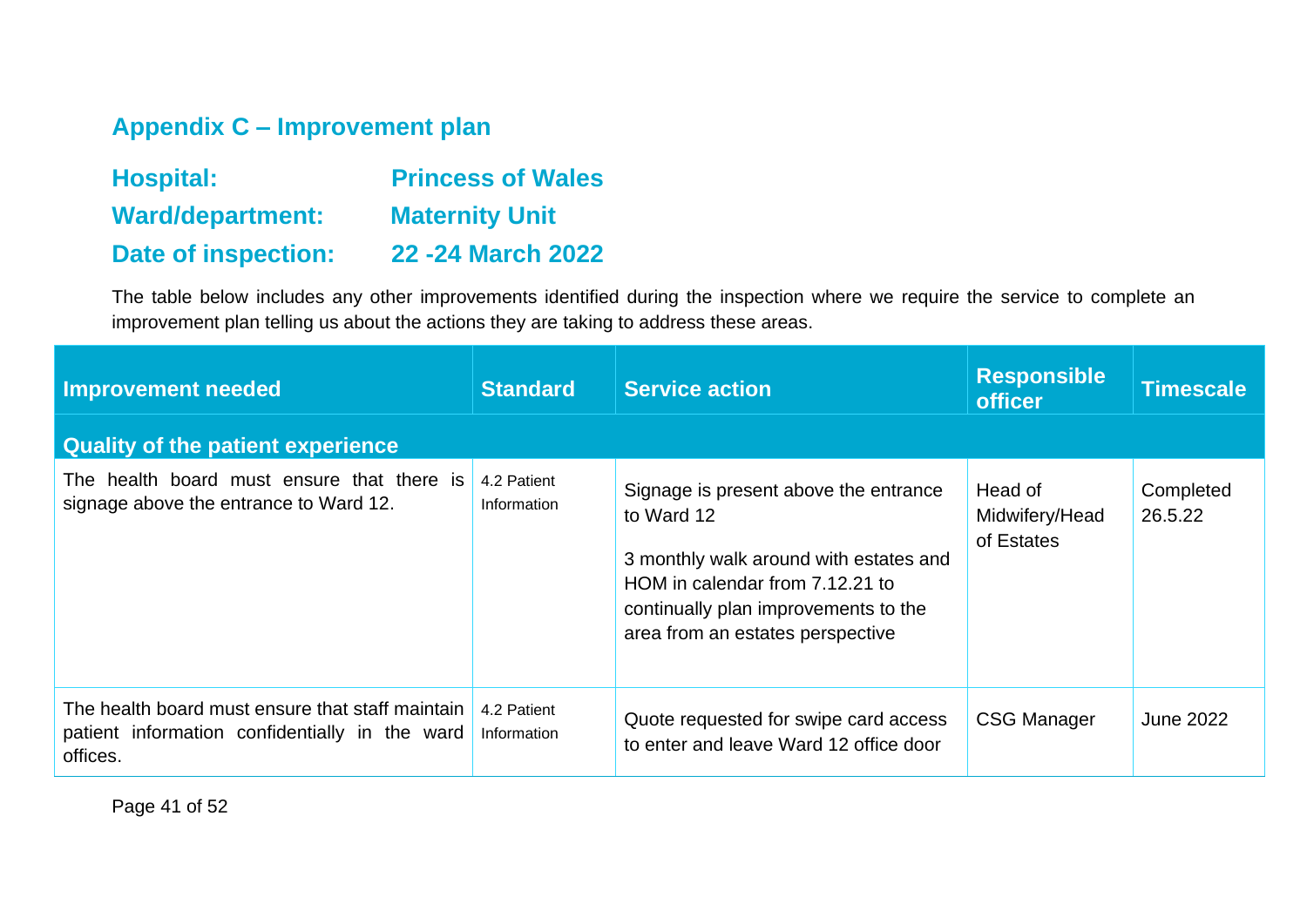| <b>Improvement needed</b>                                                                                                                                                  | <b>Standard</b>                                         | <b>Service action</b>                                                                                                                                                                                                | <b>Responsible</b><br><b>officer</b>                          | <b>Timescale</b>        |
|----------------------------------------------------------------------------------------------------------------------------------------------------------------------------|---------------------------------------------------------|----------------------------------------------------------------------------------------------------------------------------------------------------------------------------------------------------------------------|---------------------------------------------------------------|-------------------------|
|                                                                                                                                                                            |                                                         |                                                                                                                                                                                                                      |                                                               |                         |
| The health board should consider consultant job<br>plans that formally allocate a separate consultant<br>to supervise the caesarean section lists and<br>gynaecology work. | 5.1 Timely access                                       | Business case under development for<br>separate maternity elective theatre case<br>lists to be established. Once finalised<br>will be submitted through Integrated<br>Locality Group structure for<br>consideration. | <b>CSG Manager</b>                                            | August 2022             |
| The health board must ensure that the bath is<br>replaced and available for patient use.                                                                                   | 6.1 Planning Care<br>to promote<br>independence         | Bath installed and water tests completed                                                                                                                                                                             |                                                               | Completed<br>20.04.22   |
| Delivery of safe and effective care                                                                                                                                        |                                                         |                                                                                                                                                                                                                      |                                                               |                         |
| The health board must ensure that the flooring<br>area is fixed.                                                                                                           | 2.1 Managing risk<br>and promoting<br>health and safety | Flooring area to Labour Ward has been<br>replaced.                                                                                                                                                                   | Completed                                                     | Completed<br>April 2022 |
|                                                                                                                                                                            |                                                         | Flooring area to Ward 12 will be<br>replaced as part of ongoing building<br>work project                                                                                                                             | Manager for<br>improvement to<br>maternity<br>department work | <b>June 2022</b>        |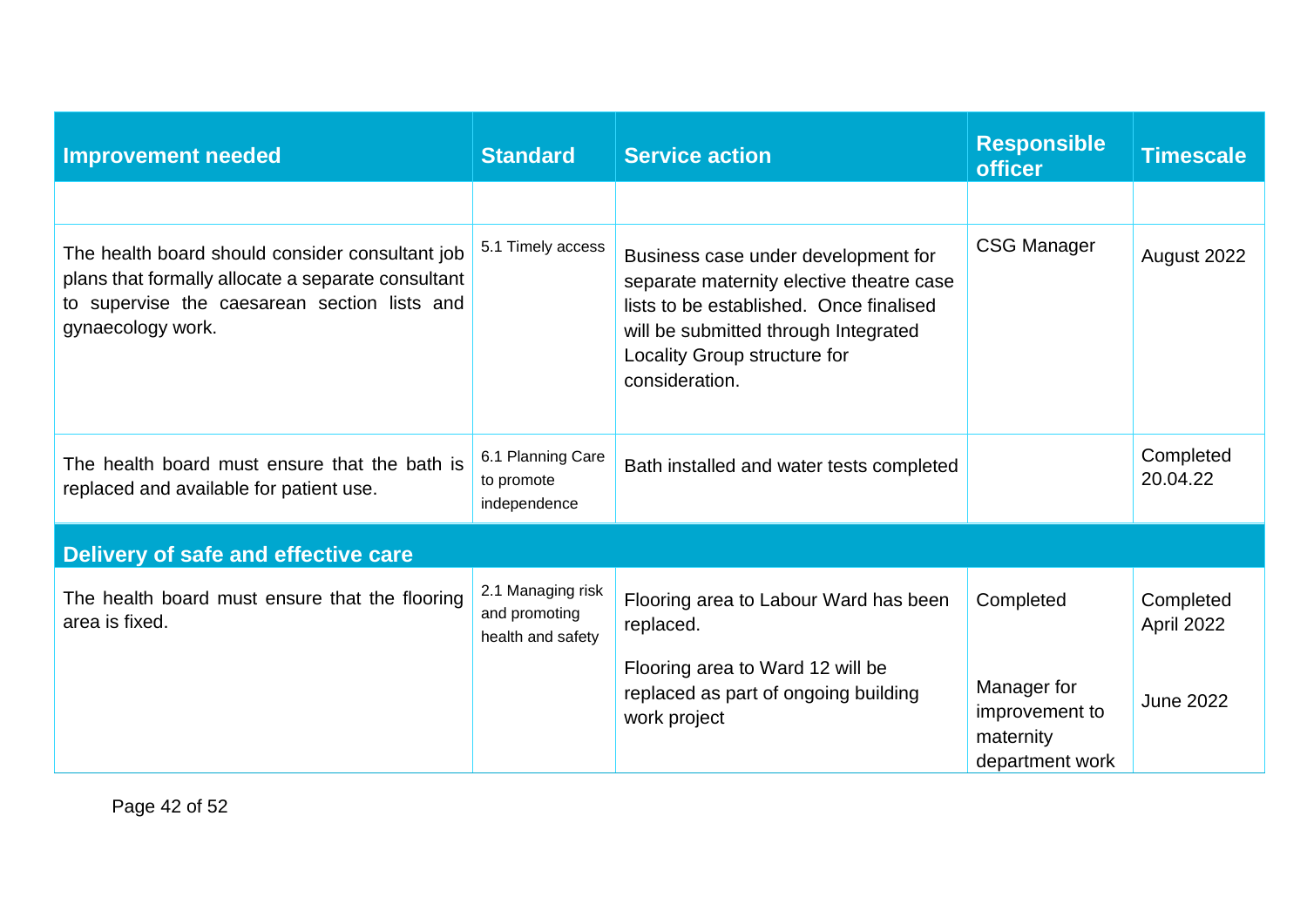| <b>Improvement needed</b>                                                      | <b>Standard</b>                                         | <b>Service action</b>                                                                                                                                                                                                | <b>Responsible</b><br><b>officer</b>                          | <b>Timescale</b>                            |
|--------------------------------------------------------------------------------|---------------------------------------------------------|----------------------------------------------------------------------------------------------------------------------------------------------------------------------------------------------------------------------|---------------------------------------------------------------|---------------------------------------------|
| The health board must ensure that missing<br>ceiling tiles are replaced.       | 2.1 Managing risk<br>and promoting<br>health and safety | Ceiling tiles are replaced in corridor to<br>Labour Ward<br>Ceiling tiles will be replaced in corridor<br>to Ward 12 as part of ongoing building<br>work project                                                     | Manager for<br>improvement to<br>maternity<br>department work | Completed<br>April 2022<br><b>June 2022</b> |
| The health board must ensure that entrance and<br>internal doors are replaced. | 2.1 Managing risk<br>and promoting<br>health and safety | Internal and external door have<br>benefitted from new covers to minimise<br>dents and scuffing.<br>New door to labour ward has been<br>installed.<br>A quote for full replacement of all doors<br>will be requested | <b>Completed April</b><br>2022<br><b>June 2022</b>            | <b>CSG</b><br>Manager                       |
| The health board must ensure that ward and<br>corridor areas are re-painted.   | 2.1 Managing risk<br>and promoting<br>health and safety | Corridor area to Labour Ward has been<br>repainted.                                                                                                                                                                  |                                                               | <b>CSG</b><br>Manager                       |

Page 43 of 52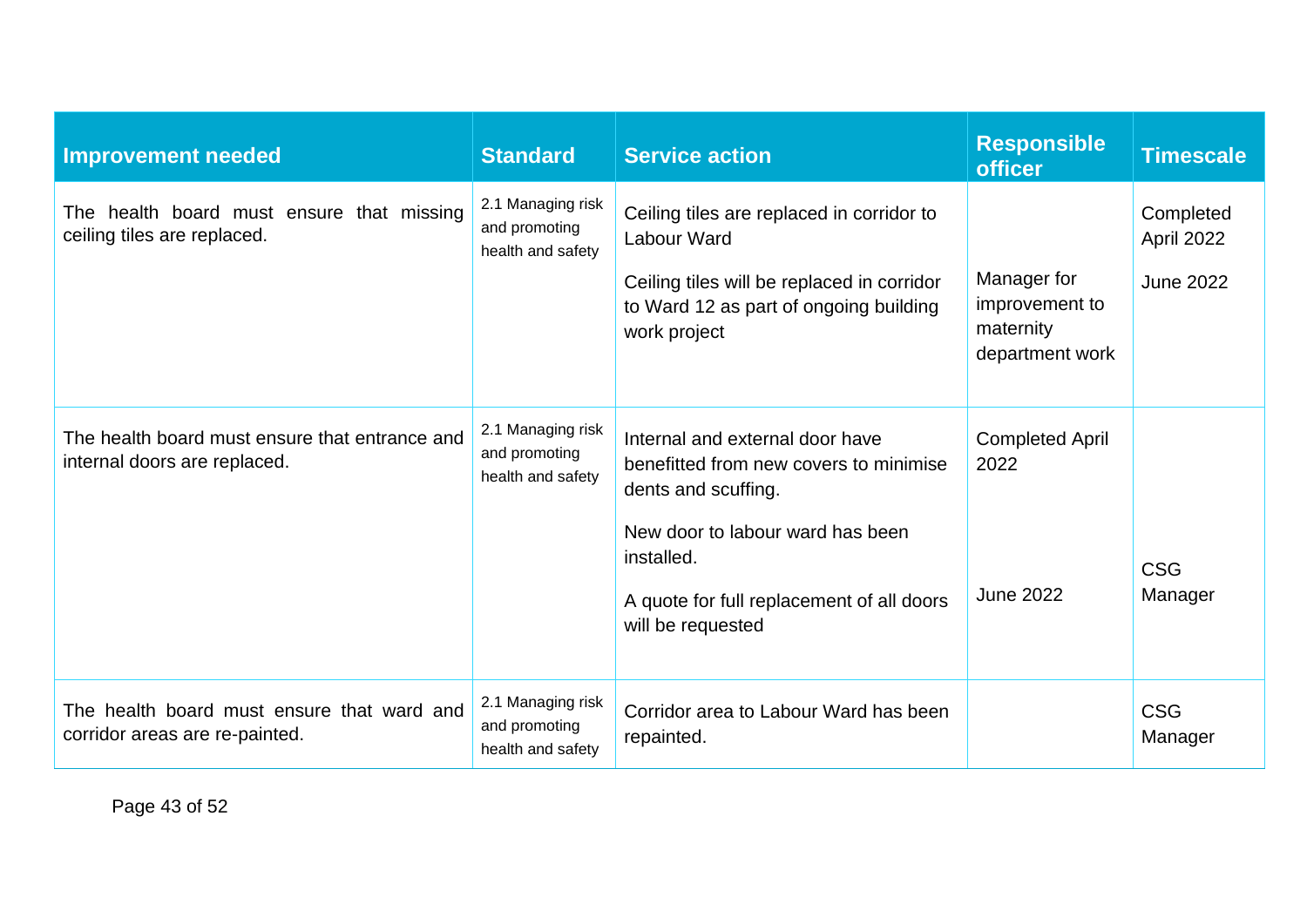| <b>Improvement needed</b>                                                                                                 | <b>Standard</b>                                         | <b>Service action</b>                                                                                                                                 | <b>Responsible</b><br><b>officer</b> | <b>Timescale</b>                                                                                                             |
|---------------------------------------------------------------------------------------------------------------------------|---------------------------------------------------------|-------------------------------------------------------------------------------------------------------------------------------------------------------|--------------------------------------|------------------------------------------------------------------------------------------------------------------------------|
|                                                                                                                           |                                                         | Quote for the corridor area to Ward 12<br>and the ward area to be repainted will be<br>requested                                                      | <b>June 2022</b>                     | <b>CSG</b><br>Manager                                                                                                        |
| The health board must ensure that ongoing<br>environmental improvements continue to reflect<br>modern day maternity care. | 2.1 Managing risk<br>and promoting<br>health and safety | 3 monthly walk around with estates and<br>HOM in calendar from 7.12.21 to<br>continually plan improvements to the<br>area from an estates perspective | HOM/Head of<br><b>Estates</b>        | Completed<br>April 2022                                                                                                      |
| The health board must ensure that the utility room<br>lock is fixed and remains locked.                                   | 2.1 Managing risk<br>and promoting<br>health and safety | Estates department fixed lock<br>Monitoring of the secure closure of the<br>door is completed twice daily by a<br>member of the senior midwifery team | <b>Senior Midwife</b>                | Completed<br><b>March 2022</b><br>Ongoing $-$<br>audit<br>reviewed<br>monthly and<br>improvement<br>trajectories<br>required |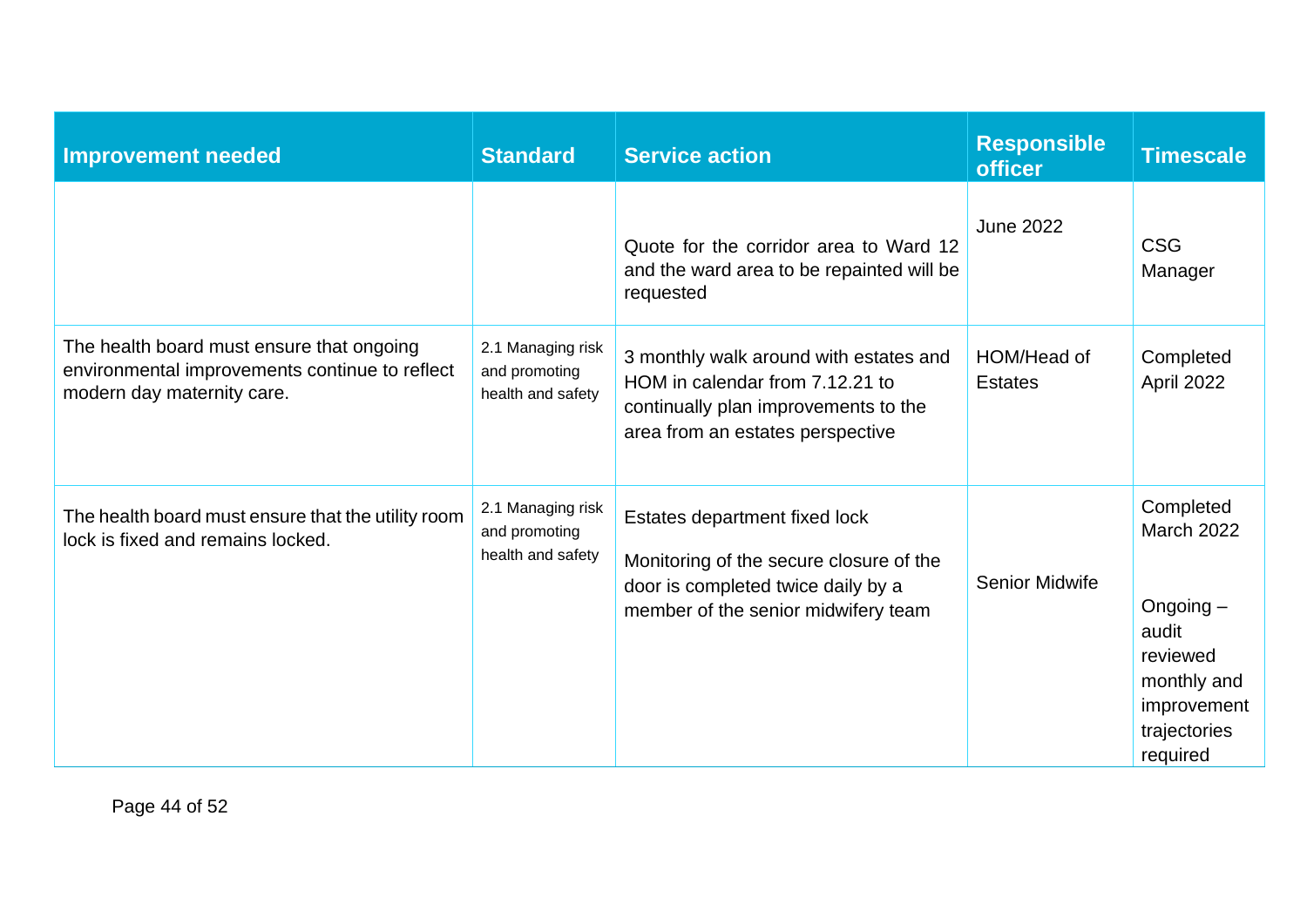| <b>Improvement needed</b>                                                                                                                | <b>Standard</b>                                                         | <b>Service action</b>                                                                                                                                                                         | <b>Responsible</b><br><b>officer</b> | <b>Timescale</b>                                                                                                             |
|------------------------------------------------------------------------------------------------------------------------------------------|-------------------------------------------------------------------------|-----------------------------------------------------------------------------------------------------------------------------------------------------------------------------------------------|--------------------------------------|------------------------------------------------------------------------------------------------------------------------------|
|                                                                                                                                          |                                                                         |                                                                                                                                                                                               |                                      |                                                                                                                              |
| The health board must ensure consideration for<br>further security measures at entry and exit<br>points to the ward to enhance security. | 2.1 Managing risk<br>and promoting<br>health and safety                 | A quote for swipe card access to exit<br>ward 12 and labour ward is being<br>requested                                                                                                        | <b>CSG Manager</b>                   | <b>June 2022</b>                                                                                                             |
| The health board must ensure that cleaning<br>checklists allow staff to record extra information.                                        | 2.4 Infection<br>Prevention and<br>Control (IPC) and<br>Decontamination | The resuscitare checklist has been<br>amended to improve clarity.                                                                                                                             | <b>Senior Midwife</b>                | Completed<br>May 2022                                                                                                        |
| The health board must ensure that all<br>medication is stored appropriately and securely.                                                | 2.6 Medicines<br>Management                                             | Medicine is stored securely and<br>appropriately, adhering to Health Board<br>guidelines. Monitoring of the security is<br>completed twice daily by a member of<br>the senior midwifery team. | <b>Senior Midwife</b>                | Ongoing $-$<br>audit<br>reviewed<br>monthly and<br>improvement<br>trajectories<br>required<br>Completed<br><b>March 2022</b> |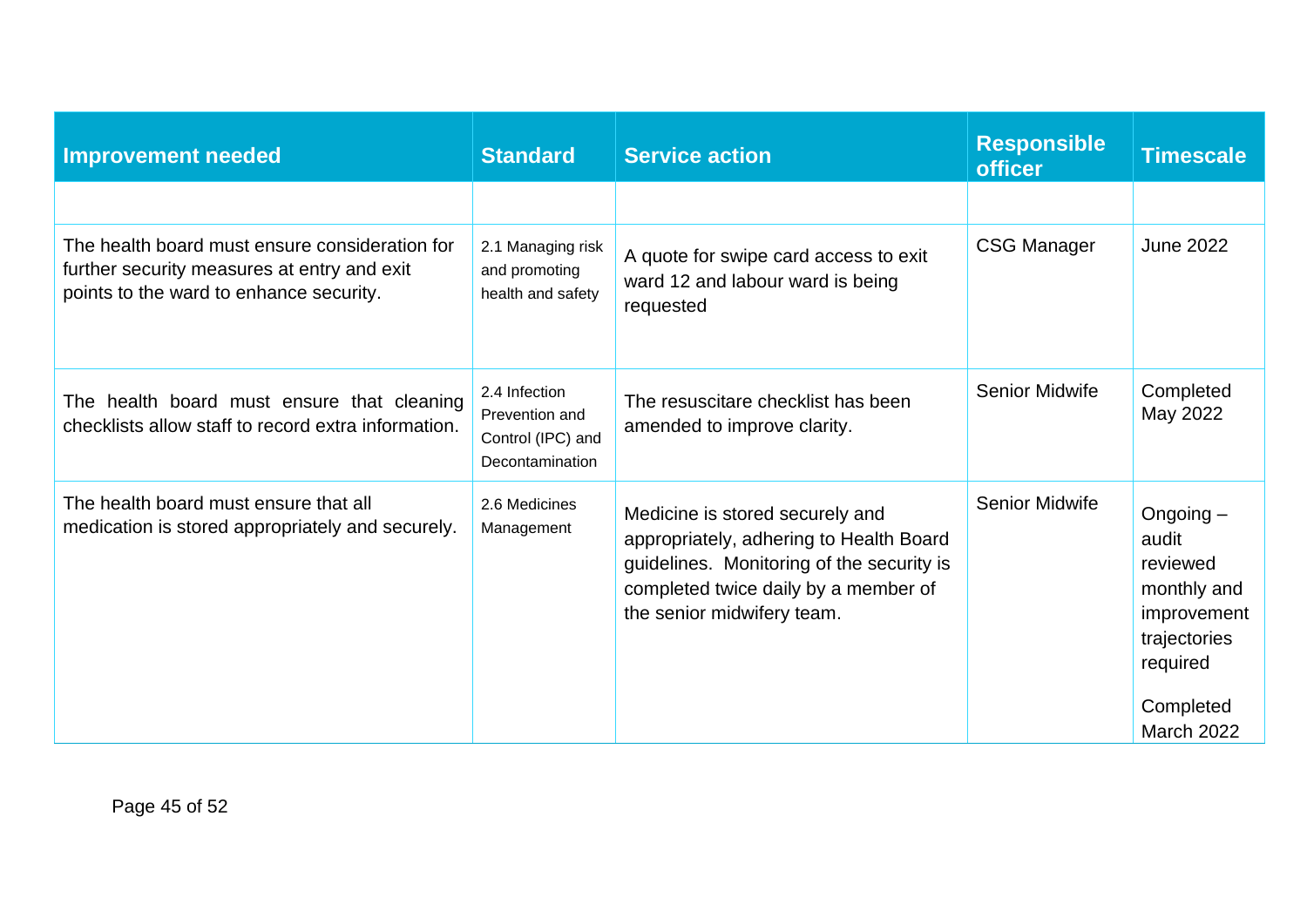| <b>Improvement needed</b>                                                                                                                | <b>Standard</b>             | <b>Service action</b>                                                                                                                                  | <b>Responsible</b><br><b>officer</b>  | <b>Timescale</b>                                                                                                             |
|------------------------------------------------------------------------------------------------------------------------------------------|-----------------------------|--------------------------------------------------------------------------------------------------------------------------------------------------------|---------------------------------------|------------------------------------------------------------------------------------------------------------------------------|
|                                                                                                                                          |                             |                                                                                                                                                        |                                       |                                                                                                                              |
| The health board must ensure that the<br>medication fridge is locked when not in use.                                                    | 2.6 Medicines<br>Management | Secure lock is attached to medication<br>fridge.<br>Monitoring of the security is completed<br>twice daily by a member of the senior<br>midwifery team | <b>Senior Midwife</b>                 | completed<br><b>March 2022</b><br>Ongoing $-$<br>audit<br>reviewed<br>monthly and<br>improvement<br>trajectories<br>required |
| The health board must ensure that the<br>controlled drugs book is accurately completed<br>and entries comply with health board policies. | 2.6 Medicines<br>Management | 3 monthly joint pharmacy and senior<br>midwife audit of CD dispensing and<br>recording is undertaken                                                   | Pharmacy and<br><b>Senior Midwife</b> | Ongoing $-$<br>audit<br>reviewed 3<br>monthly and<br>improvement<br>trajectories<br>required                                 |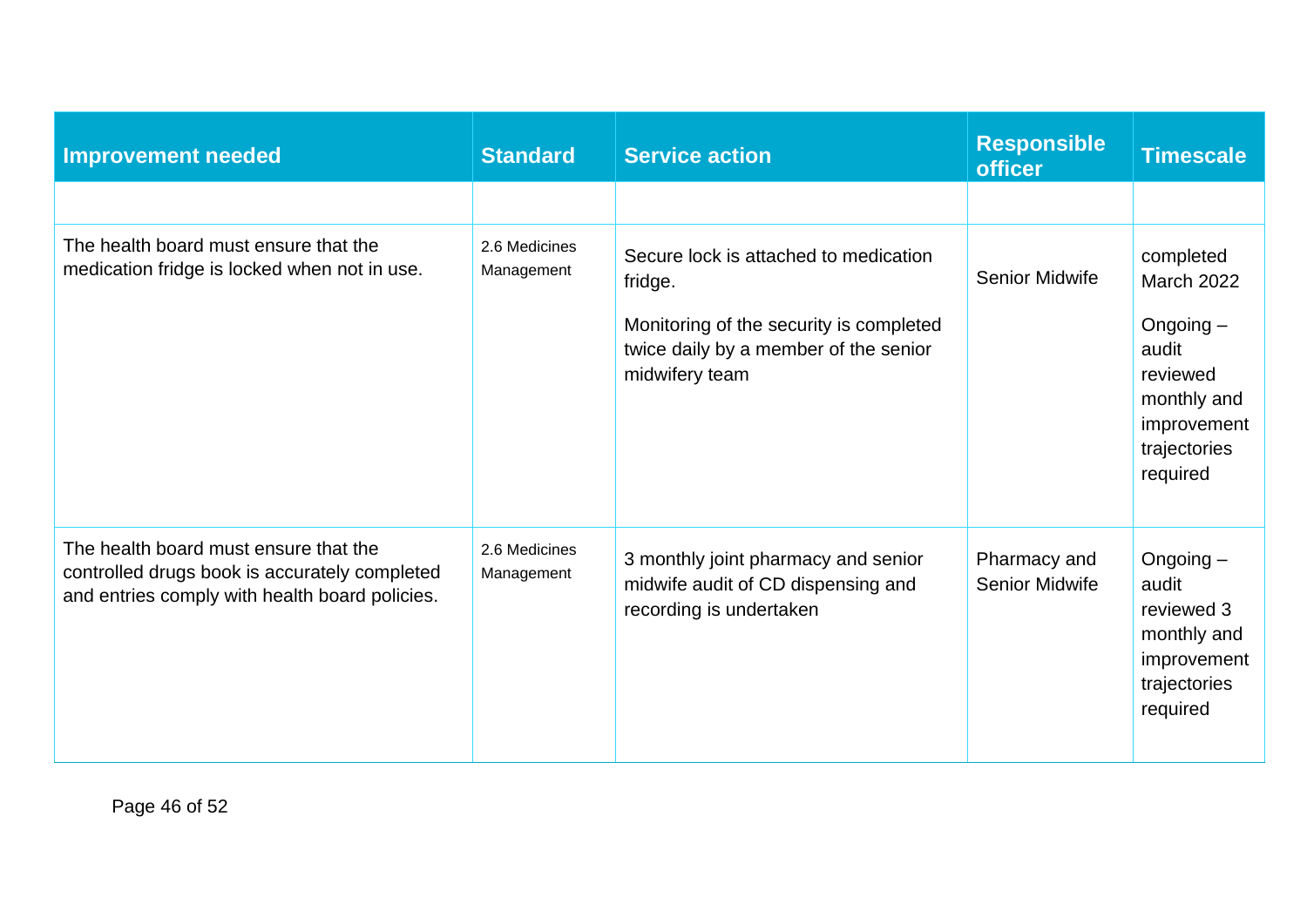| <b>Improvement needed</b>                                                                                                              | <b>Standard</b>                          | <b>Service action</b>                                                                                                                               | <b>Responsible</b><br><b>officer</b> | <b>Timescale</b>      |
|----------------------------------------------------------------------------------------------------------------------------------------|------------------------------------------|-----------------------------------------------------------------------------------------------------------------------------------------------------|--------------------------------------|-----------------------|
| The health board must ensure that checklist<br>forms are reviewed and contain all relevant<br>checks and spaces for extra information. | 2.9 Medical<br>devices,<br>equipment and | The resuscitare checklist has been<br>amended to improve clarity.                                                                                   | <b>Senior Midwife</b>                | Completed<br>May 2022 |
| The health board must ensure that alternative<br>thermometers are considered for checking birth<br>pool temperatures.                  | 2.9 Medical<br>devices,<br>equipment and | Thermometer permanently in pool room.<br>Alternative thermometers purchased as<br>stock                                                             | <b>Senior Midwife</b>                | Completed<br>May 2022 |
| The health board must ensure that oxygen<br>masks comply with national standards for<br>obstetric care.                                | 2.9 Medical<br>devices.<br>equipment and | High flow masks and part of the core<br>stock of our resuscitation trolley but will<br>now be stock items in each Labour<br>Ward room               | <b>Senior Midwife</b>                | Completed<br>May 2022 |
|                                                                                                                                        |                                          | Request via email for the maternity and<br>neonatal network to consider<br>standardising Labour Ward equipment<br>to support all Wales improvements | <b>Head of Midwifery</b>             | Completed<br>May 2022 |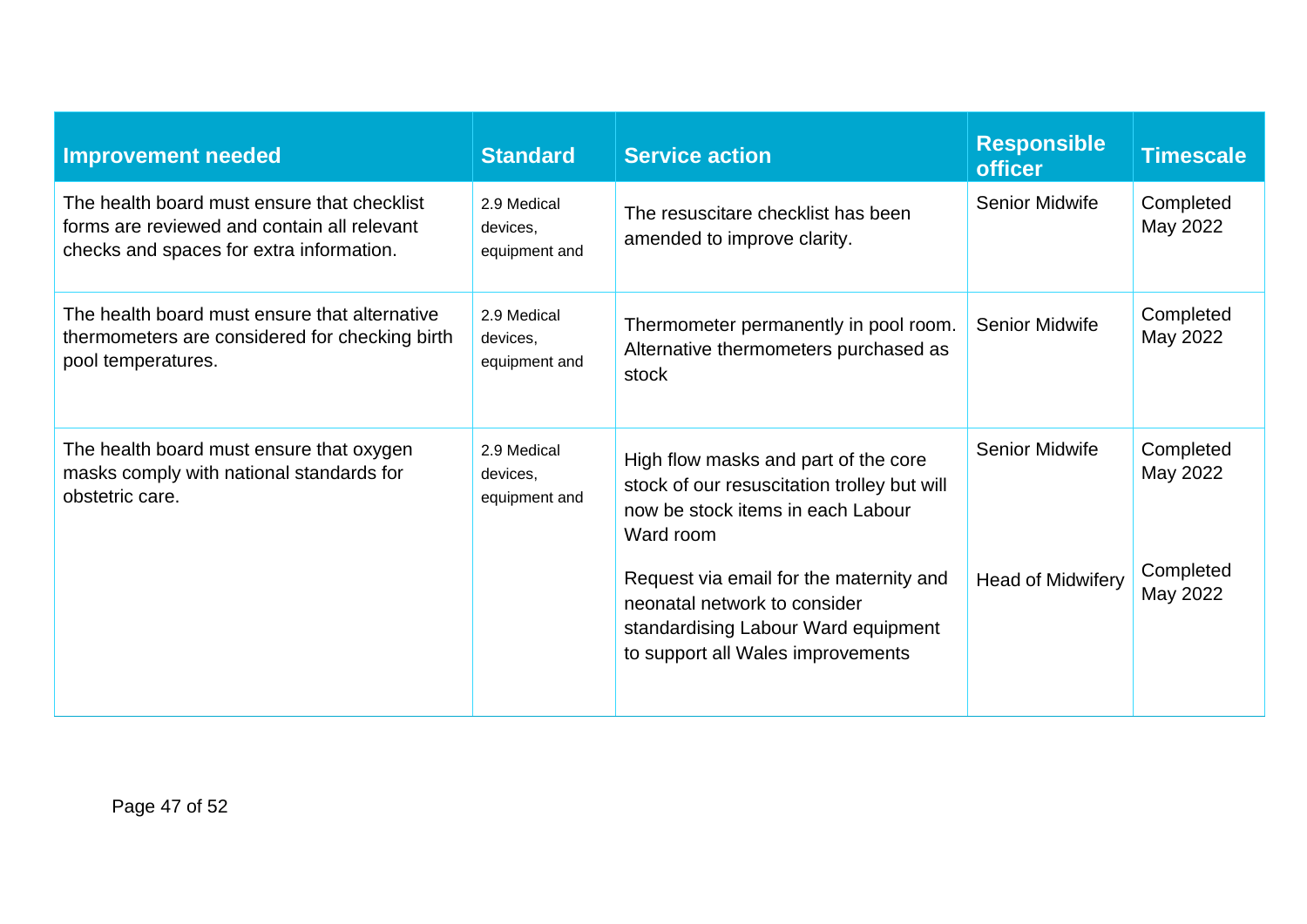| <b>Improvement needed</b>                                                                                                                  | <b>Standard</b>                                                   | <b>Service action</b>                                                                                                                                                                     | <b>Responsible</b><br><b>officer</b>       | <b>Timescale</b>                                                                                                                |
|--------------------------------------------------------------------------------------------------------------------------------------------|-------------------------------------------------------------------|-------------------------------------------------------------------------------------------------------------------------------------------------------------------------------------------|--------------------------------------------|---------------------------------------------------------------------------------------------------------------------------------|
| The health board must ensure that patient<br>records are secure and kept out of view, at all<br>times to maintain patient confidentiality. | 3.4 Information<br>Governance and<br>Communications<br>Technology | All patient records are kept in secure<br>locked trolleys. Monitoring of the<br>security of patient records is completed<br>twice daily by a member of the senior<br>midwifery team.      | <b>Senior Midwife</b>                      | Ongoing $-$<br>audit<br>reviewed<br>monthly and<br>improvement<br>trajectories<br>required                                      |
| The health board must ensure that computer<br>screens are locked when not in use.                                                          | 3.4 Information<br>Governance and<br>Communications<br>Technology | Staff are reminded of Health Board<br>Information Governance responsibilities<br>via mandatory esr training, overall<br>compliance rate approximately 50% - to<br>move to full compliance | Practice<br>Development<br><b>Midwives</b> | Monthly audit<br>of compliance<br>rates<br>provided by<br>the ILG.<br>Tradjectory<br>for<br>improvement<br>provided by<br>PDM's |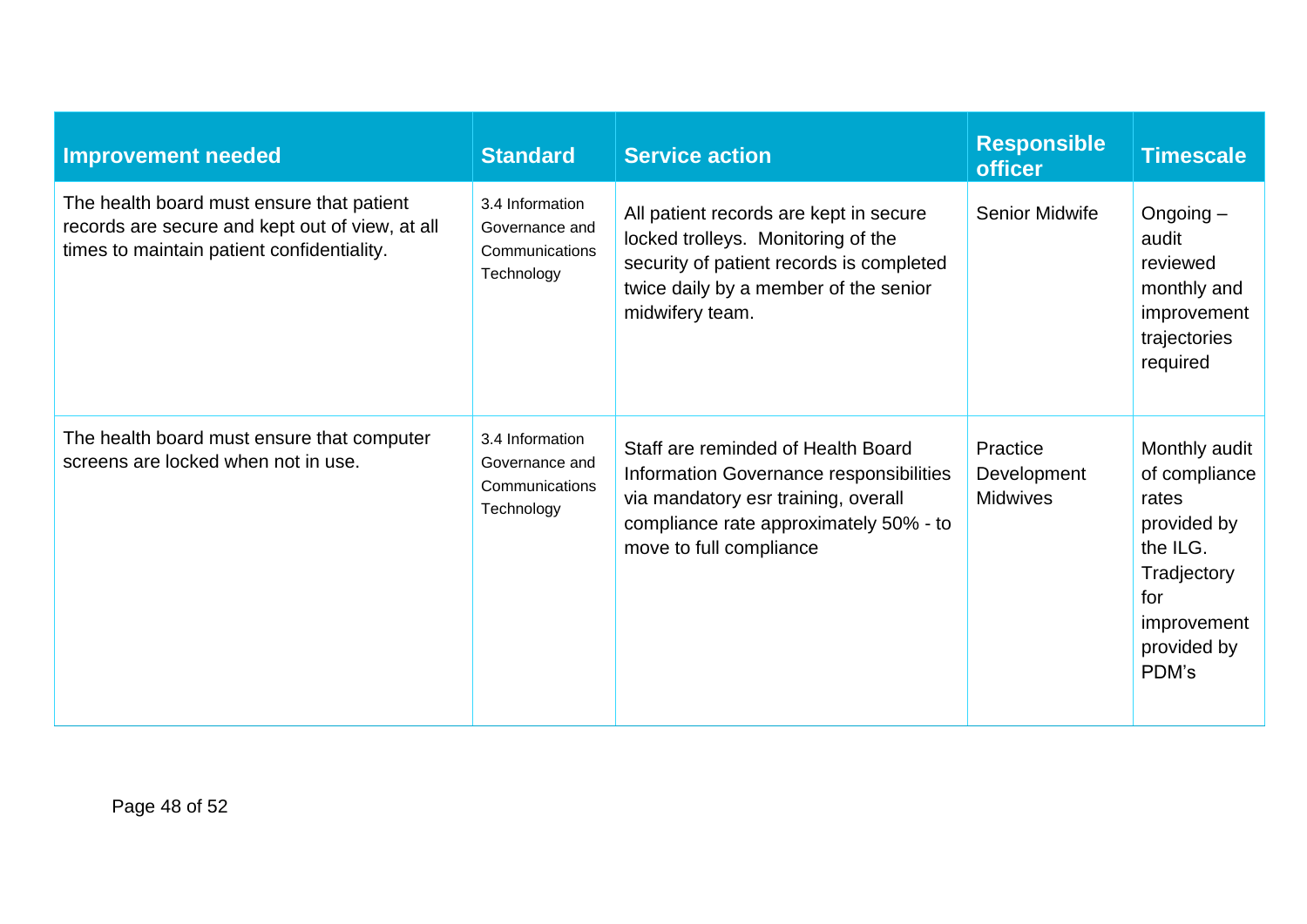| <b>Improvement needed</b>                                                               | <b>Standard</b>                                                   | <b>Service action</b>                                                                                                                                                                                                                   | <b>Responsible</b><br><b>officer</b>          | <b>Timescale</b>                                                                                               |
|-----------------------------------------------------------------------------------------|-------------------------------------------------------------------|-----------------------------------------------------------------------------------------------------------------------------------------------------------------------------------------------------------------------------------------|-----------------------------------------------|----------------------------------------------------------------------------------------------------------------|
| The health board must ensure that computer log<br>ins and passwords are not on display. | 3.4 Information<br>Governance and<br>Communications<br>Technology | Spot check no computer passwords are<br>on display in clinical areas.<br>Ongoing monitoring via environmental<br>audits conducted and archived through<br>AMaT                                                                          | Head of<br>Midwifery<br><b>Senior Midwife</b> | Ongoing $-$<br>audit via<br>AMaT-<br>scrutinised<br>monthly via<br><b>WESEE</b><br>meetings                    |
| The health board must ensure that doors are<br>locked to prevent unauthorised access.   | 3.4 Information<br>Governance and<br>Communications<br>Technology | Door to office in Ward 12 is . monitored<br>twice daily by a member of the senior<br>midwifery team to ensure the room is in<br>use or the door is shut.<br>A quote for swipe card access to enter<br>ward 12 office is being requested | <b>Senior Midwife</b><br><b>CSG Manager</b>   | Ongoing $-$<br>audit<br>reviewed<br>monthly and<br>improvement<br>trajectories<br>required<br><b>June 2022</b> |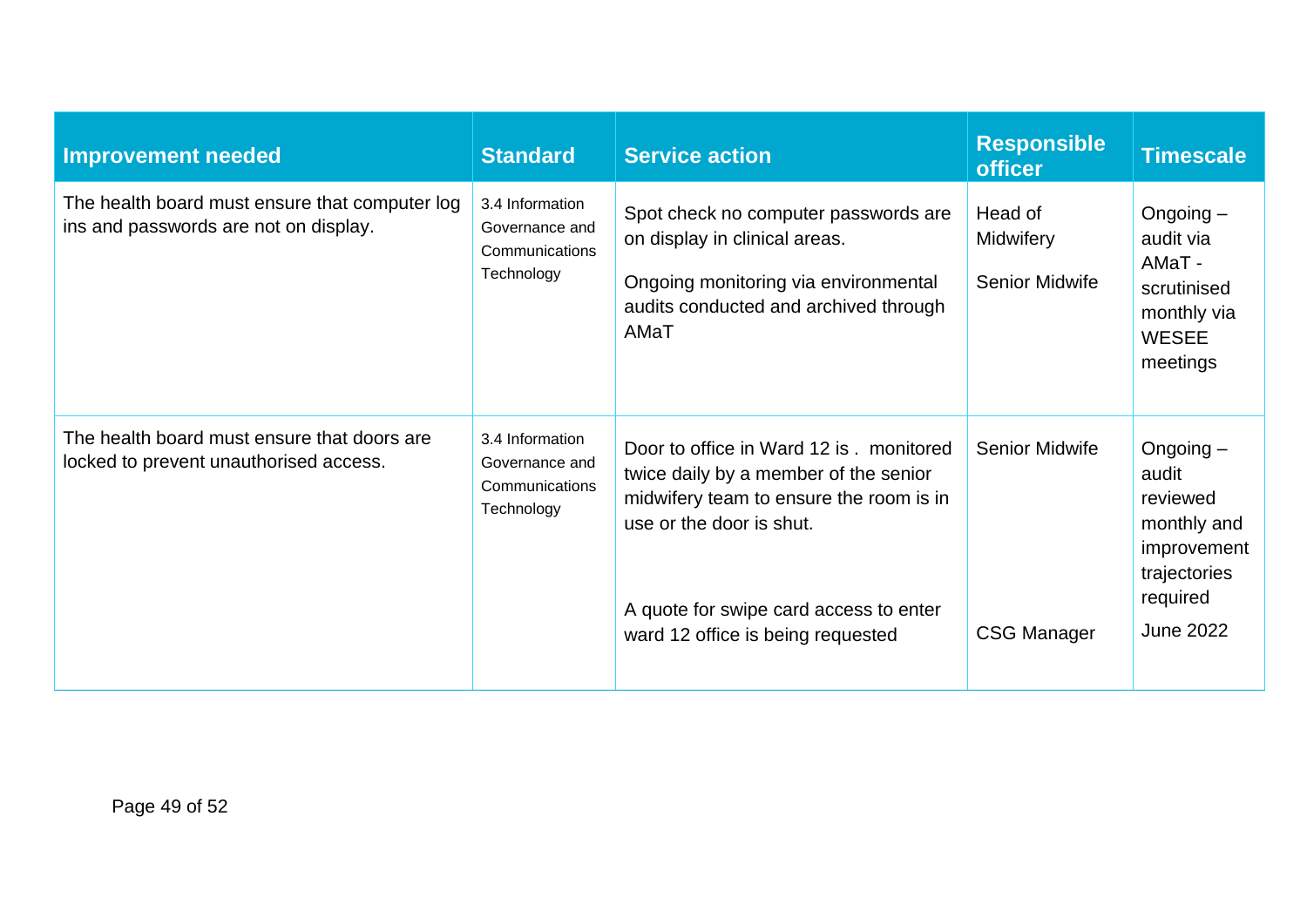| <b>Improvement needed</b>                                                                                                                                                                                                                        | <b>Standard</b>       | <b>Service action</b>                                                                                                                                                                                                                                        | <b>Responsible</b><br><b>officer</b>                   | <b>Timescale</b> |
|--------------------------------------------------------------------------------------------------------------------------------------------------------------------------------------------------------------------------------------------------|-----------------------|--------------------------------------------------------------------------------------------------------------------------------------------------------------------------------------------------------------------------------------------------------------|--------------------------------------------------------|------------------|
| The health board must ensure that GMC and PIN<br>numbers are recorded in patient records.                                                                                                                                                        | 3.5 Record<br>keeping | GMC and NMC pin numbers stamps are<br>to be provided for all professional staff in<br>the service to support the improvement<br>in record keeping.                                                                                                           | Director of<br>Midwifery/<br><b>Clinical Directors</b> | August 2022      |
| The health board must ensure that all staff<br>signatures are identifiable with no gaps in<br>signature sections.                                                                                                                                | 3.5 Record<br>keeping | The use of the stamps will be audited<br>through the rolling annual record<br>keeping audit. Findings are fed back<br>annually and improvement plans<br>developed quarterly.                                                                                 | Clinical<br>Supervisor for<br><b>Midwives</b>          | August 2022      |
| health board must ensure that risk<br>The<br>assessments are undertaken and recorded in<br>patient records.<br>The health board must ensure that medical<br>discussions<br>decisions<br>and<br>accurately<br>are<br>recorded in patient records. | 3.5 Record<br>keeping | The specific areas of:<br>risk assessment, medical discussions<br>and decisions will be added to the record<br>keeping audit and all service medical<br>staff to participate in this annual audit to<br>drive multi professional improvement in<br>this area | Clinical<br>Supervisor for<br><b>Midwives</b>          | August 2022      |
| <b>Quality of management and leadership</b>                                                                                                                                                                                                      |                       |                                                                                                                                                                                                                                                              |                                                        |                  |

Page 50 of 52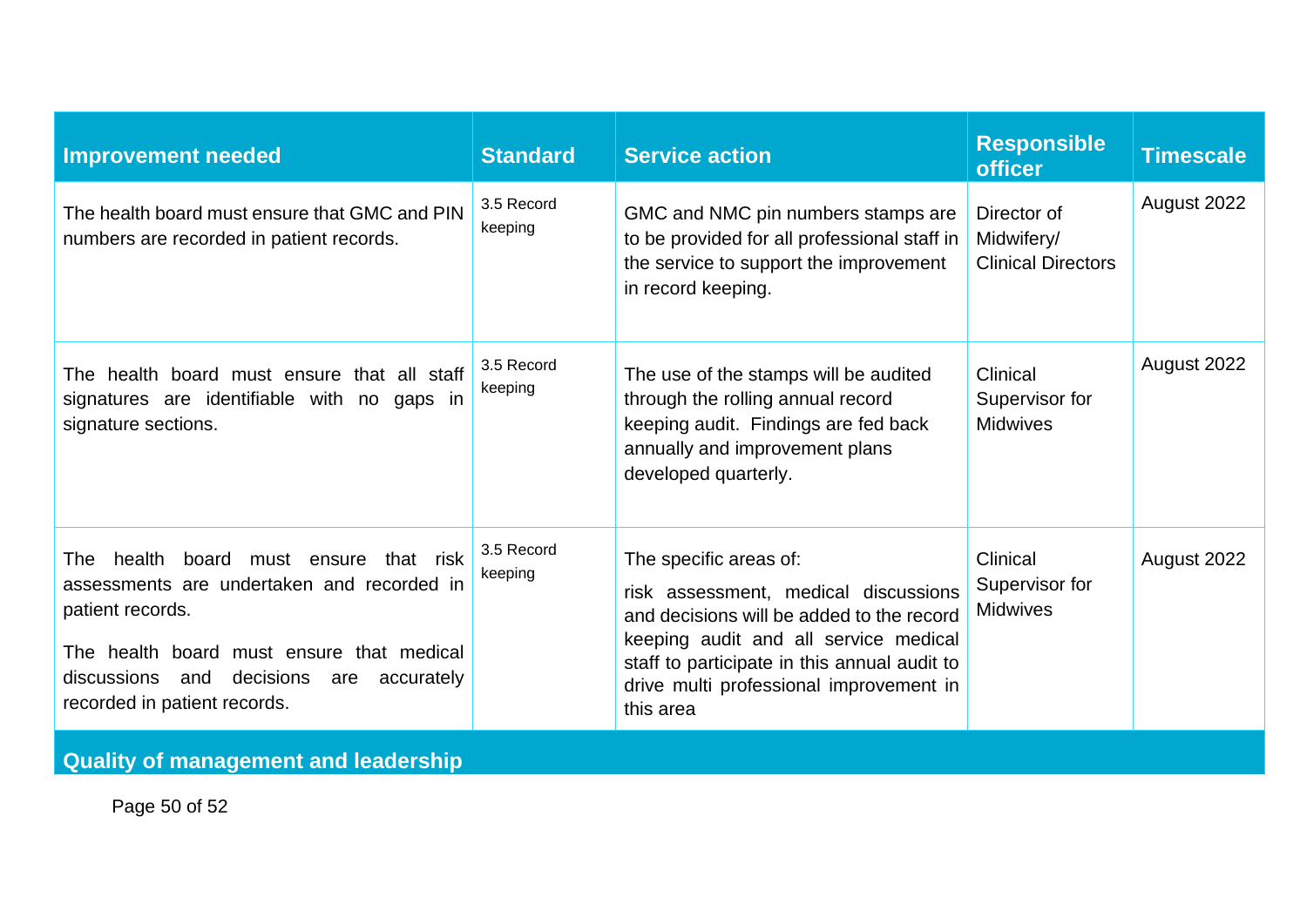| <b>Improvement needed</b>                                                                                                  | <b>Standard</b>                                 | <b>Service action</b>                                                                                                                                                                                                                                                                                                                                             | <b>Responsible</b><br><b>officer</b>       | <b>Timescale</b> |
|----------------------------------------------------------------------------------------------------------------------------|-------------------------------------------------|-------------------------------------------------------------------------------------------------------------------------------------------------------------------------------------------------------------------------------------------------------------------------------------------------------------------------------------------------------------------|--------------------------------------------|------------------|
| The health board should design and deliver a<br>bespoke manual handling course for staff<br>working on the maternity unit. | Governance,<br>Leadership and<br>Accountability | The trained member of the service to<br>deliver manual handling training is about<br>to leave the Health Board.<br>Consideration of how best to deliver this<br>training will be addressed jointly by the<br>senior leadership team and the Health<br>Board Training Team and a plan with<br>appropriate trajectories for training<br>compliance will be created. | Practice<br>Development<br><b>Midwives</b> | August 2022      |
| The health board must ensure that a review of<br>birth rate plus takes place.                                              | 7.1 Workforce                                   | Birth rate plus re-assessment to<br>commence w/c 31.5.22                                                                                                                                                                                                                                                                                                          | Intrapartum Lead                           | <b>June 2022</b> |
| The health board must ensure that occupational<br>health referrals are dealt with in a timely manner.                      | 7.1 Workforce                                   | Lead for Occupational Health Services<br>asked for target time for referrals to be<br>addressed to support realistic and<br>accurate information giving to staff<br>members                                                                                                                                                                                       | Head of<br>Midwifery                       | <b>June 2022</b> |
| The health board must ensure that additional and<br>timely welfare support is available for KIT staff.                     | 7.1 Workforce                                   | Workforce team asked<br>for specific<br>resources for KIT staff going forward                                                                                                                                                                                                                                                                                     | Workforce<br>Partner                       | <b>June 2022</b> |

Page 51 of 52